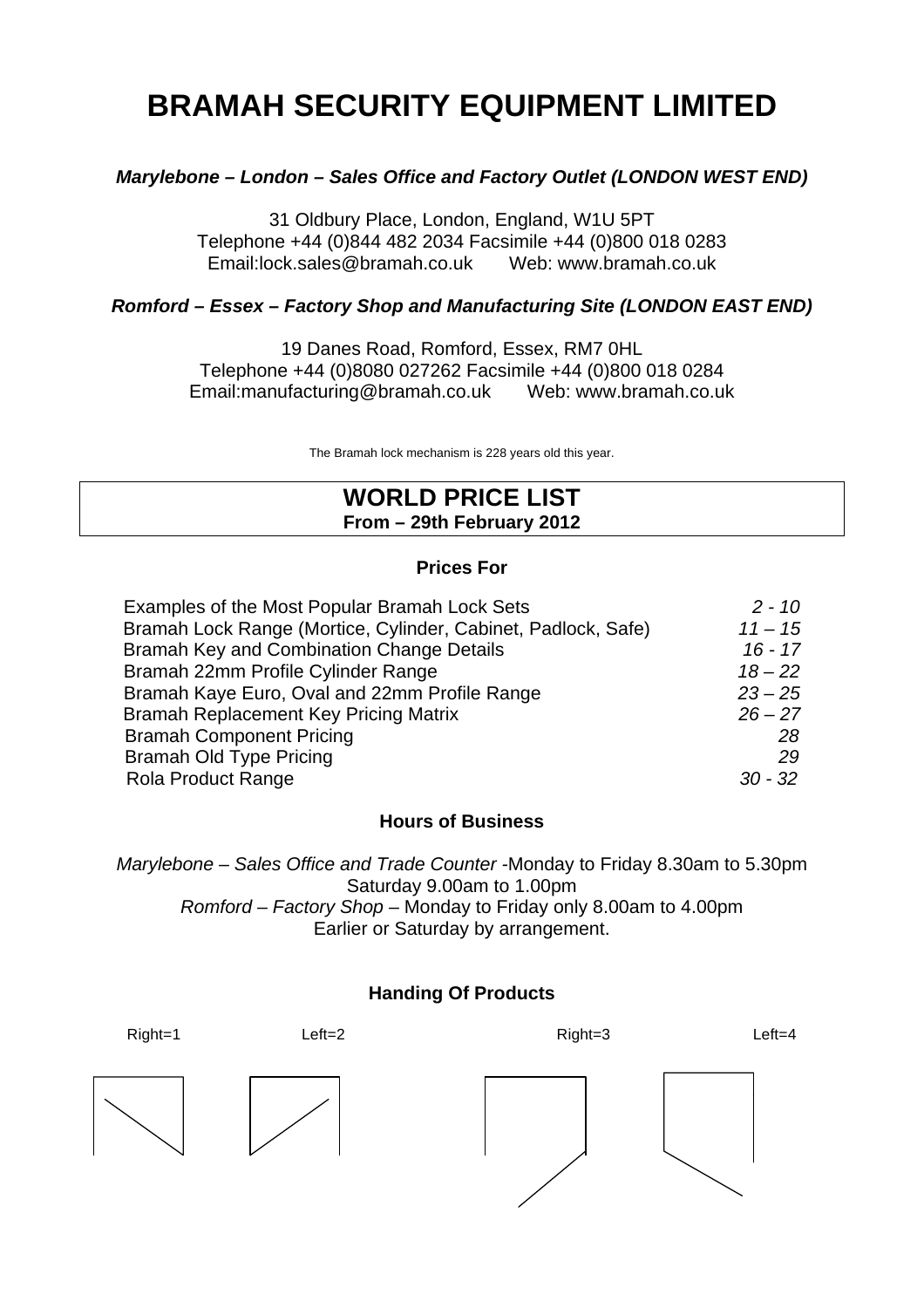|                   | Retail Price List Not Including VAT From 29th February 2012                                                                                                                                                                                                                         |                                                     |                                                     | <b>RRP£</b>                                         |                                                      |                                                      |  |
|-------------------|-------------------------------------------------------------------------------------------------------------------------------------------------------------------------------------------------------------------------------------------------------------------------------------|-----------------------------------------------------|-----------------------------------------------------|-----------------------------------------------------|------------------------------------------------------|------------------------------------------------------|--|
|                   |                                                                                                                                                                                                                                                                                     | <b>Brass</b>                                        | <b>SCP</b>                                          | <b>PC</b>                                           | BMA/<br>Nickel                                       | <b>Black</b>                                         |  |
|                   | <b>RIM CYLINDERS FOR FRONT DOORS</b>                                                                                                                                                                                                                                                |                                                     |                                                     |                                                     |                                                      |                                                      |  |
|                   | Option 1.1.71.IN - Rim Cylinder For Front Doors<br>Deadbolt is automatically thrown when door closes and withdrawn by pull lever<br>inside or key outside. Handle is locked by an extra turn of the key from outside.<br>Bolt can be held back by turnsnib on the side of the case. | <b>Stock</b>                                        | <b>Stock</b>                                        | <b>Stock</b>                                        | <b>Stock</b>                                         | Order                                                |  |
|                   | *** SHOWROOM DISPLAY ***                                                                                                                                                                                                                                                            |                                                     |                                                     |                                                     |                                                      |                                                      |  |
|                   | 1 C17<br>1 Victorian Door Pull<br>1 Ingersoll Conversion Kit<br>1 Ingersoll Nightlatch Without Staple RA71<br>1 Plain Door In Staple                                                                                                                                                | 71.88<br>11.18<br>13.98<br>65.34<br>41.22           | 71.88<br>11.18<br>13.98<br>65.34<br>41.22           | 71.88<br>11.18<br>13.98<br>65.34<br>41.22           | 77.81<br>11.18<br>13.98<br>206.56<br>77.52           | 77.81<br>11.18<br>13.98<br>206.56<br>77.52           |  |
|                   | 2 C37 Keys                                                                                                                                                                                                                                                                          | 203.60<br>23.14                                     | 203.60<br>23.14                                     | 203.60<br>23.14                                     | 387.05<br>23.14<br>226.74 226.74 226.74 410.19       | 387.05<br>23.14<br>410.19                            |  |
|                   | Option 1.1.73.IN - Rim Cylinder For Front Doors<br>Deadbolt is automatically thrown when door closes and withdrawn by pull lever<br>inside or key outside. Bolt can be held back by turnsnib on the side of the case.<br>*** SHOWROOM DISPLAY ***                                   | <b>Stock</b>                                        | Stock                                               | <b>Stock</b>                                        | Stock                                                | Order                                                |  |
|                   | 1 C17<br>1 Door Pull<br>1 Ingersoll Conversion Kit<br>1 Ingersoll Nightlatch Without Staple RA73<br>1 Plain Door In Staple                                                                                                                                                          | 71.88<br>11.18<br>13.98<br>65.34<br>41.22<br>203.60 | 71.88<br>11.18<br>13.98<br>65.34<br>41.22<br>203.60 | 71.88<br>11.18<br>13.98<br>65.34<br>41.22<br>203.60 | 77.81<br>11.18<br>13.98<br>206.56<br>77.52<br>387.05 | 77.81<br>11.18<br>13.98<br>206.56<br>77.52<br>387.05 |  |
|                   | 2 C37 Keys                                                                                                                                                                                                                                                                          | 23.14                                               | 23.14                                               | 23.14                                               | 23.14                                                | 23.14                                                |  |
| <b>OPTION 1.4</b> | Bramah Rim Cylinder to be used with Yale 706 (40mm backset), 77 (60mm<br>backset), 99Z (60mm backset)<br>Deadbolt is automatically thrown when door closes and is withdrawn by turning<br>handle inside or key outside. Non-deadlocking.                                            | Order                                               | Order                                               | N/A                                                 | N/A                                                  | Order<br>99Z                                         |  |
|                   |                                                                                                                                                                                                                                                                                     |                                                     |                                                     |                                                     |                                                      |                                                      |  |
|                   | 1 C17<br>1 Door Pull<br>1 Yale 706,77,99Z<br>1 Plain Door In Staple                                                                                                                                                                                                                 | 71.88<br>11.18<br>39.82                             | 71.88<br>11.18<br>22.64                             |                                                     |                                                      | 77.81<br>11.18<br>22.53                              |  |
|                   | 2 C37 Keys                                                                                                                                                                                                                                                                          | 122.88<br>23.14                                     | 105.70<br>23.14<br>146.02 128.84                    |                                                     |                                                      | 111.52<br>23.14<br>134.66                            |  |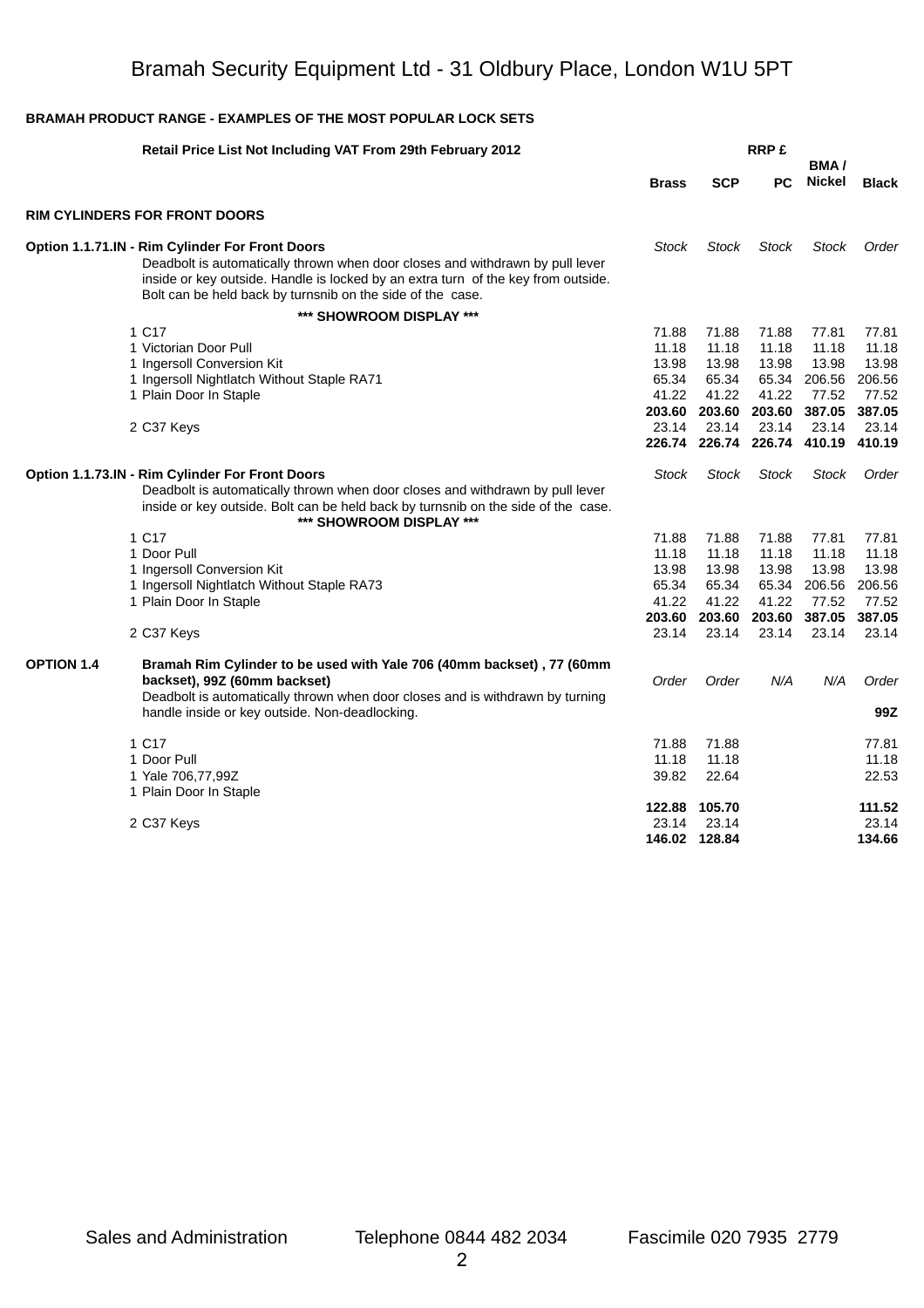|                   | Retail Price List Not Including VAT From 29th February 2012                                                                                                                  |                  |                                      | <b>RRP£</b>                           |                             |                  |
|-------------------|------------------------------------------------------------------------------------------------------------------------------------------------------------------------------|------------------|--------------------------------------|---------------------------------------|-----------------------------|------------------|
|                   |                                                                                                                                                                              | <b>Brass</b>     | <b>SCP</b>                           | <b>PC</b>                             | BMA/<br>Nickel              | <b>Black</b>     |
|                   | RIM CYLINDERS FOR FRONT DOORS TO WORK WITH DOOR ENTRY SYSTEMS                                                                                                                |                  |                                      |                                       |                             |                  |
|                   | Option 2.1.71.IN - Rim Cylinder For Front Doors With Electric Release                                                                                                        | Order            | <b>Stock</b>                         | Order                                 | Order                       | Order            |
|                   | 1 C17                                                                                                                                                                        | 71.88            | 71.88                                | 71.88                                 | 77.81                       | 77.81            |
|                   | 1 Door Pull                                                                                                                                                                  | 11.18            | 11.18                                | 11.18                                 | 11.18                       | 11.18            |
|                   | 1 Ingersoll Conversion Kit                                                                                                                                                   | 13.98            | 13.98                                | 13.98                                 | 13.98                       | 13.98            |
|                   | 1 Ingersoll Nightlatch Without Staple RA71                                                                                                                                   | 65.34            | 65.34                                | 65.34                                 | 206.56                      | 206.56           |
|                   | 1 Bramah 976 12VAC Fail Locked Electric Release                                                                                                                              | 576.80<br>739.18 |                                      | 576.80 576.80<br>739.18 739.18 886.33 | 576.80                      | 576.80<br>886.33 |
|                   | 2 C37 Keys                                                                                                                                                                   | 41.22            | 41.22                                | 41.22                                 | 77.52                       | 77.52            |
|                   |                                                                                                                                                                              | 780.40           |                                      |                                       | 780.40 780.40 963.85 963.85 |                  |
|                   | Option 2.1.73.IN - Rim Cylinder For Front Doors With Electric Release                                                                                                        | Order            | <b>Stock</b>                         | Order                                 | Order                       | Order            |
|                   | 1 C17                                                                                                                                                                        | 71.88            | 71.88                                | 71.88                                 | 77.81                       | 77.81            |
|                   | 1 Door Pull                                                                                                                                                                  | 11.18            | 11.18                                | 11.18                                 | 11.18                       | 11.18            |
|                   | 1 Ingersoll Conversion Kit                                                                                                                                                   | 13.98            | 13.98                                | 13.98                                 | 13.98                       | 13.98            |
|                   | 1 Ingersoll Nightlatch Without Staple RA73                                                                                                                                   | 65.34            | 65.34                                | 65.34                                 | 206.56                      | 206.56           |
|                   | 1 Bramah 976 12VAC Fail Locked Electric Release                                                                                                                              | 576.80           |                                      | 576.80 576.80 576.80                  |                             | 576.80           |
|                   | 2 C37 Keys                                                                                                                                                                   | 23.14            | 739.18 739.18 739.18 886.33<br>23.14 | 23.14                                 | 23.14                       | 886.33<br>23.14  |
|                   |                                                                                                                                                                              |                  | 762.32 762.32 762.32 909.47 909.47   |                                       |                             |                  |
|                   |                                                                                                                                                                              |                  |                                      |                                       |                             |                  |
| <b>OPTION 2.3</b> | Bramah Rim Cylinder to be used with CISA Rim Electric Lock (100mm                                                                                                            |                  |                                      |                                       |                             |                  |
|                   | backset) For Wooden Doors                                                                                                                                                    | Stock            | <b>Stock</b>                         | Order                                 | Stock                       | Order            |
|                   | Deadbolt is automatically thrown when door closes. Released from outside by key<br>or inside by Manual exit button at door or Door Entry system.<br>*** SHOWROOM DISPLAY *** |                  |                                      |                                       |                             |                  |
|                   | 1 C17                                                                                                                                                                        | 71.88            | 71.88                                | 71.88                                 | 77.81                       | 77.81            |
|                   | 1 CISA Electric Lock 12vAC 1.25A - Finish Grey Only (Note an additional power<br>supply often needed) - Option 1 or 2                                                        | 72.26            | 72.26                                | 72.26                                 | 72.26                       | 72.26            |
|                   |                                                                                                                                                                              |                  |                                      |                                       |                             | 150.07           |
|                   | 2 C37 Keys                                                                                                                                                                   | 23.14            | 23.14                                | 23.14                                 | 23.14                       | 23.14            |
|                   |                                                                                                                                                                              |                  | 167.28 167.28 167.28 173.21          |                                       |                             | 173.21           |
|                   | Option 2.4.71.IN - Rim Cylinder For Front Doors With Electric Release                                                                                                        | Order            | <b>Stock</b>                         | Order                                 | Order                       | Order            |
|                   | 1 C17                                                                                                                                                                        | 71.88            |                                      | 71.88                                 |                             |                  |
|                   | 1 Door Pull                                                                                                                                                                  | 11.18            |                                      | 11.18                                 |                             |                  |
|                   | 1 Ingersoll Conversion Kit                                                                                                                                                   | 13.98            |                                      | 13.98                                 |                             |                  |
|                   | 1 Ingersoll Nightlatch Without Staple RA71                                                                                                                                   | 65.34            |                                      | 65.34                                 |                             |                  |
|                   | 1 Asec A8 12VAC Fail Locked Electric Release                                                                                                                                 | 82.13            |                                      | 82.13<br>244.51                       |                             |                  |
|                   |                                                                                                                                                                              | 244.51<br>23.14  |                                      | 23.14                                 |                             |                  |
|                   | 2 C37 Keys                                                                                                                                                                   | 267.65           |                                      | 267.65                                |                             |                  |
|                   | <b>Option 2.4.73.IN - Rim Cylinder For Front Doors With Electric Release</b>                                                                                                 | Order            | <b>Stock</b>                         | Order                                 | Order                       | Order            |
|                   | 1 C17                                                                                                                                                                        | 71.88            |                                      | 71.88                                 |                             |                  |
|                   | 1 Door Pull                                                                                                                                                                  | 11.18            |                                      | 11.18                                 |                             |                  |
|                   | 1 Ingersoll Conversion Kit                                                                                                                                                   | 13.98            |                                      | 13.98                                 |                             |                  |
|                   | 1 Ingersoll Nightlatch Without Staple RA73                                                                                                                                   | 65.34            |                                      | 65.34                                 |                             |                  |
|                   | 1 Asec A8 12VAC Fail Locked Electric Release                                                                                                                                 | 82.13            |                                      | 82.13                                 |                             |                  |
|                   |                                                                                                                                                                              | 244.51<br>23.14  |                                      | 244.51<br>23.14                       |                             |                  |
|                   | 2 C37 Keys                                                                                                                                                                   | 267.65           |                                      | 267.65                                |                             |                  |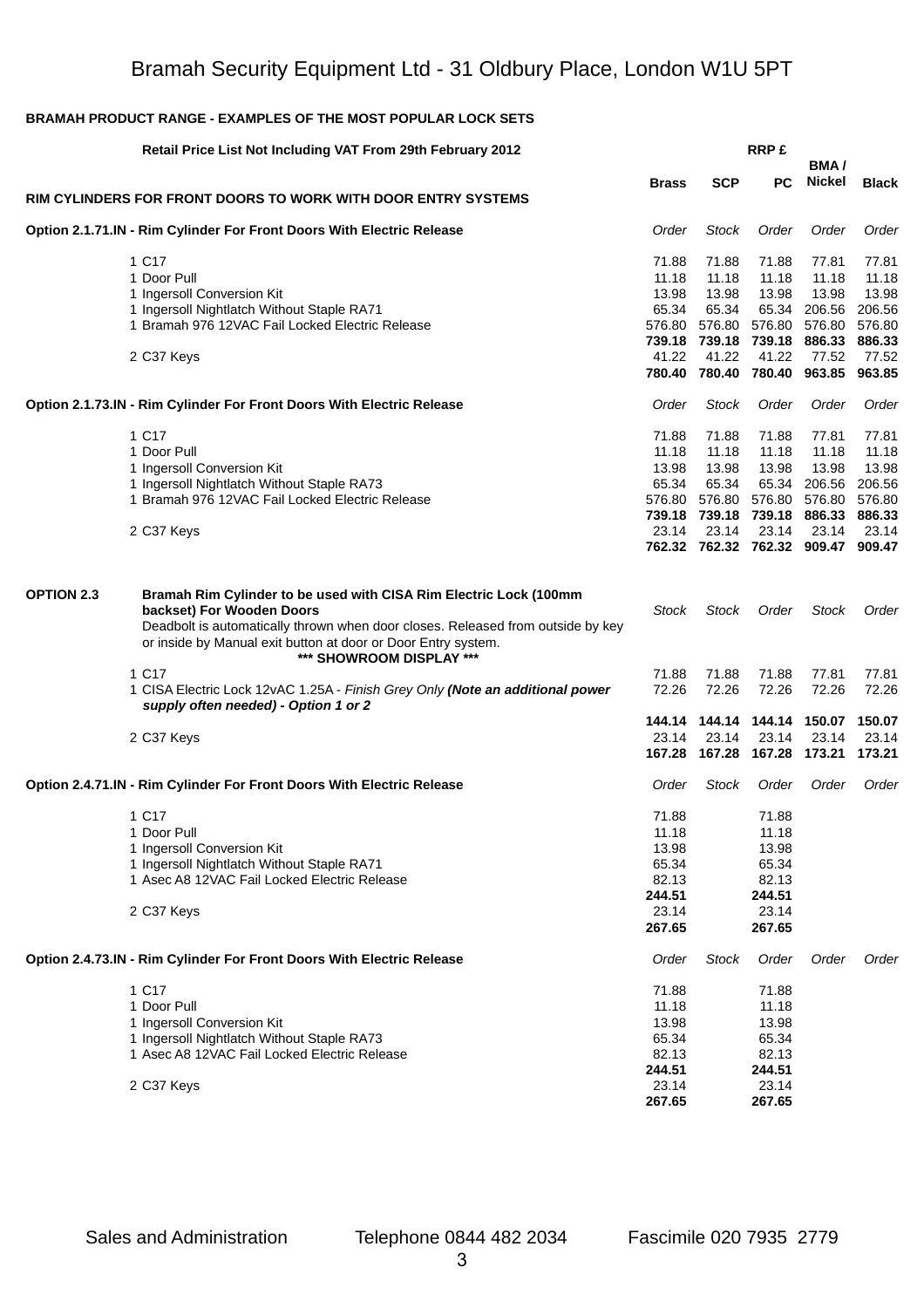|                   | <b>Retail Price List Not Including VAT From 29th February 2012</b>                                                                                                 |              | <b>RRP£</b><br>BMA/ |           |              |              |
|-------------------|--------------------------------------------------------------------------------------------------------------------------------------------------------------------|--------------|---------------------|-----------|--------------|--------------|
|                   |                                                                                                                                                                    | <b>Brass</b> | <b>SCP</b>          | <b>PC</b> | Nickel       | <b>Black</b> |
|                   | <b>ALUMINIUM and UVPC MORTICE DOOR LOCKS</b>                                                                                                                       |              |                     |           |              |              |
| <b>OPTION 3.1</b> | Bramah 22mm Profile Cylinder to be used with Adams Rite. Suitable<br>for use on Narrow Style shopfronts and doors - Nickel Finish Only<br>*** SHOWROOM DISPLAY *** | N/A          | Stock               | N/A       | N/A          | N/A          |
|                   | 1 CP27                                                                                                                                                             |              | 102.77              |           |              |              |
|                   | 1 Adams Rite Hookbolt Deadbolt                                                                                                                                     |              | 29.21               |           |              |              |
|                   | 1 Flat Faceplate                                                                                                                                                   |              |                     |           |              |              |
|                   | 1 Mounting Bridge Set                                                                                                                                              |              | 7.01                |           |              |              |
|                   | 1 7541 - Pickersgill - Kaye L8130 - 758 Double Escutcheons                                                                                                         |              | 42.09               |           |              |              |
|                   |                                                                                                                                                                    |              | 181.08              |           |              |              |
|                   | 2 C37 Keys                                                                                                                                                         |              | 23.14               |           |              |              |
|                   |                                                                                                                                                                    |              | 204.22              |           |              |              |
| <b>OPTION 3.2</b> | NS27 Mortice Deadlock. - Metal Doors -                                                                                                                             | Order        | <b>Stock</b>        | N/A       | Order        | N/A          |
|                   | Deadlock operated from outside and inside. For use on Narrow Metal Doors. Can<br>be used on timber doors.                                                          |              |                     |           |              |              |
|                   | *** SHOWROOM DISPLAY ***                                                                                                                                           |              |                     |           |              |              |
|                   | 1 NS27 Standard Flat Forend, European Bolt                                                                                                                         |              | 122.52 122.52       |           | 122.52       |              |
|                   | 1 P011/26 Sliding Escutcheon                                                                                                                                       | 12.34        | 12.34               |           | 12.34        |              |
|                   | 1 P011/27 Plain Escutcheon                                                                                                                                         | 8.25         | 8.25                |           | 8.25         |              |
|                   | 1 P001/75 Fixing Block Set (Includes plates for lock and escutcheons)                                                                                              | 7.13         | 7.13                |           | 7.13         |              |
|                   |                                                                                                                                                                    |              | 150.24 150.24       |           | 150.24       |              |
|                   | 2 C37 Keys                                                                                                                                                         | 23.14        | 23.14               |           | 23.14        |              |
|                   |                                                                                                                                                                    |              | 173.38 173.38       |           | 173.38       |              |
| <b>OPTION 3.3</b> | <b>VNS27 Hook Lock - Metal Doors -</b>                                                                                                                             | Order        | <b>Stock</b>        | N/A       | Order        | N/A          |
|                   | Hooklock operated from outside and inside. For use on Very Narrow Style Doors.<br>Can be used on Timber doors.                                                     |              |                     |           |              |              |
|                   | *** SHOWROOM DISPLAY ***                                                                                                                                           |              |                     |           |              |              |
|                   | 1 VNS27                                                                                                                                                            |              | 160.06 160.06       |           | 160.06       |              |
|                   | 1 P011/26 Sliding Escutcheon                                                                                                                                       | 12.34        | 12.34               |           | 12.34        |              |
|                   | 1 P011/27 Plain Escutcheon                                                                                                                                         | 8.25<br>7.13 | 8.25<br>7.13        |           | 8.25<br>7.13 |              |
|                   | 1 P001/75 Fixing Block Set (Includes plates for lock and escutcheons)                                                                                              |              | 187.78 187.78       |           | 187.78       |              |
|                   | 2 C37 Keys                                                                                                                                                         | 23.14        | 23.14               |           | 23.14        |              |
|                   |                                                                                                                                                                    |              | 210.92 210.92       |           | 210.92       |              |
|                   |                                                                                                                                                                    |              |                     |           |              |              |
| <b>OPTION 3.4</b> | Bramah Screw Cylinder to be used with Adams Rite - Metal Doors                                                                                                     | N/A          | <b>Stock</b>        | N/A       | N/A          | N/A          |
|                   | 1 Pair of C17SI                                                                                                                                                    |              | 156.89              |           |              |              |
|                   | 1 Adams Rite Hookbolt Deadbolt                                                                                                                                     |              | 29.21               |           |              |              |
|                   | 1 Flat Faceplate                                                                                                                                                   |              | 0.00                |           |              |              |
|                   | 1 Mounting Bridge Set                                                                                                                                              |              | 7.01                |           |              |              |
|                   |                                                                                                                                                                    |              | 193.11              |           |              |              |
|                   | 2 C37 Keys                                                                                                                                                         |              | 23.14               |           |              |              |
|                   |                                                                                                                                                                    |              | 216.25              |           |              |              |
| <b>OPTION 3.5</b> | NS17 Mortice Deadlock. - Metal Doors -<br>Deadlock operated from outside and inside. For use on Narrow Metal Doors. Can<br>be used on timber doors.                | Order        | <b>Stock</b>        | N/A       | Order        | N/A          |
|                   | 1 NS17 Standard Flat Forend, European Bolt                                                                                                                         |              | 103.87 103.87       |           | 103.87       |              |
|                   | 1 P011/26 Sliding Escutcheon                                                                                                                                       | 12.34        | 12.34               |           | 12.34        |              |
|                   | 1 P001/75 Fixing Block Set (Includes plates for lock and escutcheons)                                                                                              | 8.25         | 8.25                |           | 8.25         |              |
|                   |                                                                                                                                                                    |              | 124.46 124.46       |           | 124.46       |              |
|                   | 2 C37 Keys                                                                                                                                                         | 23.14        | 23.14               |           | 23.14        |              |
|                   |                                                                                                                                                                    |              | 147.60 147.60       |           | 147.60       |              |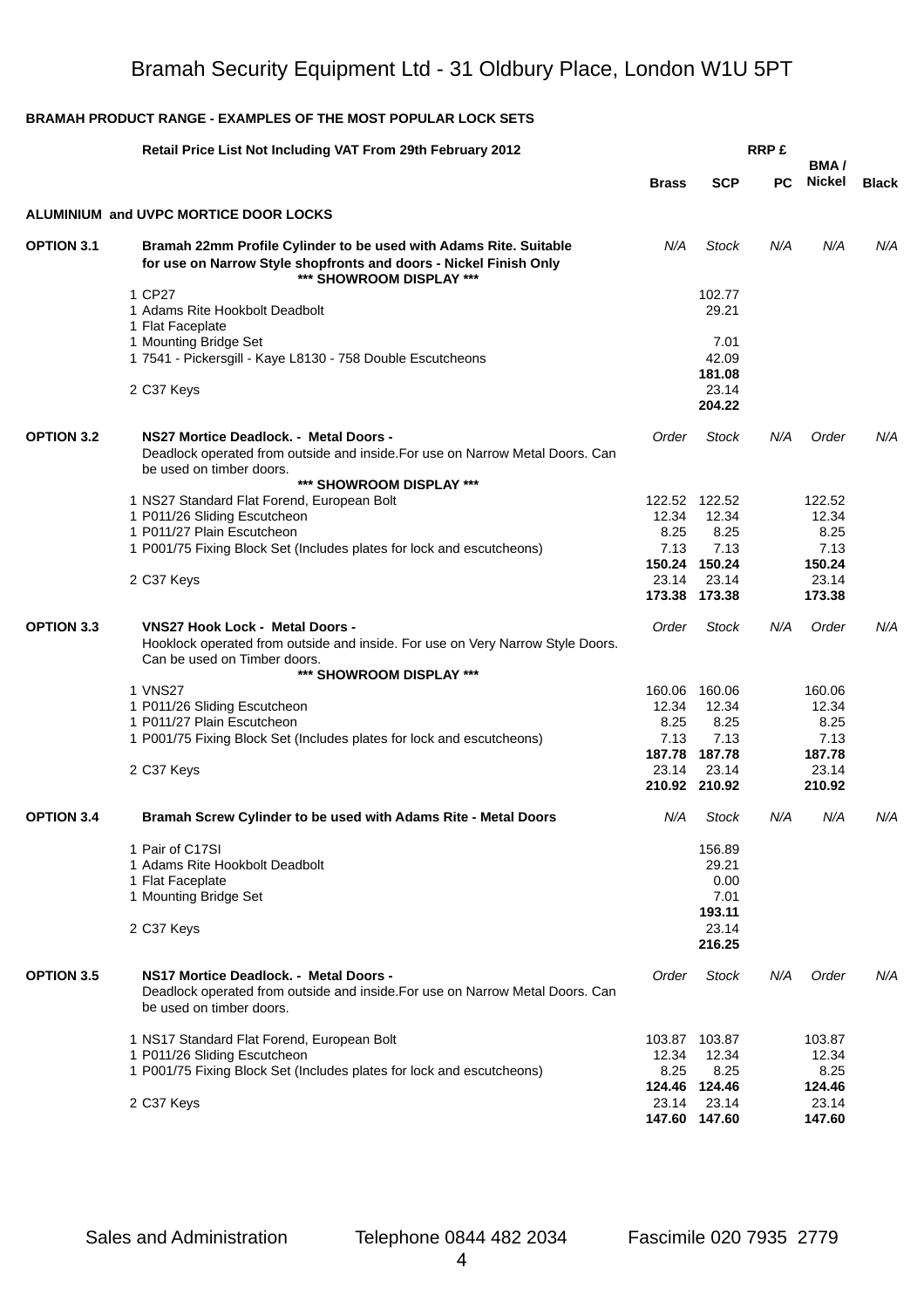|                   | Retail Price List Not Including VAT From 29th February 2012                                                                                              |              |                 | <b>RRP£</b> | BMA/   |              |
|-------------------|----------------------------------------------------------------------------------------------------------------------------------------------------------|--------------|-----------------|-------------|--------|--------------|
|                   |                                                                                                                                                          | <b>Brass</b> | <b>SCP</b>      | PC.         | Nickel | <b>Black</b> |
|                   | <b>MORTICE SASH FRONT DOOR LOCKS (Modern European Style)</b>                                                                                             |              |                 |             |        |              |
| <b>OPTION 4.1</b> | Bramah 22mm Profile Cylinder to be used with Mortice Nightlatch c/w anti<br>thrust bolts<br>From Outside - Fixed dead knob, opened by key                | N/A          | Stock           | N/A         | N/A    | N/A          |
|                   | From Inside-Lever handle retracts latch bolt<br>*** SHOWROOM DISPLAY ***                                                                                 |              |                 |             |        |              |
|                   | 1 Bramah CP17 Single Sided Cylinder. Nickel.                                                                                                             |              | 78.00           |             |        |              |
|                   | 1 Glutz 4838.000.13 60mm keyway backset. SSS.<br>1 Glutz 4011.012.13. Flat Striking Plate. SSS.                                                          |              | 35.37           |             |        |              |
|                   | 1 Glutz 5825/50 - 5620CK External Ball Knob on Rose. SSS.                                                                                                |              | 62.22           |             |        |              |
|                   | 1 Glutz 5064/5620C. Internal Lever Handle. SSS.<br>1 Glutz 5911 Spindle                                                                                  |              | 28.27<br>7.47   |             |        |              |
|                   | 1 Glutz 5380C/RZ 22mm dia.Cylinder Rose . 8mm Thickness. SSS.                                                                                            |              | 13.07           |             |        |              |
|                   |                                                                                                                                                          |              | 224.40          |             |        |              |
|                   | 2 C37 Keys                                                                                                                                               |              | 23.14<br>247.54 |             |        |              |
| <b>OPTION 4.2</b> | Bramah 22mm Profile Cylinder to be used with Mortice Nightlatch c/w with                                                                                 |              |                 |             |        |              |
|                   | deadbolt and anti thrust bolt                                                                                                                            | N/A          | <b>Stock</b>    | N/A         | N/A    | N/A          |
|                   | From Outside - Fixed dead knob, opened by key<br>From Inside-Lever handle retracts latch. Cylinder retracts deadbolt.                                    |              |                 |             |        |              |
|                   | 1 Bramah CP27 Double Sided Cylinder. Nickel.                                                                                                             |              | 102.77          |             |        |              |
|                   | 1 Glutz 4839.000.13 60mm keyway backset. SSS.                                                                                                            |              | 39.25           |             |        |              |
|                   | 1 Glutz 4011.012.13. Flat Striking Plate. SSS.                                                                                                           |              |                 |             |        |              |
|                   | 1 Glutz 5825/50 - 5620CK External Ball Knob on Rose. SSS.                                                                                                |              | 62.22           |             |        |              |
|                   | 1 Glutz 5064/5620C. Internal Lever Handle. SSS.                                                                                                          |              | 28.27           |             |        |              |
|                   | 1 Glutz 5911 Spindle                                                                                                                                     |              | 7.47<br>13.07   |             |        |              |
|                   | 1 Glutz 5380C/RZ 22mm dia.Cylinder Rose. 8mm Thickness. SSS.                                                                                             |              | 253.05          |             |        |              |
|                   | 2 C37 Keys                                                                                                                                               |              | 23.14           |             |        |              |
|                   |                                                                                                                                                          |              | 276.19          |             |        |              |
| <b>OPTION 4.3</b> | Bramah 22m Profile Cylinder to be used with Mortice Nightlatch c/w with                                                                                  |              |                 |             |        |              |
|                   | deadbolt and anti thrust bolt                                                                                                                            | N/A          | Order           | N/A         | N/A    | N/A          |
|                   | From Outside - Fixed dead knob on armoured backplate opened by key<br>From Inside- Lever handle on backplate retracts latch. Cylinder retracts deadbolt. |              |                 |             |        |              |
|                   | 1 Bramah CP27 Double Sided Cylinder. Nickel.                                                                                                             |              | 102.77          |             |        |              |
|                   | 1 Glutz 4839.000.13 60mm keyway backset. SSS.<br>1 Glutz 4011.012.13. Flat Striking Plate. SSS.                                                          |              | 39.25           |             |        |              |
|                   | 1 Glutz 5465S/5467 SSS 250 * 55mm armoured external backplate c/w fixed dead                                                                             |              |                 |             |        |              |
|                   | ball knob & internal bolt fixed plate RZ, 74mm centres.<br>1 Glutz 5064 Internal Lever Handle, SSS.                                                      |              | 341.64          |             |        |              |
|                   | 1 Glutz 5911 Spindle                                                                                                                                     |              | 29.45<br>7.47   |             |        |              |
|                   |                                                                                                                                                          |              | 520.58          |             |        |              |
|                   | 2 C37 Keys                                                                                                                                               |              | 23.14           |             |        |              |
|                   |                                                                                                                                                          |              | 543.72          |             |        |              |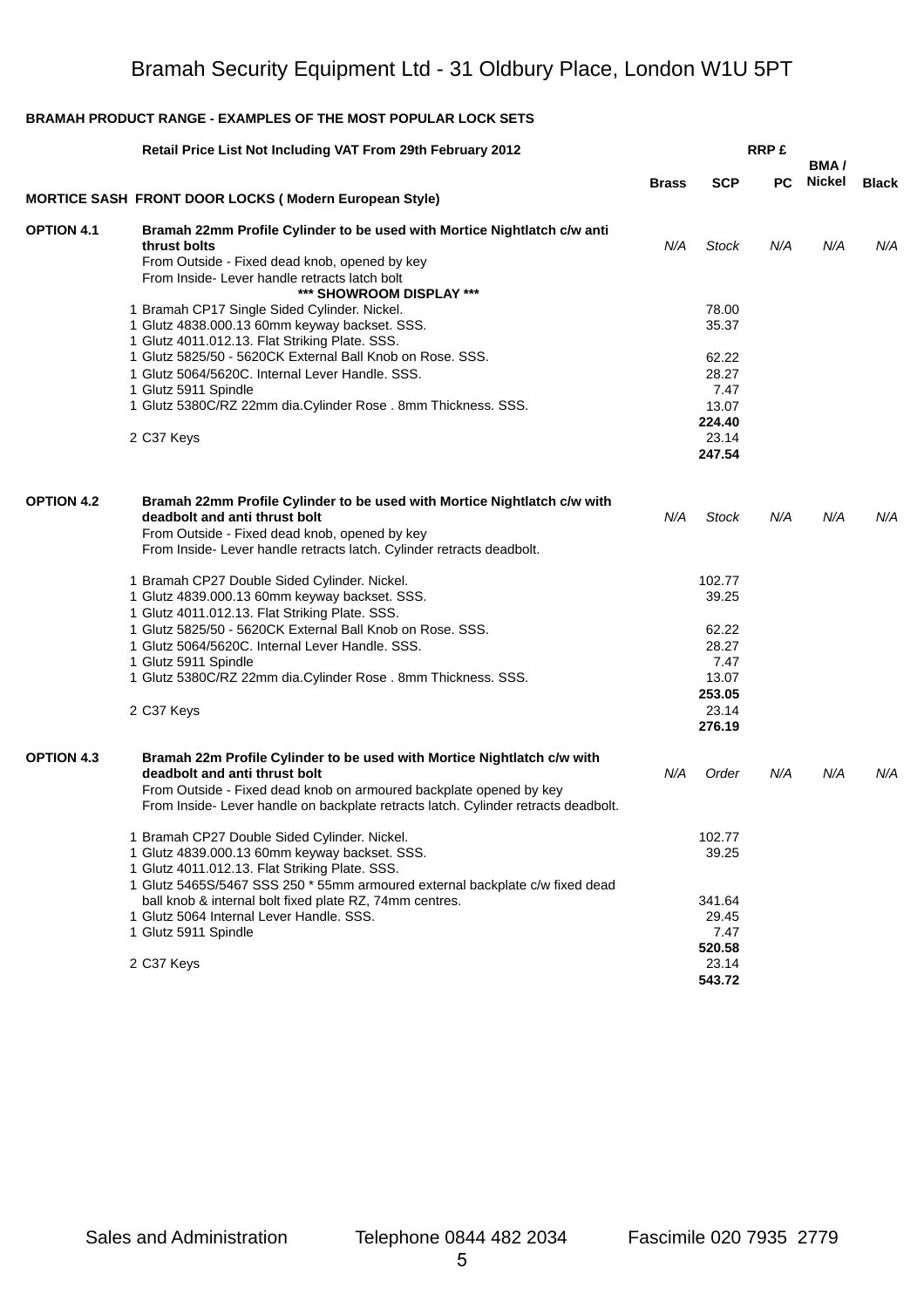|                   | Retail Price List Not Including VAT From 29th February 2012                                                                                                                                                                                                                                                         |                                                                     |                                                                             | <b>RRP£</b> | BMA/                                        |              |
|-------------------|---------------------------------------------------------------------------------------------------------------------------------------------------------------------------------------------------------------------------------------------------------------------------------------------------------------------|---------------------------------------------------------------------|-----------------------------------------------------------------------------|-------------|---------------------------------------------|--------------|
|                   |                                                                                                                                                                                                                                                                                                                     | <b>Brass</b>                                                        | <b>SCP</b>                                                                  | РC          | Nickel                                      | <b>Black</b> |
|                   | <b>MORTICE NIGHTLATCH FRONT DOOR LOCKS (UK Style)</b>                                                                                                                                                                                                                                                               |                                                                     |                                                                             |             |                                             |              |
| <b>OPTION 5.1</b> | Bramah 22mm Profile Cylinder to be used with Mortice Sashlock c/w deadbolt<br>(Brass Finish)<br>Latchbolt to spring by cylinder from either side. Bolt withdrawn by lever or knob<br>from inside. For additional security, deadbolt operated by key from either side. Door<br>requires a Centre Knob to pull close. | Order                                                               | Order                                                                       | N/A         | N/A                                         | N/A          |
|                   | 1 Bramah CP27 Double Sided Cylinder<br>1 P011/40 50mm Diameter. 3mm thick. 22mm Profile Escutcheons.<br>1 KP7010 (57mm or 82mm backset with 51mm centres)<br>1 Victorian Handle - Guide Price Only<br>1 Spindle<br>2 C37 Keys                                                                                       | 102.77 102.77<br>18.75<br>41.97<br>37.50<br>3.50<br>23.14           | 18.75<br>41.97<br>37.50<br>3.50<br>204.49 204.49<br>23.14<br>227.63 227.63  |             |                                             |              |
| <b>OPTION 5.2</b> | Bramah 22mm Profile Cylinder to be used with a Horizontal Mortice Sashlock<br>c/w deadbolt (Brass Finish)<br>Latchbolt to spring only, operated by cylinder outside and knob inside. For<br>additional security, deadbolt operated by key from either side. Door requires a<br>Centre Knob to pull close.           | Order                                                               | Order                                                                       | N/A         | N/A                                         | N/A          |
|                   | 1 Bramah CP27 Double Sided Cylinder<br>2 P011/40 50mm Diameter. 3mm thick. 22mm Profile Escutcheons.<br>1 KP7018 (57mm backset)<br>1 Victorian Knob - Guide Price Only<br>1 Spindle<br>2 C37 Keys                                                                                                                   | 102.77 102.77<br>37.50<br>65.58<br>37.50<br>3.50<br>246.85<br>23.14 | 37.50<br>65.58<br>37.50<br>3.50<br>246.85<br>23.14<br>269.99 269.99         |             |                                             |              |
| <b>OPTION 5.3</b> | Bramah 22mm Profile Cylinder to be used with Escape Mortice Nightlatch<br>Kaye<br>Latchbolt to spring by cylinder from outside. With handle from inside. With Snib.<br>Door requires a Centre Knob to pull close.                                                                                                   | Stock                                                               | <b>Stock</b>                                                                | N/A         | N/A                                         | N/A          |
|                   | 1 Bramah CP17 Double Sided Cylinder<br>1 P011/40 50mm Diameter. 3mm thick. 22mm Profile Escutcheons.<br>1 B8005 Bramah Kaye without snib (57mm backset with 50.3mm centres)<br>1 Handle of Choice - Guide Price Only<br>2 C37 Keys                                                                                  | 78.00<br>18.75<br>90.46<br>55.00<br>23.14                           | 78.00<br>18.75<br>88.82<br>55.00<br>242.21 240.57<br>41.22<br>265.35 281.79 |             |                                             |              |
| <b>OPTION 5.4</b> | Bramah 22mm Profile Cylinder to be used with Escape Mortice Nightlatch<br>3R35<br>Latchbolt to spring by cylinder from either side. With Snib. Door requires a Centre<br>Knob to pull close.                                                                                                                        | Stock                                                               | Stock                                                                       | N/A         | Order                                       | N/A          |
|                   | 1 Bramah CP17 Double Sided Cylinder<br>1 P011/40 50mm Diameter. 3mm thick. 22mm Profile Escutcheons.<br>1 McGill 3R35X<br>1 3R35 Handle                                                                                                                                                                             | 78.00<br>18.75<br>83.28                                             | 78.00<br>18.75<br>210.70 210.70<br>83.28<br>390.73 390.73                   |             | 78.00<br>18.75<br>210.70<br>83.28<br>390.73 |              |
|                   | 2 C37 Keys                                                                                                                                                                                                                                                                                                          | 23.14                                                               | 23.14<br>413.87 413.87                                                      |             | 23.14<br>413.87                             |              |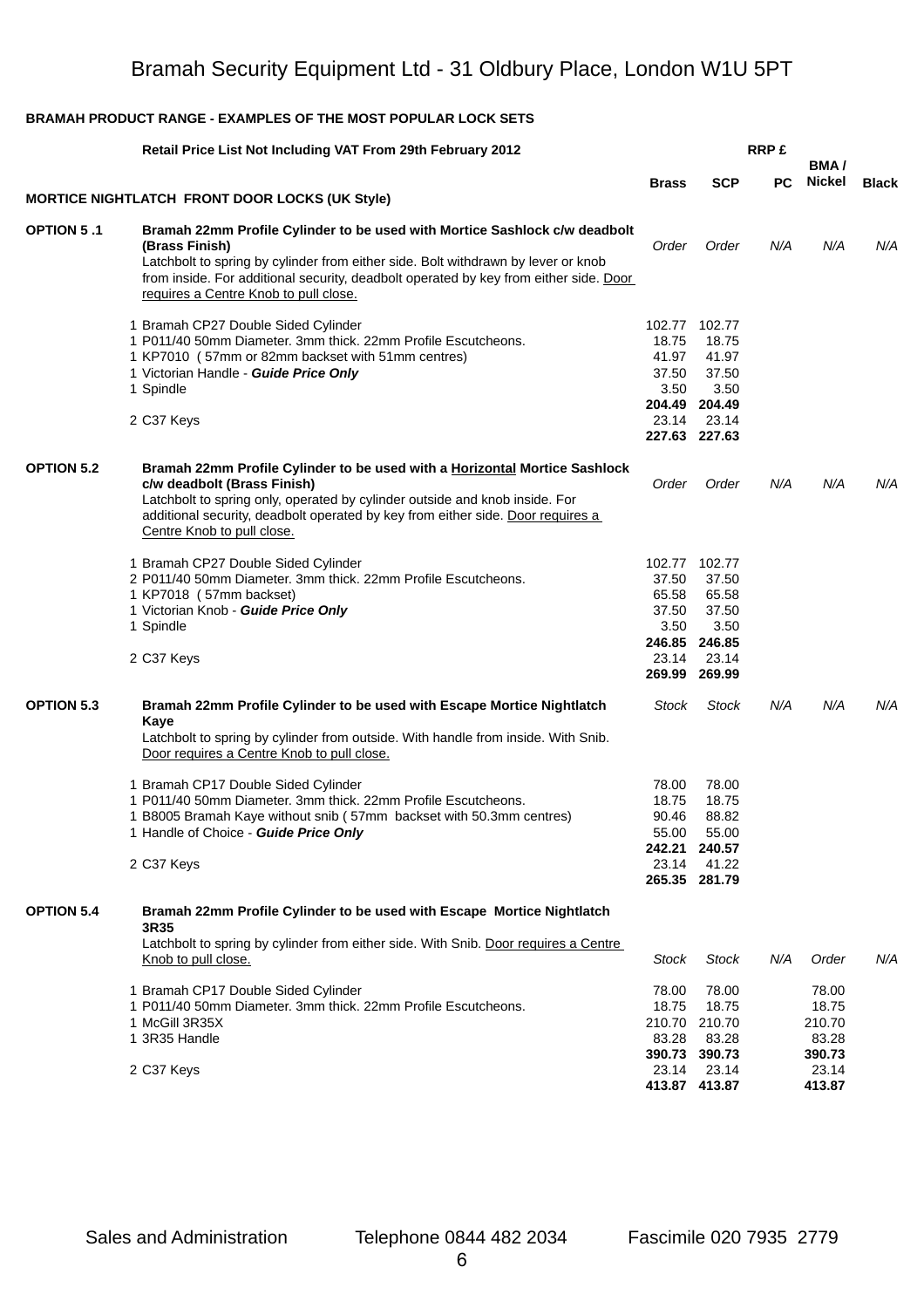|                   | Retail Price List Not Including VAT From 29th February 2012                                                                            |                 |                                        | <b>RRP£</b>                 |                 |                 |
|-------------------|----------------------------------------------------------------------------------------------------------------------------------------|-----------------|----------------------------------------|-----------------------------|-----------------|-----------------|
|                   |                                                                                                                                        | <b>Brass</b>    | <b>SCP</b>                             | PC.                         | BMA/<br>Nickel  | <b>Black</b>    |
|                   | <b>FRONT DOOR MORTICE DEADLOCKS FOR WOODEN DOORS - Insurance Approved</b>                                                              |                 |                                        |                             |                 |                 |
| <b>OPTION 6.1</b> | <b>MDD27 mortice deadlock. - Timber doors</b>                                                                                          |                 |                                        |                             |                 |                 |
|                   | Deadlock operated by key from outside and inside. For use with 25mm (1") door stops.<br>BS3621:2007 equivalent *** SHOWROOM DISPLAY ** | Stock           | <b>Stock</b>                           | Order                       | Stock           | Order           |
|                   | 1 MDD27 with Long Forend, European Bolt                                                                                                | 122.52          | 122.52                                 | 122.52                      | 122.52          | 122.52          |
|                   | 1 P001/02 Locking Plate                                                                                                                | 13.63           | 13.63                                  | 13.63                       | 13.63           | 13.63           |
|                   | 1 P011/26 Sliding Escutcheon                                                                                                           | 12.34           | 12.34                                  | 12.34                       | 12.34           | 12.34           |
|                   | 1 P011/27 Plain Escutcheon                                                                                                             | 8.25            | 8.25                                   | 8.25                        | 8.25            | 8.25            |
|                   |                                                                                                                                        |                 | 156.74 156.74 156.74 156.74            |                             |                 | 156.74          |
|                   | 2 C37 Keys                                                                                                                             | 23.14           | 23.14                                  | 23.14                       | 23.14           | 23.14           |
|                   |                                                                                                                                        | 179.88          |                                        | 179.88 179.88 179.88        |                 | 179.88          |
| <b>OPTION 6.2</b> | <b>MDD17K mortice deadlock. - Timber doors</b><br>Deadlock operated from outside and knob inside. For use with 25mm (1") door stops.   | <b>Stock</b>    | Stock                                  | Order                       | Stock           | Order           |
|                   | BS8621:2007 equivalent *** SHOWROOM DISPLAY **                                                                                         |                 |                                        |                             |                 |                 |
|                   | 1 MDD17K with Long Forend, European Bolt                                                                                               | 13.63           | 152.64 152.64 152.64 152.64<br>13.63   | 13.63                       | 13.63           | 152.64<br>13.63 |
|                   | 1 P001/02 Locking Plate<br>1 P011/26 Sliding Escutcheon                                                                                | 12.34           | 12.34                                  | 12.34                       | 12.34           | 12.34           |
|                   |                                                                                                                                        | 178.61          | 178.61                                 | 178.61                      | 178.61          | 178.61          |
|                   | 2 C37 Keys                                                                                                                             | 23.14           | 23.14                                  | 23.14                       | 23.14           | 23.14           |
|                   |                                                                                                                                        | 201.75          |                                        | 201.75 201.75 201.75 201.75 |                 |                 |
| <b>OPTION 6.3</b> | MD27 mortice deadlock. - Timber doors<br>Deadlock operated by key from outside and inside. For use with 13mm (1/2") door stops.        | <b>Stock</b>    | Stock                                  | Order                       | <b>Stock</b>    | Order           |
|                   | BS3621:2007 equivalent *** SHOWROOM DISPLAY **                                                                                         |                 |                                        |                             |                 |                 |
|                   | 1 MD27 with Long Forend, European Bolt                                                                                                 |                 | 122.52  122.52  122.52  122.52  122.52 |                             |                 |                 |
|                   | 1 P001/02 Locking Plate                                                                                                                | 13.63           | 13.63                                  | 13.63                       | 13.63           | 13.63           |
|                   | 1 P011/26 Sliding Escutcheon<br>1 P011/27 Plain Escutcheon                                                                             | 12.34<br>8.25   | 12.34<br>8.25                          | 12.34<br>8.25               | 12.34<br>8.25   | 12.34<br>8.25   |
|                   |                                                                                                                                        | 156.74          |                                        | 156.74 156.74 156.74        |                 | 156.74          |
|                   | 2 C37 Keys                                                                                                                             | 23.14           | 23.14                                  | 23.14                       | 23.14           | 23.14           |
|                   |                                                                                                                                        | 179.88          | 179.88                                 | 179.88                      | 179.88          | 179.88          |
| <b>OPTION 6.4</b> | <b>MD17K mortice deadlock. - Timber doors</b>                                                                                          | Stock           | <b>Stock</b>                           | Order                       | <b>Stock</b>    | Order           |
|                   | Deadlock operated from outside and knob inside. For use with 13mm (1/2") door stops.<br>BS8621:2007 equivalent *** SHOWROOM DISPLAY ** |                 |                                        |                             |                 |                 |
|                   | 1 MD17K with Long Forend, European Bolt                                                                                                | 152.64          | 152.64                                 |                             | 152.64 152.64   | 152.64          |
|                   | 1 P001/02 Locking Plate                                                                                                                | 13.63           | 13.63                                  | 13.63                       | 13.63           | 13.63           |
|                   | 1 P011/26 Sliding Escutcheon                                                                                                           | 12.34           | 12.34                                  | 12.34                       | 12.34           | 12.34           |
|                   |                                                                                                                                        |                 | 178.61 178.61 178.61 178.61 178.61     |                             |                 |                 |
|                   | 2 C37 Keys                                                                                                                             | 23.14<br>201.75 | 23.14<br>201.75                        | 23.14<br>201.75             | 23.14<br>201.75 | 23.14<br>201.75 |
| <b>OPTION 6.5</b> | NS27W mortice deadlock. - Timber doors                                                                                                 | Stock           | Stock                                  | Order                       | <b>Stock</b>    | Order           |
|                   | Deadlock operated by key from outside and inside.<br><b>BS3621 Equivalent</b>                                                          |                 |                                        |                             |                 |                 |
|                   | 1 NS27W with Long Forend, European Bolt                                                                                                | 122.52          |                                        | 122.52 122.52 122.52        |                 | 122.52          |
|                   | 1 P001/02 Locking Plate                                                                                                                | 13.63           | 13.63                                  | 13.63                       | 13.63           | 13.63           |
|                   | 1 P011/26 Sliding Escutcheon                                                                                                           | 12.34           | 12.34                                  | 12.34                       | 12.34           | 12.34           |
|                   | 1 P011/27 Plain Escutcheon                                                                                                             | 8.25            | 8.25                                   | 8.25                        | 8.25            | 8.25            |
|                   |                                                                                                                                        | 156.74          | 156.74                                 | 156.74 156.74               |                 | 156.74          |
|                   | 2 C37 Keys                                                                                                                             | 23.14           | 23.14                                  | 23.14                       | 23.14           | 23.14           |
|                   |                                                                                                                                        |                 | 179.88 179.88 179.88 179.88            |                             |                 | 179.88          |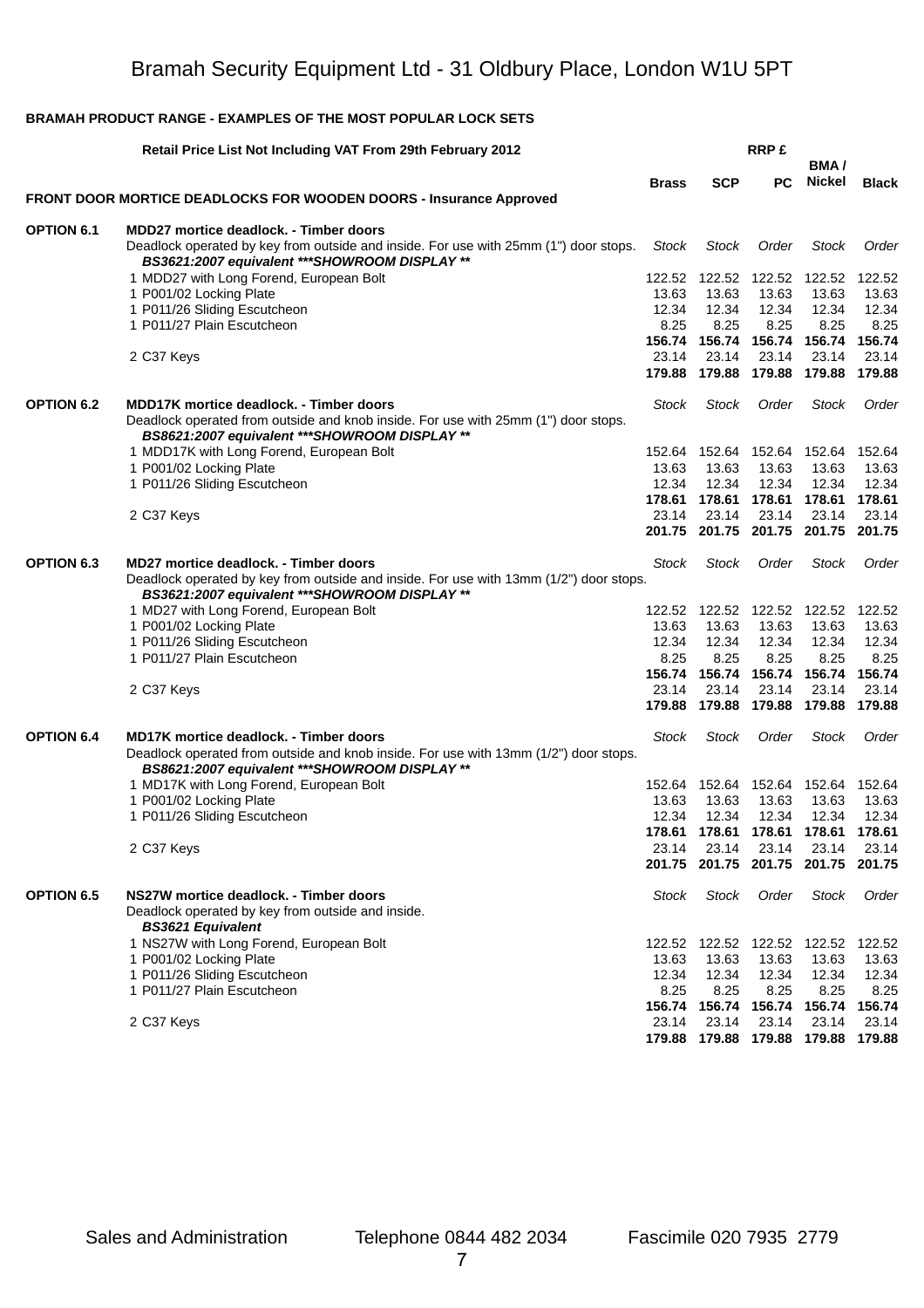|                   | Retail Price List Not Including VAT From 29th February 2012                                                      |                              |                            | <b>RRP£</b>                        |                        |                       |
|-------------------|------------------------------------------------------------------------------------------------------------------|------------------------------|----------------------------|------------------------------------|------------------------|-----------------------|
|                   |                                                                                                                  |                              |                            |                                    | BMA/                   |                       |
| <b>OPTION 6.6</b> | NS17KW mortice deadlock. - Timber doors                                                                          | <b>Brass</b><br><b>Stock</b> | <b>SCP</b><br><b>Stock</b> | <b>PC</b><br>Order                 | Nickel<br><b>Stock</b> | <b>Black</b><br>Order |
|                   | Deadlock operated from outside and knob inside.                                                                  |                              |                            |                                    |                        |                       |
|                   | <b>BS8621 equivalent</b>                                                                                         |                              |                            |                                    |                        |                       |
|                   | 1 NS17KW European Bolt                                                                                           | 152.64                       |                            | 152.64 152.64                      | 152.64                 | 152.64                |
|                   | 1 P001/02 Locking Plate<br>1 P011/26 Sliding Escutcheon                                                          | 13.63<br>12.34               | 13.63<br>12.34             | 13.63<br>12.34                     | 13.63<br>12.34         | 13.63<br>12.34        |
|                   |                                                                                                                  |                              |                            | 178.61  178.61  178.61  178.61     |                        | 178.61                |
|                   | 2 C37 Keys                                                                                                       | 23.14                        | 23.14                      | 23.14                              | 23.14                  | 23.14                 |
|                   |                                                                                                                  | 201.75                       |                            | 201.75 201.75 201.75 201.75        |                        |                       |
| <b>OPTION 6.7</b> | VNS27W mortice deadlock. - Timber doors                                                                          | Stock                        | <b>Stock</b>               | Order                              | <b>Stock</b>           | Order                 |
|                   | Deadlock operated by key from outside and inside.                                                                |                              |                            |                                    |                        |                       |
|                   | 1 VNS27W                                                                                                         | 160.06                       | 160.06                     | 160.06                             | 160.06                 | 160.06                |
|                   | 1 P001/74 Locking Plate                                                                                          | 23.14                        | 23.14                      | 23.14                              | 23.14                  | 23.14                 |
|                   | 1 P011/26 Sliding Escutcheon                                                                                     | 12.34                        | 12.34                      | 12.34                              | 12.34                  | 12.34                 |
|                   | 1 P011/27 Plain Escutcheon                                                                                       | 8.25                         | 8.25                       | 8.25                               | 8.25                   | 8.25                  |
|                   |                                                                                                                  | 203.79                       |                            | 203.79 203.79                      | 203.79                 | 203.79                |
|                   | 2 C37 Keys                                                                                                       | 23.14<br>226.93              | 23.14<br>226.93            | 23.14<br>226.93                    | 23.14<br>226.93        | 23.14<br>226.93       |
|                   |                                                                                                                  |                              |                            |                                    |                        |                       |
| <b>OPTION 6.8</b> | MDD17 mortice deadlock. - Timber doors                                                                           | Stock                        | Stock                      | Order                              | <b>Stock</b>           | Order                 |
|                   | Deadlock operated from one side only . For use with 25mm (1") door stops.<br>BS3621:2007 equivalent              |                              |                            |                                    |                        |                       |
|                   | 1 MDD17 with Long Forend, European Bolt                                                                          | 103.87                       |                            | 103.87 103.87                      | 103.87                 | 103.87                |
|                   | 1 P001/02 Locking Plate                                                                                          | 13.63                        | 13.63                      | 13.63                              | 13.63                  | 13.63                 |
|                   | 1 P011/26 Sliding Escutcheon                                                                                     | 12.34                        | 12.34                      | 12.34                              | 12.34                  | 12.34                 |
|                   |                                                                                                                  | 129.84                       |                            | 129.84 129.84                      | 129.84                 | 129.84                |
|                   | 2 C37 Keys                                                                                                       | 23.14                        | 23.14                      | 23.14                              | 23.14                  | 23.14                 |
|                   |                                                                                                                  | 152.98                       |                            | 152.98 152.98 152.98               |                        | 152.98                |
| <b>OPTION 6.9</b> | <b>MD17 mortice deadlock. - Timber doors</b>                                                                     | Stock                        | Stock                      | Order                              | <b>Stock</b>           | Order                 |
|                   | Deadlock operated by key from one side only. For use with 13mm (1/2") door stops.<br>BS3621:2007 equivalent      |                              |                            |                                    |                        |                       |
|                   | 1 MD17 with Long Forend, European Bolt                                                                           | 103.87                       | 103.87                     | 103.87                             | 103.87                 | 103.87                |
|                   | 1 P001/02 Locking Plate                                                                                          | 13.63                        | 13.63                      | 13.63                              | 13.63                  | 13.63                 |
|                   | 1 P011/26 Sliding Escutcheon                                                                                     | 12.34                        | 12.34                      | 12.34                              | 12.34                  | 12.34                 |
|                   |                                                                                                                  | 129.84                       |                            | 129.84 129.84                      | 129.84                 | 129.84                |
|                   | 2 C37 Keys                                                                                                       | 23.14                        | 23.14                      | 23.14                              | 23.14                  | 23.14                 |
|                   |                                                                                                                  |                              |                            | 152.98 152.98 152.98 152.98 152.98 |                        |                       |
| OPTION 6.10       | NS17W mortice deadlock. - Timber doors (Best Buy- Which Magazine)<br>Deadlock operated by key from one side only | Stock                        | <b>Stock</b>               | Order                              | <b>Stock</b>           | Order                 |
|                   | BS3621:2007 Equivalent                                                                                           |                              |                            |                                    |                        |                       |
|                   | 1 NS17W with Long Forend, European Bolt                                                                          | 103.87                       |                            | 103.87 103.87                      | 103.87                 | 103.87                |
|                   | 1 P001/02 Locking Plate                                                                                          | 13.63                        | 13.63                      | 13.63                              | 13.63                  | 13.63                 |
|                   | 1 P011/26 Sliding Escutcheon                                                                                     | 12.34                        | 12.34                      | 12.34                              | 12.34                  | 12.34                 |
|                   |                                                                                                                  | 129.84                       |                            | 129.84 129.84                      | 129.84                 | 129.84                |
|                   | 2 C37 Keys                                                                                                       | 23.14                        | 23.14                      | 23.14                              | 23.14                  | 23.14                 |
|                   |                                                                                                                  |                              |                            | 152.98 152.98 152.98 152.98 152.98 |                        |                       |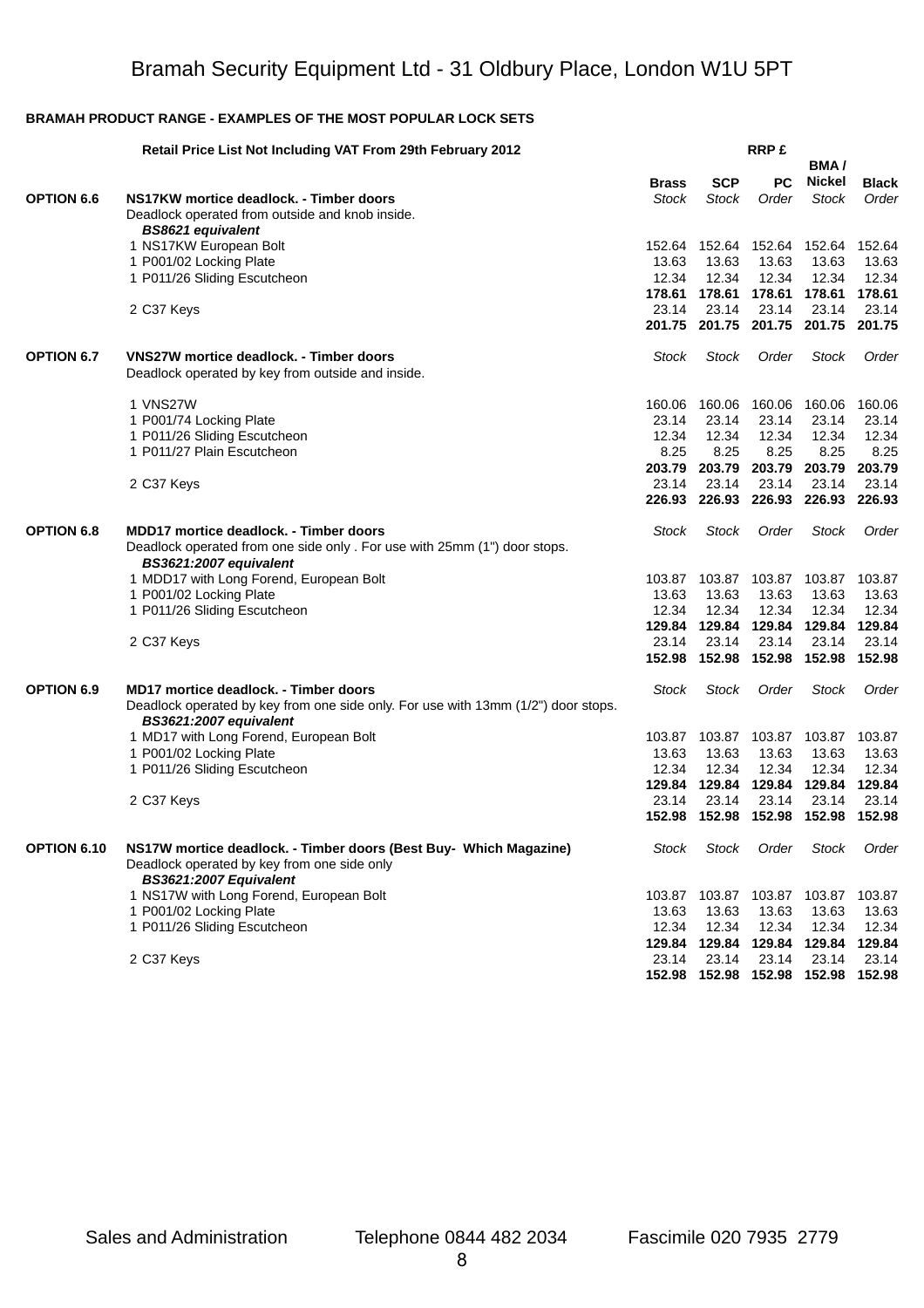|                   | Retail Price List Not Including VAT From 29th February 2012                                       |              |                                    | <b>RRP£</b>   | BMA/          |              |
|-------------------|---------------------------------------------------------------------------------------------------|--------------|------------------------------------|---------------|---------------|--------------|
|                   |                                                                                                   | <b>Brass</b> | <b>SCP</b>                         | <b>PC</b>     | <b>Nickel</b> | <b>Black</b> |
| OPTION 6.11       | <b>CP27 with Bramah - Kaye Mortice Deadlock</b>                                                   | Stock        | <b>Stock</b>                       | N/A           | N/A           | N/A          |
|                   | 1 Bramah CP27 Double Sided Cylinder                                                               |              | 102.77 102.77                      |               |               |              |
|                   | 1 B8002 - Bramah Kaye (57mm backset)                                                              | 51.56        | 51.56                              |               |               |              |
|                   | 2 P014/13 50mm Diameter Profile Escutcheons                                                       | 37.50        | 37.50                              |               |               |              |
|                   |                                                                                                   |              | 191.83 191.83                      |               |               |              |
|                   | 2 C37 Keys                                                                                        | 23.14        | 23.14                              |               |               |              |
|                   |                                                                                                   |              | 214.97 214.97                      |               |               |              |
| OPTION 6.12       | <b>CP27 with Imperial Mortice Deadlock (Union Replacement)</b>                                    | Order        | Order                              | N/A           | N/A           | N/A          |
|                   | 1 Bramah CP27 Double Sided Cylinder                                                               |              | 102.77 102.77                      |               |               |              |
|                   | 1 Imperial KP7034 (57mm backset)                                                                  | 27.16        | 27.16                              |               |               |              |
|                   | 2 P014/13 50mm Diameter Profile Escutcheons                                                       | 37.50        | 37.50                              |               |               |              |
|                   |                                                                                                   |              | 167.43 167.43                      |               |               |              |
|                   | 2 C37 Keys                                                                                        | 23.14        | 23.14                              |               |               |              |
|                   |                                                                                                   |              | 190.57 190.57                      |               |               |              |
|                   | FINAL EXIT DOOR - SHUNTED MORTICE DEADLOCKS TO GRADE 4 OF PD 6662:2004                            |              |                                    |               |               |              |
| <b>OPTION 7.1</b> | <b>MDD27A mortice deadlock. - Timber doors-</b>                                                   | Stock        | <b>Stock</b>                       | Order         | Stock         | Order        |
|                   | Deadlock operated by key from outside and inside. For use with 25mm (1") door stops.              |              |                                    |               |               |              |
|                   | 1 MDD27A with Alarm Forend, European Bolt                                                         | 155.79       | 155.79                             | 155.79 155.79 |               | 155.79       |
|                   | 1 P001/53 Locking Plate                                                                           | 13.63        | 13.63                              | 13.63         | 13.63         | 13.63        |
|                   | 1 P011/26 Sliding Escutcheon                                                                      | 12.34        | 12.34                              | 12.34         | 12.34         | 12.34        |
|                   | 1 P011/27 Plain Escutcheon                                                                        | 8.25         | 8.25                               | 8.25          | 8.25          | 8.25         |
|                   |                                                                                                   | 190.01       | 190.01                             | 190.01 190.01 |               | 190.01       |
|                   | 2 C37 Keys                                                                                        | 23.14        | 23.14                              | 23.14         | 23.14         | 23.14        |
|                   |                                                                                                   |              | 213.15 213.15 213.15 213.15 213.15 |               |               |              |
| <b>OPTION 7.2</b> | MD27A mortice deadlock. - Timber doors-                                                           | Stock        | Stock                              | Order         | <b>Stock</b>  | Order        |
|                   | Deadlock operated by key from outside and inside. For use with 13mm (1/2") door stops.            |              |                                    |               |               |              |
|                   | 1 MD27A with Alarm Forend, European Bolt                                                          | 155.79       | 155.79                             | 155.79        | 155.79        | 155.79       |
|                   | 1 P001/53 Locking Plate                                                                           | 13.63        | 13.63                              | 13.63         | 13.63         | 13.63        |
|                   | 1 P011/26 Sliding Escutcheon                                                                      | 12.34        | 12.34                              | 12.34         | 12.34         | 12.34        |
|                   | 1 P011/27 Plain Escutcheon                                                                        | 8.25         | 8.25                               | 8.25          | 8.25          | 8.25         |
|                   |                                                                                                   |              | 190.01  190.01  190.01  190.01     |               |               | 190.01       |
|                   | 2 C37 Keys                                                                                        | 23.14        | 23.14                              | 23.14         | 23.14         | 23.14        |
|                   |                                                                                                   |              | 213.15 213.15 213.15 213.15 213.15 |               |               |              |
| <b>OPTION 7.3</b> | NS17AM mortice deadlock. - Metal doors -                                                          | N/A          | <b>Stock</b>                       | N/A           | N/A           | N/A          |
|                   | Deadlock operated by key from outside and inside. For use on Narrow Style Metal and Wooden Doors. |              |                                    |               |               |              |
|                   | 1 NS17AM with Standard Forend, European Bolt                                                      |              | 137.88                             |               |               |              |
|                   | 1 P001/75 Fixing Block Set (Includes plates for lock and escutcheon)                              |              | 7.13                               |               |               |              |
|                   | 1 P011/26 Sliding Escutcheon                                                                      |              | 12.34                              |               |               |              |
|                   |                                                                                                   |              | 157.35                             |               |               |              |
|                   | 2 C37 Keys                                                                                        |              | 23.14                              |               |               |              |
|                   |                                                                                                   |              | 180.49                             |               |               |              |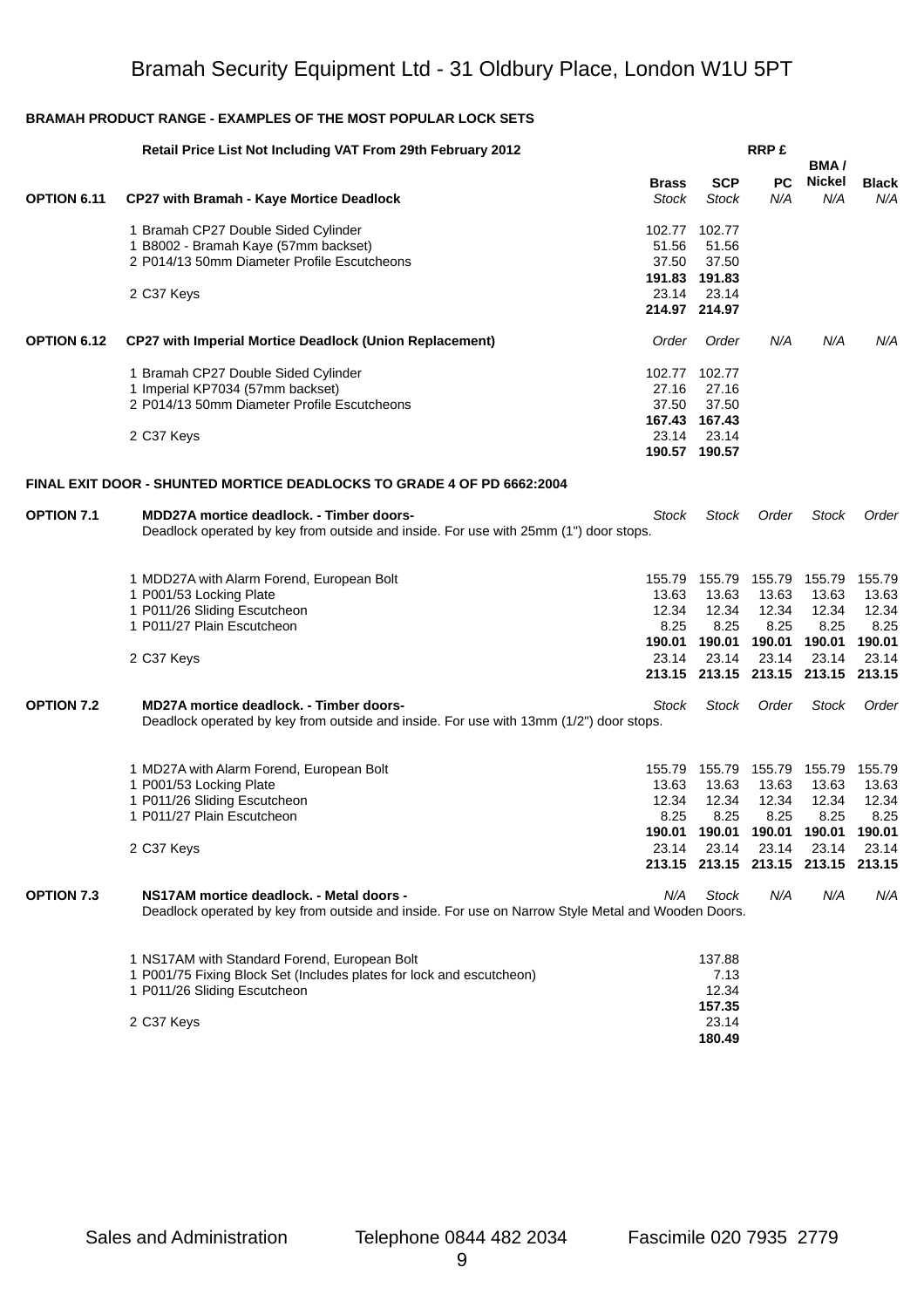|                   | Retail Price List Not Including VAT From 29th February 2012                                                                                                   |                     |                         | <b>RRP£</b> |                                |                     |
|-------------------|---------------------------------------------------------------------------------------------------------------------------------------------------------------|---------------------|-------------------------|-------------|--------------------------------|---------------------|
| <b>OPTION 7.4</b> | <b>VNS27AM mortice hooklock. - Metal Doors-</b><br>Deadlock operated from outside and inside. For use on Very Narrow Style Metal and Wooden Doors.            | <b>Brass</b><br>N/A | <b>SCP</b><br>Stock     | PC.<br>N/A  | BMA/<br>Nickel<br><b>Stock</b> | <b>Black</b><br>N/A |
|                   |                                                                                                                                                               |                     |                         |             |                                |                     |
|                   | 1 VNS27AM with Standard Forend.<br>1 P001/75 Fixing Block Set (Includes plates for lock and escutcheons)<br>1 P011/26 Sliding Escutcheon                      |                     | 166.73<br>7.13<br>12.34 |             | 166.73<br>7.13<br>12.34        |                     |
|                   | 1 P011/27 Plain Escutcheon                                                                                                                                    |                     | 8.25<br>194.45          |             | 8.25<br>194.45                 |                     |
|                   | 2 C37 Keys                                                                                                                                                    |                     | 23.14<br>217.59         |             | 23.14<br>217.59                |                     |
|                   | <b>MORTICE SASH LOCKSET FOR BACK DOORS</b>                                                                                                                    |                     |                         |             |                                |                     |
| <b>OPTION 8.1</b> | Bramah 22mm Profile Cylinder lock to be used with Mortice Sash Lock<br>Sashlock operated by handle from both sides. Deadlock operated by Key from Both sides. | Order               | Order                   | N/A         | N/A                            | N/A                 |
|                   | 1 Bramah CP27 Double Sided Cylinder                                                                                                                           |                     | 102.77 102.77           |             |                                |                     |
|                   | 1 KP7000 Imperial (45mm, 57mm, 82mm backset)                                                                                                                  | 23.40               | 23.40                   |             |                                |                     |
|                   | 1 Frank Allart 5355 Sprung Handles Style 51mm Centres                                                                                                         |                     | 106.86 106.86           |             |                                |                     |
|                   | 2 C37 Keys                                                                                                                                                    | 23.14               | 233.03 233.03<br>23.14  |             |                                |                     |
|                   |                                                                                                                                                               |                     | 256.17 256.17           |             |                                |                     |
| <b>OPTION 8.2</b> | Bramah 22mm Profile Cylinder lock to be used with Mortice Sash Lock<br>Sashlock operated by handle from both sides. Deadlock operated by Key from Both sides. | Order               | Order                   | N/A         | N/A                            | N/A                 |
|                   | ****SHOWROOM DISPLAY****                                                                                                                                      |                     |                         |             |                                |                     |
|                   | 1 Bramah CP27 Double Sided Cylinder                                                                                                                           |                     | 102.77 102.77           |             |                                |                     |
|                   | 1 B8001- Bramah Kaye (57mm backset)                                                                                                                           | 53.04               | 53.04                   |             |                                |                     |
|                   | 1 Frank Allart 5355 Sprung Handles Style 50.3mm Centres                                                                                                       |                     | 106.86 106.86           |             |                                |                     |
|                   | 2 C37 Keys                                                                                                                                                    | 23.14               | 262.67 262.67<br>23.14  |             |                                |                     |
|                   |                                                                                                                                                               |                     | 285.81 285.81           |             |                                |                     |
|                   | <b>SWITCHES FOR SHUTTERS AND GARAGE DOORS</b>                                                                                                                 |                     |                         |             |                                |                     |
| <b>OPTION 9.1</b> | Bramah 22mm Profile Lock to be used with Surface mounted boxes                                                                                                | N/A                 | <b>Stock</b>            | N/A         | N/A                            | N/A                 |
|                   | ***SHOWROOM DISPLAY ***                                                                                                                                       |                     |                         |             |                                |                     |
|                   | 1 CP17\67<br>1 APB1 - 2T - An Orion two way Momentary close switch box - Open one Pole, key<br>removable after contacting center position - Surface Fix       |                     | 78.00<br>84.05          |             |                                |                     |
|                   | 2 C37 Keys                                                                                                                                                    |                     | 162.05<br>23.14         |             |                                |                     |
|                   |                                                                                                                                                               |                     | 185.19                  |             |                                |                     |
| <b>OPTION 9.2</b> | Bramah 22mm Profile Lock to be used with Flush mounted boxes - Nickel<br>**** SHOWROOM DISPLAY ****                                                           |                     |                         |             |                                |                     |
|                   | 1 CP17\67                                                                                                                                                     |                     | 78.00                   |             |                                |                     |
|                   | 1 UPB1 - 2T - An Orion two way Momentary close switch box- Open one pole, key<br>removable after contacting center position - Recessed                        |                     | 84.05                   |             |                                |                     |
|                   |                                                                                                                                                               |                     | 162.05                  |             |                                |                     |
|                   | 2 C37 Keys                                                                                                                                                    |                     | 23.14                   |             |                                |                     |
|                   |                                                                                                                                                               |                     | 185.19                  |             |                                |                     |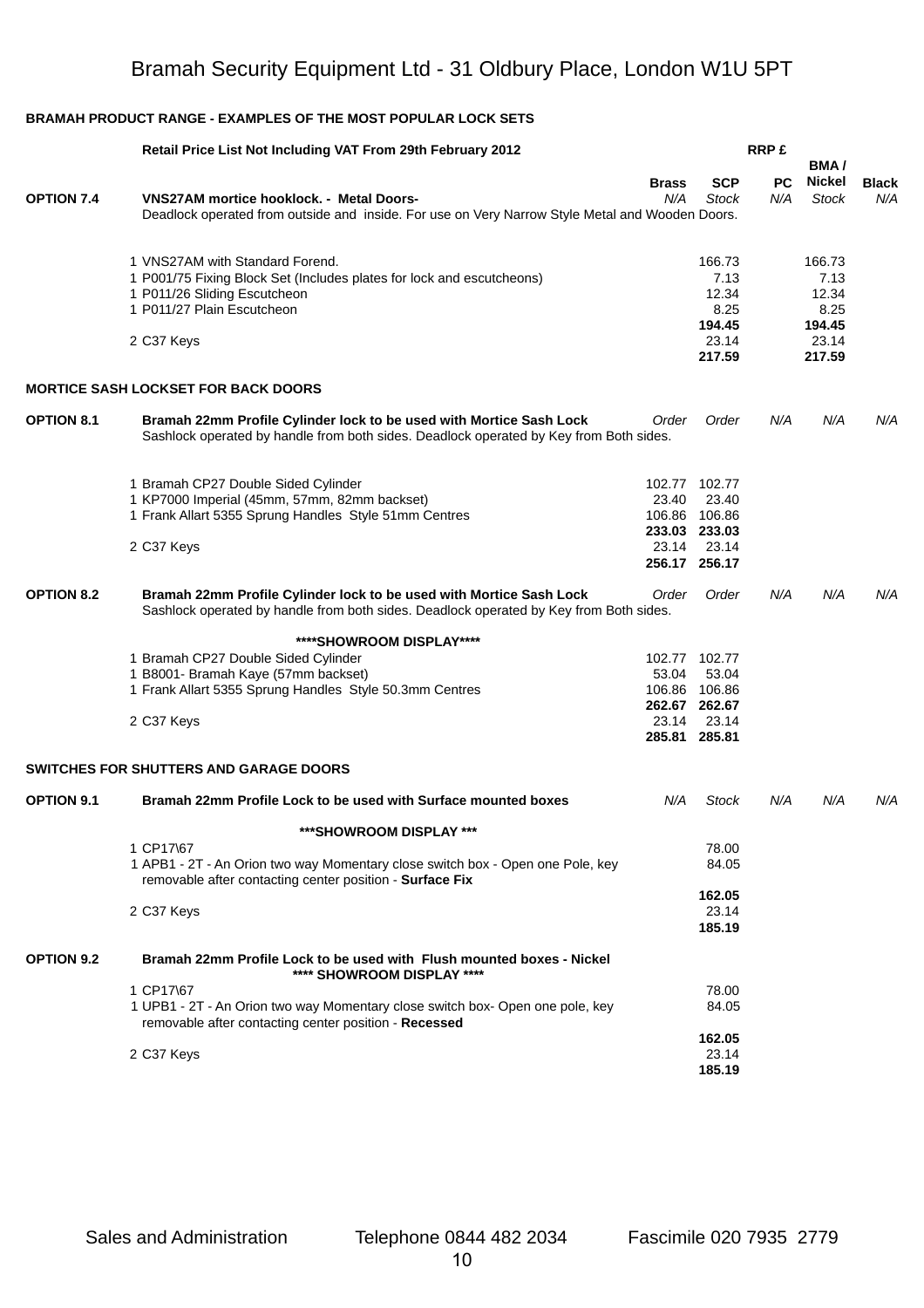**Retail Price List Not Including Vat From 29th February 2012 - (Note: all locks are priced without keys which are ordered seperately and are common to all products)**

|                  | Standard Finishes are SCP, Brass, BMA. Specials CP, Nickel and Black.                                                                          |        |
|------------------|------------------------------------------------------------------------------------------------------------------------------------------------|--------|
| Product Code     | <b>RRP without keys</b>                                                                                                                        |        |
| <b>MDD Range</b> | Deadlock for Wooden Doors with 25mm (1") Fire Stops                                                                                            |        |
|                  | (Lock Depth 81mm (3 3/8"), Keyway Backset 62mm (2 9/16"))                                                                                      | £      |
|                  | With Forend, Deadbolt, Without Keys, Locking Plate or Escutcheons which should be specified.                                                   |        |
| MDD27            | Keyed on both sides -14 slidered                                                                                                               | 122.52 |
| MDD27A           | Keyed on both sides, one microswitch - 14 slidered                                                                                             | 155.79 |
| MDD27AA          | Keyed on both sides, two microswitch - 14 slidered                                                                                             | 169.74 |
| MDD27F           | Keyed on both sides, with different key combinations - 14 slidered                                                                             | 122.52 |
| MDD27FA          | Keyed on both sides, with different key combinations, one microswitch - 14 slidered                                                            | 156.04 |
| MDD27FAA         | Keyed on both sides, with different key combinations, two microswitch - 14 slidered                                                            | 169.74 |
| MDD17            | Keyed on one side - 7 slidered                                                                                                                 | 103.87 |
| MDD17A           | Keyed on one side, one microswitch - 7 slidered                                                                                                | 137.88 |
| MDD17AA          | Keyed on one side, two microswitch - 7 slidered                                                                                                | 156.82 |
| MDD17K           | Keyed on one side, 180 degree thumb turn on second - 7 slidered                                                                                | 152.64 |
| MDD17KA          | Keyed on one side, 180 degree thumb turn on second, one microswitch - 7 slidered                                                               | 164.10 |
| MDD17KAA         | Keyed on one side, 180 degree thumb turn on second, two microswitch - 7 slidered                                                               | 175.48 |
| <b>MD Range</b>  | Deadlock for Wooden Doors with 13mm (1/2") Fire Stop                                                                                           |        |
|                  | (Lock Depth 57mm (2 3/8"), Keyway Backset 40mm (1 9/16"))                                                                                      |        |
| MD27             | With Forend, Deadbolt, Without Keys, Locking Plate or Escutcheons which should be specified.<br>Keyed on both sides - 14 slidered              | 122.52 |
| MD27A            | Keyed on both sides, one microswitch - 14 slidered                                                                                             | 155.79 |
| MD27AA           | Keyed on both sides, two microswitch - 14 slidered                                                                                             | 169.74 |
| MD27F            | Keyed on both sides, with different key combinations - 14 slidered                                                                             | 122.52 |
| MD27FA           | Keyed on both sides, with different key combinations, one microswitch - 14 slidered                                                            | 156.04 |
| MD27FAA          | Keyed on both sides, with different key combinations, two microswitch - 14 slidered                                                            | 169.74 |
| MD17             | Keyed on one side - 7 slidered                                                                                                                 | 103.87 |
| MD17A            | Keyed on one side, one microswitch - 7 slidered                                                                                                | 137.88 |
| MD17AA           | Keyed on one side, two microswitch - 7 slidered                                                                                                | 156.82 |
| MD17K            | Keyed on one side, 180 degree thumb turn on second - 7 slidered                                                                                | 152.64 |
| MD17KA           | Keyed on one side, 180 degree thumb turn on second, one microswitch - 7 slidered                                                               | 164.10 |
| MD17KAA          | Keyed on one side, 180 degree thumb turn on second, two microswitch - 7 slidered                                                               | 175.48 |
| <b>Options</b>   | MDD and MD Range - State finish required                                                                                                       |        |
|                  | Forend (included in base product price)                                                                                                        |        |
| P001/01          | Short Forend, supplied standard if lock rebated. (Width 25mm)                                                                                  | 20.78  |
| P001/71          | Long Forend, supplied standard on all 27,17 and 17K locks. (Width 25mm)                                                                        | 20.78  |
| P001/80          | Long Forend European Width, (Width 21.5mm)                                                                                                     | 20.78  |
|                  | MDA Forend, supplied if requested with an MDD or MD lock when fitting a Bramah in place of Chubb 3G110                                         | 20.78  |
| P001/76          | Erebus Forend, supplied, if requested for retrofitting a Bramah in place of Erebus /Banham 7 Lever to explosive st                             | 20.78  |
|                  | Deadbolt (included in base product price)                                                                                                      |        |
| MDBF             | Bolt, Flat 18mm (Pre European Standard)                                                                                                        | 19.50  |
| MDBR             | Bolt, Radius 21mm (Post European Standard)                                                                                                     | 19.50  |
|                  | Locking Plates (add to base product price)                                                                                                     |        |
| P001/02          | Locking Plate Standard                                                                                                                         | 13.63  |
| P001/53          | Locking Plate MDA and MDDA                                                                                                                     | 13.63  |
| P001/69          | <b>Box Striking Plate</b>                                                                                                                      | 55.19  |
| P001/69A         | Box Striking Plate, one microswitch                                                                                                            | 60.49  |
| P001/69AA        | Box Striking Plate, two microswitch                                                                                                            | 65.60  |
| P001/54/56       | Rebate Sets (add to base product price)<br>MD & MDD Rebate Sets 13mm(1/2"), 16mm(5/8") - on runout, 19mm (3/4"), 25mm(1") 2011 & EARLIER STYLE | 29.64  |
|                  | MD & MDD Rebate Sets 13mm(1/2"), 19mm (3/4"), 25mm(1") 2012 + STYLE                                                                            | 39.64  |
| P001/55/77       | MDA & MDDA Rebate Sets 13mm(1/2"), 16mm(5/8") - on runout, 19mm (3/4"), 25mm(1")                                                               | 29.64  |
|                  | <b>Other Parts</b>                                                                                                                             |        |
| L5774            | Keybox Hoyles K1000                                                                                                                            | 15.70  |
| L5777            | Keybox Hoyles K1030GR Spare Window                                                                                                             | 10.57  |
| P014/11          | MD Conversion set for adaptation of locks for internal thumb turn                                                                              | 128.81 |
| P014/12          | MDD Conversion set for adaptation of locks for internal thumb turn                                                                             | 128.81 |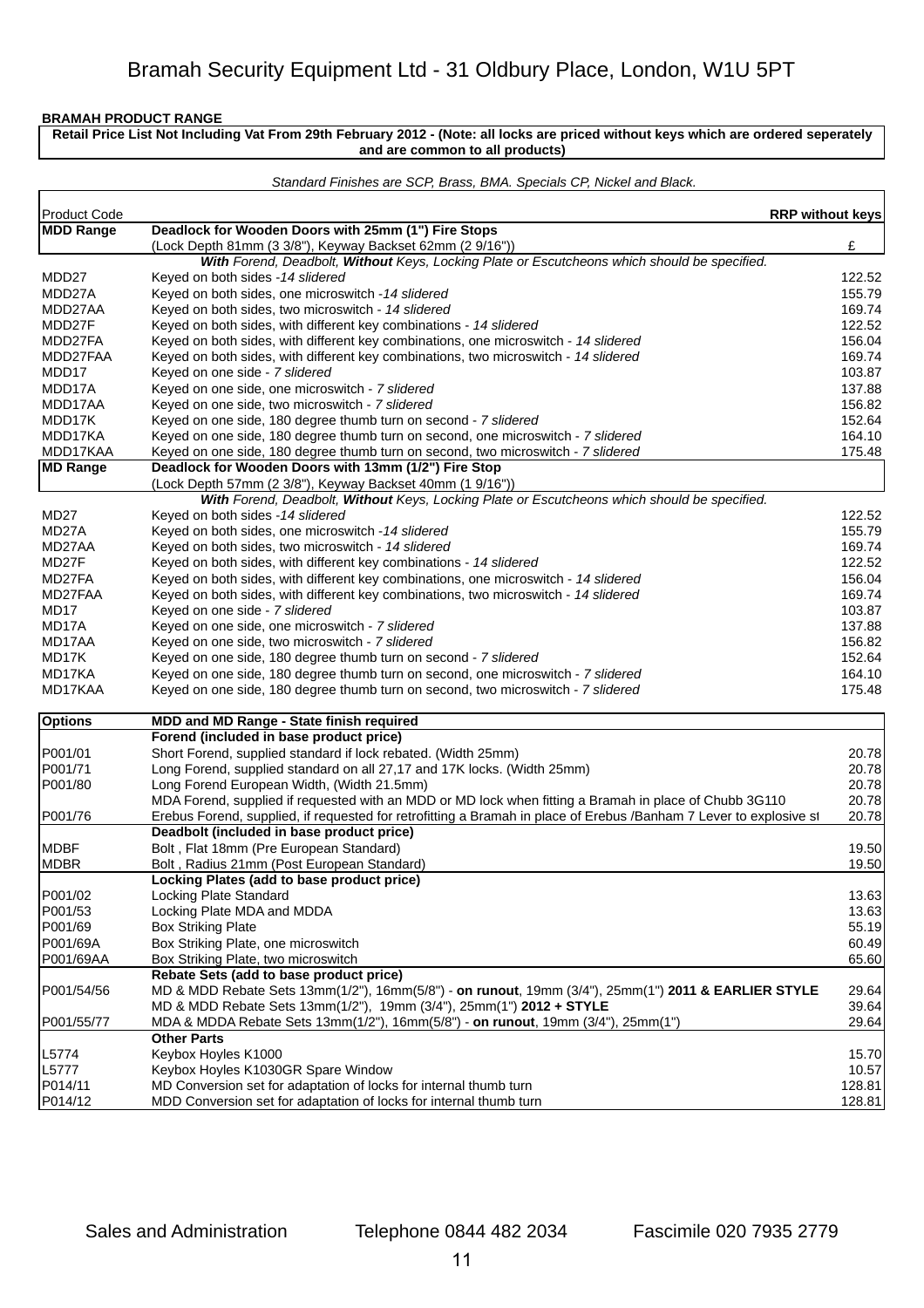r

**Retail Price List Not Including Vat From 29th February 2012 - (Note: all locks are priced without keys which are ordered seperately and are common to all products)**

#### *Standard Finishes are SCP, Brass, BMA. Specials CP, Nickel and Black.*

| <b>NS Range</b><br>Deadlock for Narrow Stile Metal (M) or Wooden (W) Doors<br>£<br>(Lock Depth 43mm (1 11/16"), Keyway Backset 22mm (7/8"))<br>With Forend, Deadbolt, Without Keys, Locking Plate or Escutcheons which should be specified.<br>Keyed both sides - 14 slidered<br>122.52<br>Keyed one side - 7 slidered<br>103.87<br>Keyed one side, microswitch second side - 7 slidered<br>137.88<br>Keyed one side, microswitch second side with 2.0m tail - 7 slidered<br>W/M<br>152.64<br>Keyed one side, 180 degree thumb turn second side - 7 slidered<br>NS Range - State finish required<br>Forends (included in base product price)<br>Flat Forend, supplied standard<br>20.78<br>Gibbons 19 mm (3/4") Flat Forend<br>22.20<br>Tonks 22mm (7/8") Flat Forend<br>22.20<br>Radius Forend, supplied on request<br>20.78<br>Gibbons 19 mm (3/4") Radius Forend<br>22.20<br>Tonks 22mm (7/8") Radius Forend<br>22.20<br>3.57<br>3/4" Fixing Bracket<br>7/8" Fixing Bracket<br>3.57<br>Deadbolt (included in base product price)<br>Bolt, Flat 18mm (Pre European Standard)<br>19.50<br>Bolt, Radius 21mm (Post European Standard)<br>19.50<br>Locking Plates (add to base product price)<br>Locking Plate Standard<br>13.63<br>Locking Plate MDA and MDDA<br>13.63<br>55.19<br><b>Box Striking Plate</b><br>Box Striking Plate, one microswitch<br>60.49<br>P001/69AA<br>65.60<br>Box Striking Plate, two microswitch<br>Rebate (add to base product price)<br>POO1/59/56<br>Rebate 13mm (1/2") specify finish when ordering<br>29.64<br>Other parts (add to base product price)<br>P001/46<br>Easyclean floor socket - Allart 0604<br>10.26<br>NS and VNS Fixing Block Sets - as recommended in training courses by Geoff Turner FBLI<br>7.13<br> NSCON<br>128.81<br>NS Conversion set for adaptation of locks for internal thumb turn<br>Hookbolt for Hinged and Sliding Metal (M) or Wooden (W) Doors<br>(Lock Depth 32 mm (1 7/32"), Keyway Backset 15mm (9/16"))<br>With Forend, Deadbolt, Without Keys, Guide Pegs, Locking Plate or Escutcheons which should be specified.<br>Keyed both sides - 14 slidered<br>160.06<br>Keyed both sides, one microswitch - 14 slidered<br>166.73<br>193.71<br>Keyed both sides, two microswitch - 14 slidered<br><b>VNS Range - State finish required.</b><br>Forend (included in base product price)<br>Forend<br>20.78<br>Guide Peg For sliding doors (add to base product price)<br>3.27<br>Guide Peg<br>Locking Plates (add to base product price)<br>Wood Staple, supplied at extra cost if specified<br>23.14<br>Box Staple, supplied at extra cost if specified | Product Code     | <b>RRP without keys</b> |
|----------------------------------------------------------------------------------------------------------------------------------------------------------------------------------------------------------------------------------------------------------------------------------------------------------------------------------------------------------------------------------------------------------------------------------------------------------------------------------------------------------------------------------------------------------------------------------------------------------------------------------------------------------------------------------------------------------------------------------------------------------------------------------------------------------------------------------------------------------------------------------------------------------------------------------------------------------------------------------------------------------------------------------------------------------------------------------------------------------------------------------------------------------------------------------------------------------------------------------------------------------------------------------------------------------------------------------------------------------------------------------------------------------------------------------------------------------------------------------------------------------------------------------------------------------------------------------------------------------------------------------------------------------------------------------------------------------------------------------------------------------------------------------------------------------------------------------------------------------------------------------------------------------------------------------------------------------------------------------------------------------------------------------------------------------------------------------------------------------------------------------------------------------------------------------------------------------------------------------------------------------------------------------------------------------------------------------------------------------------------------------------------------------------------------------------------------------------------------------------------------------------------------------------------------------------------------------------------------------------------|------------------|-------------------------|
|                                                                                                                                                                                                                                                                                                                                                                                                                                                                                                                                                                                                                                                                                                                                                                                                                                                                                                                                                                                                                                                                                                                                                                                                                                                                                                                                                                                                                                                                                                                                                                                                                                                                                                                                                                                                                                                                                                                                                                                                                                                                                                                                                                                                                                                                                                                                                                                                                                                                                                                                                                                                                      |                  |                         |
|                                                                                                                                                                                                                                                                                                                                                                                                                                                                                                                                                                                                                                                                                                                                                                                                                                                                                                                                                                                                                                                                                                                                                                                                                                                                                                                                                                                                                                                                                                                                                                                                                                                                                                                                                                                                                                                                                                                                                                                                                                                                                                                                                                                                                                                                                                                                                                                                                                                                                                                                                                                                                      |                  |                         |
|                                                                                                                                                                                                                                                                                                                                                                                                                                                                                                                                                                                                                                                                                                                                                                                                                                                                                                                                                                                                                                                                                                                                                                                                                                                                                                                                                                                                                                                                                                                                                                                                                                                                                                                                                                                                                                                                                                                                                                                                                                                                                                                                                                                                                                                                                                                                                                                                                                                                                                                                                                                                                      |                  |                         |
|                                                                                                                                                                                                                                                                                                                                                                                                                                                                                                                                                                                                                                                                                                                                                                                                                                                                                                                                                                                                                                                                                                                                                                                                                                                                                                                                                                                                                                                                                                                                                                                                                                                                                                                                                                                                                                                                                                                                                                                                                                                                                                                                                                                                                                                                                                                                                                                                                                                                                                                                                                                                                      | NS27 W/M         |                         |
|                                                                                                                                                                                                                                                                                                                                                                                                                                                                                                                                                                                                                                                                                                                                                                                                                                                                                                                                                                                                                                                                                                                                                                                                                                                                                                                                                                                                                                                                                                                                                                                                                                                                                                                                                                                                                                                                                                                                                                                                                                                                                                                                                                                                                                                                                                                                                                                                                                                                                                                                                                                                                      | NS17 W/M         |                         |
|                                                                                                                                                                                                                                                                                                                                                                                                                                                                                                                                                                                                                                                                                                                                                                                                                                                                                                                                                                                                                                                                                                                                                                                                                                                                                                                                                                                                                                                                                                                                                                                                                                                                                                                                                                                                                                                                                                                                                                                                                                                                                                                                                                                                                                                                                                                                                                                                                                                                                                                                                                                                                      | NS17A W/M        |                         |
|                                                                                                                                                                                                                                                                                                                                                                                                                                                                                                                                                                                                                                                                                                                                                                                                                                                                                                                                                                                                                                                                                                                                                                                                                                                                                                                                                                                                                                                                                                                                                                                                                                                                                                                                                                                                                                                                                                                                                                                                                                                                                                                                                                                                                                                                                                                                                                                                                                                                                                                                                                                                                      | NS17A Long Tail  | 158.24                  |
|                                                                                                                                                                                                                                                                                                                                                                                                                                                                                                                                                                                                                                                                                                                                                                                                                                                                                                                                                                                                                                                                                                                                                                                                                                                                                                                                                                                                                                                                                                                                                                                                                                                                                                                                                                                                                                                                                                                                                                                                                                                                                                                                                                                                                                                                                                                                                                                                                                                                                                                                                                                                                      | NS 17K W/M       |                         |
|                                                                                                                                                                                                                                                                                                                                                                                                                                                                                                                                                                                                                                                                                                                                                                                                                                                                                                                                                                                                                                                                                                                                                                                                                                                                                                                                                                                                                                                                                                                                                                                                                                                                                                                                                                                                                                                                                                                                                                                                                                                                                                                                                                                                                                                                                                                                                                                                                                                                                                                                                                                                                      | <b>Options</b>   |                         |
|                                                                                                                                                                                                                                                                                                                                                                                                                                                                                                                                                                                                                                                                                                                                                                                                                                                                                                                                                                                                                                                                                                                                                                                                                                                                                                                                                                                                                                                                                                                                                                                                                                                                                                                                                                                                                                                                                                                                                                                                                                                                                                                                                                                                                                                                                                                                                                                                                                                                                                                                                                                                                      |                  |                         |
|                                                                                                                                                                                                                                                                                                                                                                                                                                                                                                                                                                                                                                                                                                                                                                                                                                                                                                                                                                                                                                                                                                                                                                                                                                                                                                                                                                                                                                                                                                                                                                                                                                                                                                                                                                                                                                                                                                                                                                                                                                                                                                                                                                                                                                                                                                                                                                                                                                                                                                                                                                                                                      | P001/13          |                         |
|                                                                                                                                                                                                                                                                                                                                                                                                                                                                                                                                                                                                                                                                                                                                                                                                                                                                                                                                                                                                                                                                                                                                                                                                                                                                                                                                                                                                                                                                                                                                                                                                                                                                                                                                                                                                                                                                                                                                                                                                                                                                                                                                                                                                                                                                                                                                                                                                                                                                                                                                                                                                                      | P001/10          |                         |
|                                                                                                                                                                                                                                                                                                                                                                                                                                                                                                                                                                                                                                                                                                                                                                                                                                                                                                                                                                                                                                                                                                                                                                                                                                                                                                                                                                                                                                                                                                                                                                                                                                                                                                                                                                                                                                                                                                                                                                                                                                                                                                                                                                                                                                                                                                                                                                                                                                                                                                                                                                                                                      | P001/09          |                         |
|                                                                                                                                                                                                                                                                                                                                                                                                                                                                                                                                                                                                                                                                                                                                                                                                                                                                                                                                                                                                                                                                                                                                                                                                                                                                                                                                                                                                                                                                                                                                                                                                                                                                                                                                                                                                                                                                                                                                                                                                                                                                                                                                                                                                                                                                                                                                                                                                                                                                                                                                                                                                                      | P001/12          |                         |
|                                                                                                                                                                                                                                                                                                                                                                                                                                                                                                                                                                                                                                                                                                                                                                                                                                                                                                                                                                                                                                                                                                                                                                                                                                                                                                                                                                                                                                                                                                                                                                                                                                                                                                                                                                                                                                                                                                                                                                                                                                                                                                                                                                                                                                                                                                                                                                                                                                                                                                                                                                                                                      |                  |                         |
|                                                                                                                                                                                                                                                                                                                                                                                                                                                                                                                                                                                                                                                                                                                                                                                                                                                                                                                                                                                                                                                                                                                                                                                                                                                                                                                                                                                                                                                                                                                                                                                                                                                                                                                                                                                                                                                                                                                                                                                                                                                                                                                                                                                                                                                                                                                                                                                                                                                                                                                                                                                                                      |                  |                         |
|                                                                                                                                                                                                                                                                                                                                                                                                                                                                                                                                                                                                                                                                                                                                                                                                                                                                                                                                                                                                                                                                                                                                                                                                                                                                                                                                                                                                                                                                                                                                                                                                                                                                                                                                                                                                                                                                                                                                                                                                                                                                                                                                                                                                                                                                                                                                                                                                                                                                                                                                                                                                                      | P001/40          |                         |
|                                                                                                                                                                                                                                                                                                                                                                                                                                                                                                                                                                                                                                                                                                                                                                                                                                                                                                                                                                                                                                                                                                                                                                                                                                                                                                                                                                                                                                                                                                                                                                                                                                                                                                                                                                                                                                                                                                                                                                                                                                                                                                                                                                                                                                                                                                                                                                                                                                                                                                                                                                                                                      | P001/41          |                         |
|                                                                                                                                                                                                                                                                                                                                                                                                                                                                                                                                                                                                                                                                                                                                                                                                                                                                                                                                                                                                                                                                                                                                                                                                                                                                                                                                                                                                                                                                                                                                                                                                                                                                                                                                                                                                                                                                                                                                                                                                                                                                                                                                                                                                                                                                                                                                                                                                                                                                                                                                                                                                                      |                  |                         |
|                                                                                                                                                                                                                                                                                                                                                                                                                                                                                                                                                                                                                                                                                                                                                                                                                                                                                                                                                                                                                                                                                                                                                                                                                                                                                                                                                                                                                                                                                                                                                                                                                                                                                                                                                                                                                                                                                                                                                                                                                                                                                                                                                                                                                                                                                                                                                                                                                                                                                                                                                                                                                      | <b>NDBF</b>      |                         |
|                                                                                                                                                                                                                                                                                                                                                                                                                                                                                                                                                                                                                                                                                                                                                                                                                                                                                                                                                                                                                                                                                                                                                                                                                                                                                                                                                                                                                                                                                                                                                                                                                                                                                                                                                                                                                                                                                                                                                                                                                                                                                                                                                                                                                                                                                                                                                                                                                                                                                                                                                                                                                      | <b>NDBR</b>      |                         |
|                                                                                                                                                                                                                                                                                                                                                                                                                                                                                                                                                                                                                                                                                                                                                                                                                                                                                                                                                                                                                                                                                                                                                                                                                                                                                                                                                                                                                                                                                                                                                                                                                                                                                                                                                                                                                                                                                                                                                                                                                                                                                                                                                                                                                                                                                                                                                                                                                                                                                                                                                                                                                      |                  |                         |
|                                                                                                                                                                                                                                                                                                                                                                                                                                                                                                                                                                                                                                                                                                                                                                                                                                                                                                                                                                                                                                                                                                                                                                                                                                                                                                                                                                                                                                                                                                                                                                                                                                                                                                                                                                                                                                                                                                                                                                                                                                                                                                                                                                                                                                                                                                                                                                                                                                                                                                                                                                                                                      | P001/02          |                         |
|                                                                                                                                                                                                                                                                                                                                                                                                                                                                                                                                                                                                                                                                                                                                                                                                                                                                                                                                                                                                                                                                                                                                                                                                                                                                                                                                                                                                                                                                                                                                                                                                                                                                                                                                                                                                                                                                                                                                                                                                                                                                                                                                                                                                                                                                                                                                                                                                                                                                                                                                                                                                                      | P001/53          |                         |
|                                                                                                                                                                                                                                                                                                                                                                                                                                                                                                                                                                                                                                                                                                                                                                                                                                                                                                                                                                                                                                                                                                                                                                                                                                                                                                                                                                                                                                                                                                                                                                                                                                                                                                                                                                                                                                                                                                                                                                                                                                                                                                                                                                                                                                                                                                                                                                                                                                                                                                                                                                                                                      | P001/69          |                         |
|                                                                                                                                                                                                                                                                                                                                                                                                                                                                                                                                                                                                                                                                                                                                                                                                                                                                                                                                                                                                                                                                                                                                                                                                                                                                                                                                                                                                                                                                                                                                                                                                                                                                                                                                                                                                                                                                                                                                                                                                                                                                                                                                                                                                                                                                                                                                                                                                                                                                                                                                                                                                                      | P001/69A         |                         |
|                                                                                                                                                                                                                                                                                                                                                                                                                                                                                                                                                                                                                                                                                                                                                                                                                                                                                                                                                                                                                                                                                                                                                                                                                                                                                                                                                                                                                                                                                                                                                                                                                                                                                                                                                                                                                                                                                                                                                                                                                                                                                                                                                                                                                                                                                                                                                                                                                                                                                                                                                                                                                      |                  |                         |
|                                                                                                                                                                                                                                                                                                                                                                                                                                                                                                                                                                                                                                                                                                                                                                                                                                                                                                                                                                                                                                                                                                                                                                                                                                                                                                                                                                                                                                                                                                                                                                                                                                                                                                                                                                                                                                                                                                                                                                                                                                                                                                                                                                                                                                                                                                                                                                                                                                                                                                                                                                                                                      |                  |                         |
|                                                                                                                                                                                                                                                                                                                                                                                                                                                                                                                                                                                                                                                                                                                                                                                                                                                                                                                                                                                                                                                                                                                                                                                                                                                                                                                                                                                                                                                                                                                                                                                                                                                                                                                                                                                                                                                                                                                                                                                                                                                                                                                                                                                                                                                                                                                                                                                                                                                                                                                                                                                                                      |                  |                         |
|                                                                                                                                                                                                                                                                                                                                                                                                                                                                                                                                                                                                                                                                                                                                                                                                                                                                                                                                                                                                                                                                                                                                                                                                                                                                                                                                                                                                                                                                                                                                                                                                                                                                                                                                                                                                                                                                                                                                                                                                                                                                                                                                                                                                                                                                                                                                                                                                                                                                                                                                                                                                                      |                  |                         |
|                                                                                                                                                                                                                                                                                                                                                                                                                                                                                                                                                                                                                                                                                                                                                                                                                                                                                                                                                                                                                                                                                                                                                                                                                                                                                                                                                                                                                                                                                                                                                                                                                                                                                                                                                                                                                                                                                                                                                                                                                                                                                                                                                                                                                                                                                                                                                                                                                                                                                                                                                                                                                      |                  |                         |
|                                                                                                                                                                                                                                                                                                                                                                                                                                                                                                                                                                                                                                                                                                                                                                                                                                                                                                                                                                                                                                                                                                                                                                                                                                                                                                                                                                                                                                                                                                                                                                                                                                                                                                                                                                                                                                                                                                                                                                                                                                                                                                                                                                                                                                                                                                                                                                                                                                                                                                                                                                                                                      | P001/75          |                         |
|                                                                                                                                                                                                                                                                                                                                                                                                                                                                                                                                                                                                                                                                                                                                                                                                                                                                                                                                                                                                                                                                                                                                                                                                                                                                                                                                                                                                                                                                                                                                                                                                                                                                                                                                                                                                                                                                                                                                                                                                                                                                                                                                                                                                                                                                                                                                                                                                                                                                                                                                                                                                                      |                  |                         |
|                                                                                                                                                                                                                                                                                                                                                                                                                                                                                                                                                                                                                                                                                                                                                                                                                                                                                                                                                                                                                                                                                                                                                                                                                                                                                                                                                                                                                                                                                                                                                                                                                                                                                                                                                                                                                                                                                                                                                                                                                                                                                                                                                                                                                                                                                                                                                                                                                                                                                                                                                                                                                      |                  |                         |
|                                                                                                                                                                                                                                                                                                                                                                                                                                                                                                                                                                                                                                                                                                                                                                                                                                                                                                                                                                                                                                                                                                                                                                                                                                                                                                                                                                                                                                                                                                                                                                                                                                                                                                                                                                                                                                                                                                                                                                                                                                                                                                                                                                                                                                                                                                                                                                                                                                                                                                                                                                                                                      | <b>VNS Range</b> |                         |
|                                                                                                                                                                                                                                                                                                                                                                                                                                                                                                                                                                                                                                                                                                                                                                                                                                                                                                                                                                                                                                                                                                                                                                                                                                                                                                                                                                                                                                                                                                                                                                                                                                                                                                                                                                                                                                                                                                                                                                                                                                                                                                                                                                                                                                                                                                                                                                                                                                                                                                                                                                                                                      |                  |                         |
|                                                                                                                                                                                                                                                                                                                                                                                                                                                                                                                                                                                                                                                                                                                                                                                                                                                                                                                                                                                                                                                                                                                                                                                                                                                                                                                                                                                                                                                                                                                                                                                                                                                                                                                                                                                                                                                                                                                                                                                                                                                                                                                                                                                                                                                                                                                                                                                                                                                                                                                                                                                                                      |                  |                         |
|                                                                                                                                                                                                                                                                                                                                                                                                                                                                                                                                                                                                                                                                                                                                                                                                                                                                                                                                                                                                                                                                                                                                                                                                                                                                                                                                                                                                                                                                                                                                                                                                                                                                                                                                                                                                                                                                                                                                                                                                                                                                                                                                                                                                                                                                                                                                                                                                                                                                                                                                                                                                                      | <b>VNS27</b>     |                         |
|                                                                                                                                                                                                                                                                                                                                                                                                                                                                                                                                                                                                                                                                                                                                                                                                                                                                                                                                                                                                                                                                                                                                                                                                                                                                                                                                                                                                                                                                                                                                                                                                                                                                                                                                                                                                                                                                                                                                                                                                                                                                                                                                                                                                                                                                                                                                                                                                                                                                                                                                                                                                                      | VNS27A           |                         |
|                                                                                                                                                                                                                                                                                                                                                                                                                                                                                                                                                                                                                                                                                                                                                                                                                                                                                                                                                                                                                                                                                                                                                                                                                                                                                                                                                                                                                                                                                                                                                                                                                                                                                                                                                                                                                                                                                                                                                                                                                                                                                                                                                                                                                                                                                                                                                                                                                                                                                                                                                                                                                      | VNS27AA          |                         |
|                                                                                                                                                                                                                                                                                                                                                                                                                                                                                                                                                                                                                                                                                                                                                                                                                                                                                                                                                                                                                                                                                                                                                                                                                                                                                                                                                                                                                                                                                                                                                                                                                                                                                                                                                                                                                                                                                                                                                                                                                                                                                                                                                                                                                                                                                                                                                                                                                                                                                                                                                                                                                      | <b>Options</b>   |                         |
|                                                                                                                                                                                                                                                                                                                                                                                                                                                                                                                                                                                                                                                                                                                                                                                                                                                                                                                                                                                                                                                                                                                                                                                                                                                                                                                                                                                                                                                                                                                                                                                                                                                                                                                                                                                                                                                                                                                                                                                                                                                                                                                                                                                                                                                                                                                                                                                                                                                                                                                                                                                                                      |                  |                         |
|                                                                                                                                                                                                                                                                                                                                                                                                                                                                                                                                                                                                                                                                                                                                                                                                                                                                                                                                                                                                                                                                                                                                                                                                                                                                                                                                                                                                                                                                                                                                                                                                                                                                                                                                                                                                                                                                                                                                                                                                                                                                                                                                                                                                                                                                                                                                                                                                                                                                                                                                                                                                                      | P001/42          |                         |
|                                                                                                                                                                                                                                                                                                                                                                                                                                                                                                                                                                                                                                                                                                                                                                                                                                                                                                                                                                                                                                                                                                                                                                                                                                                                                                                                                                                                                                                                                                                                                                                                                                                                                                                                                                                                                                                                                                                                                                                                                                                                                                                                                                                                                                                                                                                                                                                                                                                                                                                                                                                                                      |                  |                         |
|                                                                                                                                                                                                                                                                                                                                                                                                                                                                                                                                                                                                                                                                                                                                                                                                                                                                                                                                                                                                                                                                                                                                                                                                                                                                                                                                                                                                                                                                                                                                                                                                                                                                                                                                                                                                                                                                                                                                                                                                                                                                                                                                                                                                                                                                                                                                                                                                                                                                                                                                                                                                                      | P001/43          |                         |
|                                                                                                                                                                                                                                                                                                                                                                                                                                                                                                                                                                                                                                                                                                                                                                                                                                                                                                                                                                                                                                                                                                                                                                                                                                                                                                                                                                                                                                                                                                                                                                                                                                                                                                                                                                                                                                                                                                                                                                                                                                                                                                                                                                                                                                                                                                                                                                                                                                                                                                                                                                                                                      |                  |                         |
|                                                                                                                                                                                                                                                                                                                                                                                                                                                                                                                                                                                                                                                                                                                                                                                                                                                                                                                                                                                                                                                                                                                                                                                                                                                                                                                                                                                                                                                                                                                                                                                                                                                                                                                                                                                                                                                                                                                                                                                                                                                                                                                                                                                                                                                                                                                                                                                                                                                                                                                                                                                                                      | P001/74          |                         |
|                                                                                                                                                                                                                                                                                                                                                                                                                                                                                                                                                                                                                                                                                                                                                                                                                                                                                                                                                                                                                                                                                                                                                                                                                                                                                                                                                                                                                                                                                                                                                                                                                                                                                                                                                                                                                                                                                                                                                                                                                                                                                                                                                                                                                                                                                                                                                                                                                                                                                                                                                                                                                      | P001/63          | 31.86                   |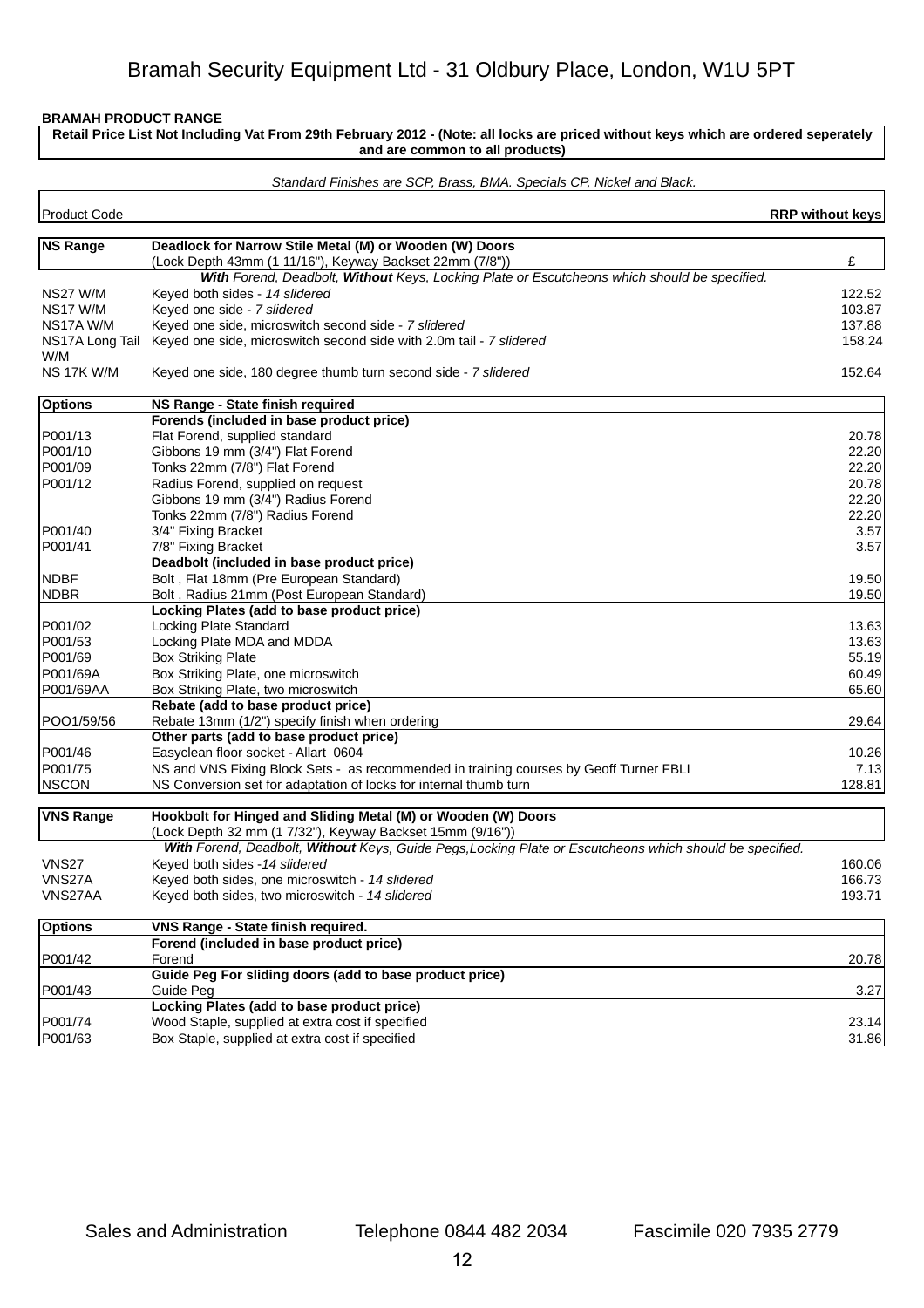## **Retail Price List Not Including Vat From 29th February 2012 - (Note: all locks are priced without keys which are ordered seperately and are common to all products)**

| Product Code      |                                                                                               | <b>RRP without keys</b> |
|-------------------|-----------------------------------------------------------------------------------------------|-------------------------|
| R Range           | Rim Deadlock for Wood or Metal Doors - Minimum Key Length 63mm                                |                         |
|                   | (Case Body Depth 75mm (2 15/16"), Keyway Backset 40mm (1 9/16")                               | £                       |
|                   | With Deadbolt, Without Forends, Keys, Locking Plate or Escutcheons which should be specified. |                         |
| R <sub>27</sub>   | Keyed on both sides - 14 slidered                                                             | 196.06                  |
| R <sub>17</sub>   | Keyed on one side - 7slidered                                                                 | 166.78                  |
| <b>R17A</b>       | Keyed one side, one microswitch - 7 slidered                                                  | 189.41                  |
| <b>R17K</b>       | Keyed one side, 180 degree thumb turn second side - 7 slidered                                | 257.20                  |
| <b>Options</b>    | R Range                                                                                       |                         |
|                   | Forend (add to base product price)                                                            |                         |
| P001/38           | <b>Rim Forend</b>                                                                             | 25.67                   |
| P001/01           | <b>Short Forend</b>                                                                           | 20.78                   |
|                   | Deadbolt (included in base product price)                                                     |                         |
| IMDBF             | Bolt, Flat 18mm (Pre European Standard)                                                       | 19.50                   |
| <b>IMDBR</b>      | Bolt, Radius 21mm (Post European Standard)                                                    | 19.50                   |
|                   | Locking Plates (add to base product price)                                                    |                         |
| P001/39           | Rim Locking Plate                                                                             | 19.50                   |
| P001/02           | Locking Plate Standard                                                                        | 26.88                   |
| <b>BASC Range</b> | Slide on Deadlock for Glass Doors locking into the floor                                      |                         |
|                   | (Case Body Depth 75mm (2 15/16"), Keyway Backset 40mm (1 9/16")                               |                         |
| BASC17            | Keyed one side, specify glass thickness when ordering (unit complete)                         | 204.66                  |
| <b>SD Range</b>   | <b>Collapsible Gate and Bostwick Door Lock</b>                                                |                         |

| <b>SP Range</b>     | Collapsible Gate and Bostwick Door Lock                            |        |
|---------------------|--------------------------------------------------------------------|--------|
|                     | (Lock Depth 57mm (3/8"), Keyway Backset 40mm (1 9/16")             |        |
|                     | <b>With: Deadbolt and Locking Plate Without: Keys, Escutcheons</b> |        |
| ISD <sub>27</sub>   | Keyed both sides - 14 slidered                                     | 163.10 |
| ISD <sub>17</sub>   | Keyed one side - 7 slidered                                        | 157.72 |
| ISD <sub>17</sub> A | Keyed one side, one microswitch - 7 slidered                       | 163.11 |
| ISD <sub>17</sub> K | Keyed one side, 180 degree thumb turn second side - 7 slidered     | 242.59 |

| <b>Common</b>       | MDD, MD, NS, VNS, R, BASC, SD Range                                                                                   |        |
|---------------------|-----------------------------------------------------------------------------------------------------------------------|--------|
| <b>Options</b>      | Knobturn Options (included in base product priceof K Option products) - Common shaft,                                 |        |
|                     | Interchangeable top.                                                                                                  |        |
| IP014/13            | T Knob - (includes knob and base)                                                                                     | 68.32  |
| lAvon               | Round Knob (49mm Dia.) with green arrow to open, marked on.- (includes knob and base)                                 | 108.74 |
|                     | Escutcheons (add to base product price) - 10mm Guide being re - introduced in 2009 - If for European Door ask for 8mm |        |
| IP011/26 - 8        | Sliding Escutcheons, 20mm wide by 38mm high, 8mm guide - Less than 44mm Doors                                         | 12.34  |
| IP011/26 - 10       | Sliding Escutcheons, 20mm wide by 38mm high, 10mm quide - Greater Than 44mm Doors                                     | 12.34  |
| $IP011/27 - 8$      | Plain Escutcheons, 20mm wide by 38mm high, 8mm guide - Less than 44mm Doors                                           | 8.25   |
| IP011/27 - 10       | Plain Escutcheons, 20mm wide by 38mm high, 10mm guide - Greater than 44mm Doors                                       | 8.25   |
| P011/32             | Sliding Escutcheons, 20mm wide by 38mm high, 20mm guide                                                               | 12.34  |
| IP011/33            | Plain Escutcheons, 20mm wide by 38mm high, 20mm guide                                                                 | 10.34  |
| IP011/36            | Round Escutcheons 30mm (1 3/16") Diameter, 8mm guide                                                                  | 18.40  |
| IP011/37            | Round Escutcheons 40mm (1 9/16") Diameter, 8mm guide                                                                  | 26.32  |
| IP011/38 - S        | Round Jumbo Escutcheons 57mm (2 1/4") Diameter, 8mm quide - Standard Branded                                          | 26.32  |
| <b>IP011/38 - R</b> | Round Jumbo Escutcheons 57mm (2 1/4") Diameter, 8mm quide - Reverse Branded                                           | 26.32  |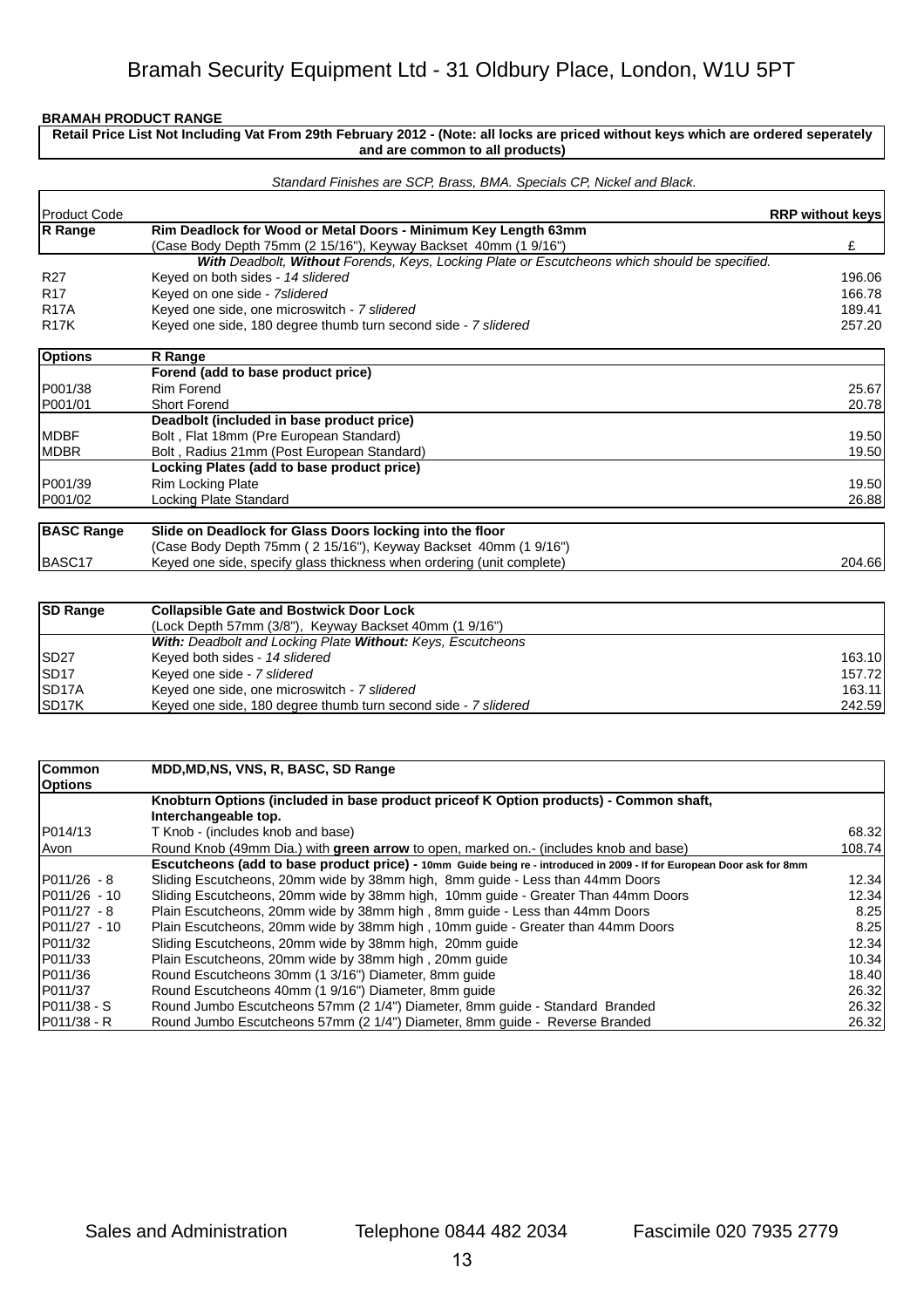**Retail Price List Not Including Vat From 29th February 2012 - (Note: all locks are priced without keys which are ordered seperately and are common to all products)**

|                               | Standard Finishes are SCP, Brass, BMA. Specials CP, Nickel and Black.                                                                                                                                                |                         |
|-------------------------------|----------------------------------------------------------------------------------------------------------------------------------------------------------------------------------------------------------------------|-------------------------|
| Product Code                  |                                                                                                                                                                                                                      | <b>RRP without keys</b> |
| <b>Cabinet Locks</b>          | Handed locks for Drawers, Cupboards and Sliding Wood and Glass Displays                                                                                                                                              |                         |
|                               |                                                                                                                                                                                                                      | £                       |
| CAB <sub>17</sub>             | <b>Cut Cabinet Locks - Key Locking</b><br>Cut Cabinet lock. Specify Handing, Cap Type and Finish as per Cabinet lock catalogue. Back Plates 76w:57h or                                                               | 91.99                   |
|                               | 50w:45h - No Staple                                                                                                                                                                                                  |                         |
| CAB17A                        | Cut Cabinet Lock, with a single microswitch. Specify Handing, Cap Type and Finish as per Cabinet lock<br>catalogue. Back Plates 76w:57h - No Staple                                                                  | 103.25                  |
| CAB17AA                       | Cut Cabinet lock, with a double microswtch. Specify Handing, Cap Type and Finish as per Cabinet lock<br>catalogue. Back Plates 76w:57h - No Staple                                                                   | 112.97                  |
|                               | Flat Staple for CAB17                                                                                                                                                                                                | 8.19                    |
|                               | L Staple for CAB17                                                                                                                                                                                                   | 11.01                   |
|                               | T Staple for CAB17                                                                                                                                                                                                   | 18.34                   |
|                               | <b>Cut Cabinet Lock - Automatic Locking</b>                                                                                                                                                                          |                         |
| CAB17SL                       | Cut Cabinet Slam lock. Specify action (Drawer or Sliding Door) and Finish as per cabinet lock catalogue.<br><b>Sliding Glass and Wood Display Lock - Automatic Locking</b>                                           | 70.98                   |
| CAB17PSH                      | Sliding Glass Display lock. Specify width of wood or glass and gap when ordering (Cones available                                                                                                                    | 82.69                   |
|                               | 14mm, 25mm; Bolts available 24mm, 30mm, 36mm). Specify Chrome or Brass Finish. Standard 25mm<br>cone:30mm bolt.                                                                                                      |                         |
|                               | <b>Cut Box Lock - Key Locking</b>                                                                                                                                                                                    |                         |
| CAB17BOX                      | For Wooden, Metal or Leather Boxes. Knurled Cap. Brass Finish only. - Staple Included                                                                                                                                | 117.21                  |
|                               | <b>Offset Staple</b>                                                                                                                                                                                                 | 17.82                   |
|                               | <b>Flush Staple</b>                                                                                                                                                                                                  | 17.82                   |
| CAB17HK No                    | Cut Cabinet Lock with Hook Bolt - Key Locking                                                                                                                                                                        |                         |
| <b>Staple</b>                 | Cut Cabinet lock. Specify Back Plate size, and handing of bolt as per Cabinet Lock catalogue. Note, a right<br>handed throw, is a left handed upside down. - No Staple                                               | 112.45                  |
|                               | CAB17HK Staple Staple. Specify size to match lock.                                                                                                                                                                   | 10.72                   |
|                               | Cut Cabinet Lock for Very Narrow Display Furniture - Key Locking                                                                                                                                                     |                         |
| CAB17NS                       | Cut Cabinet lock. Specify exact geometry of wood to be used. Minimum size 32mm - No Staple                                                                                                                           | 114.38                  |
|                               |                                                                                                                                                                                                                      |                         |
| Padlock Range                 |                                                                                                                                                                                                                      |                         |
| BP17 - Short                  | Medium Range, hardened steel shackle. Inner Shackle 24mm wide by 15.5mm high.                                                                                                                                        | 81.34                   |
| BP17 - Long                   | Medium Range, hardened steel shackle. Inner Shackle 24mm wide by 27.5mm high.                                                                                                                                        | 81.34                   |
|                               |                                                                                                                                                                                                                      |                         |
| <b>Switch Units</b>           |                                                                                                                                                                                                                      |                         |
|                               |                                                                                                                                                                                                                      |                         |
| <b>SU17</b>                   | Switch Unit without box, one microswitch                                                                                                                                                                             | 67.75                   |
| APB1 - 2T<br><b>UPB1 - 2T</b> | Orion Two Way Momentary Close - Open one Pole, Key removable after contacting center position . Surface<br>Orion Two Way Momentary Close - Open one Pole, Key removable after contacting center position . Recessed. | 84.05<br>84.05          |
|                               |                                                                                                                                                                                                                      |                         |
| <b>Rim Cylinders</b>          |                                                                                                                                                                                                                      |                         |
| C17                           | Rim cylinder. Compatible Union 1037,1038 Chubb 4L71, 4L72, Yale 85, 89 - Finishes CP, SCP, Brass                                                                                                                     | 71.88                   |
| C <sub>17</sub>               | Rim cylinder. Compatible Union 1037,1038 Chubb 4L71, 4L72, Yale 85, 89 - Finishes Nickel, BMA, Black                                                                                                                 | 77.81                   |
| <b>Options</b>                | <b>Rim Cylinder Range</b>                                                                                                                                                                                            |                         |
|                               | <b>Accessories</b>                                                                                                                                                                                                   |                         |
| AS3812                        | Door Pull - Victorian Style                                                                                                                                                                                          | 11.18                   |
| P007/39                       | Long Connecting Bar 82mm (L4980) Supplied as standard                                                                                                                                                                | 2.84                    |
|                               | <b>Deadlocking Nightlatch -</b>                                                                                                                                                                                      |                         |
| RA71                          | Ingersoll Nightlatch Without Staple, With Deadlocking. Finish - CP, SCP, Brass                                                                                                                                       | 65.34                   |
| RA71                          | Ingersoll Nightlatch Without Staple, With Deadlocking. Finish - Nickel, BMA, Black                                                                                                                                   | 206.56                  |
| RA73                          | Ingersoll Nightlatch Without Staple, Without Deadlocking. Finish - CP, SCP, Brass                                                                                                                                    | 65.34                   |
| RA73                          | Ingersoll Nightlatch Without Staple, Without Deadlocking. Finish - Nickel, BMA, Black                                                                                                                                | 206.56                  |
| RA71/20                       | Plain Door In Staple. Finish - CP, SCP, Brass                                                                                                                                                                        | 41.22                   |
| RA71/20<br>RA71/20B           | Plain Door In Staple. Finish - Nickel, BMA, Black<br>Plain Door Out Striking Plate 44mm - CP, SCP, Brass                                                                                                             | 77.52<br>25.31          |
| RA71/20B                      | Plain Door Out Striking Plate 44mm - Nickel, BMA, Black                                                                                                                                                              | 52.46                   |
| RA71/20D                      | Plain Door Out Striking Plate 57mm - SCP, Brass                                                                                                                                                                      | 25.31                   |
| RA71/20D                      | Plain Door Out Striking Plate 57mm - Nickel, BMA, Black and CP                                                                                                                                                       | 52.46                   |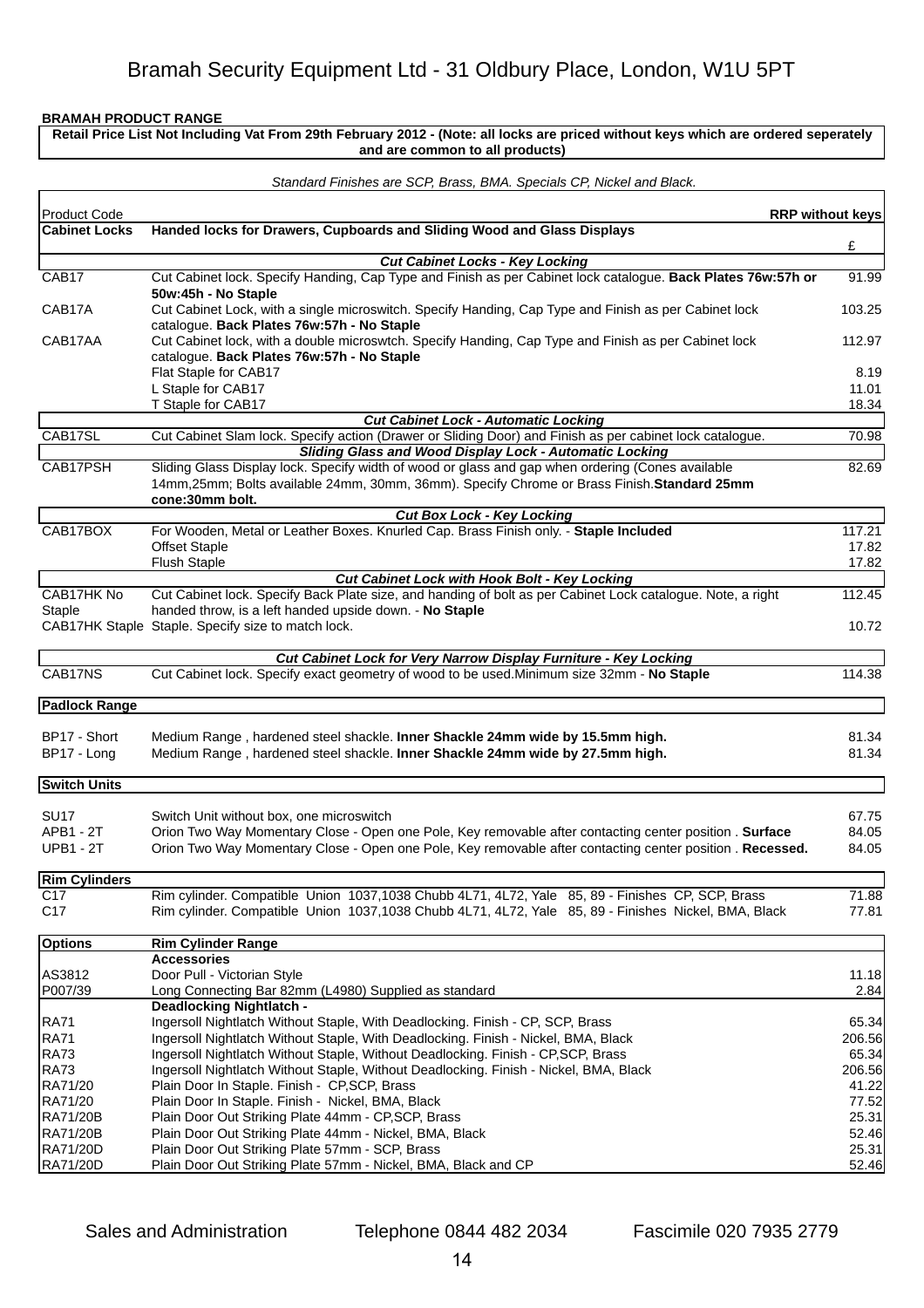ľ

## **Retail Price List Not Including Vat From 29th February 2012 - (Note: all locks are priced without keys which are ordered seperately and are common to all products)**

#### *Standard Finishes are SCP, Brass, BMA. Specials CP, Nickel and Black.*

| <b>Product Code</b>       |                                                                                                                                                      | <b>RRP without keys</b> |
|---------------------------|------------------------------------------------------------------------------------------------------------------------------------------------------|-------------------------|
|                           | <b>Conversion Accessories</b>                                                                                                                        |                         |
| P007/38                   | Ingersoll Conversion Kit (Blanking Ring and Internal Adjustment Plate)                                                                               | 13.98                   |
| P006/12                   | Ingersoll Blanking Ring (required only when retrofitting) - L5971 Reamed                                                                             | 6.67                    |
| P007/33                   | Ingersoll Internal Adjustment Plate (required with every Ingersoll)                                                                                  | 7.32                    |
|                           | <b>Rim Electric Releases</b>                                                                                                                         |                         |
| Bramah9761                | Bramah - Clarke 12V AC - Fail Locked. Finish SCP, Brass, CP, BMA, Black, Nickel - Made of Brass - Robust -                                           | 576.80                  |
|                           | Designed for BT Telephone Exchanges                                                                                                                  |                         |
| AS9551                    | A8 B Ingersoll RA71 12V AC 650mA - Fail Locked. Finish - Brass - LIGHT USAGE MAZAK                                                                   | 82.13                   |
| AS9552                    | A8 CP Ingersoll RA71 12V AC 650mA - Fail Locked. Finish - CP -LIGHT USAGE MAZAK                                                                      | 82.13                   |
| AS9555                    | A8 B Ingersoll RA71 12vdc 110mA - Fail Locked. Finish - Brass - LIGHT USAGE MAZAK                                                                    | 82.13                   |
| AS9556                    | A8 CP Ingersoll RA71 12vdc 110mA - Fail Locked. Finish - CP - LIGHT USAGE MAZAK<br>Rim electric lock for wooden doors (12v AC 1.25A Power to Unlock) | 82.13                   |
| 11610-60-1                |                                                                                                                                                      |                         |
| 11610-60-2                | Cisa RH IN Inside Push Button (note: additional power supply often needed) - L9666                                                                   | 72.26                   |
| 11610-60-3                | Cisa LH IN Inside Push Button (note: additional power supply often needed) - L9667                                                                   | 72.26<br>82.90          |
|                           | Cisa RH OUT Inside Push Button (note:additional power supply often needed)                                                                           |                         |
| 11610-60-4                | Cisa LH OUT Inside Push Button (note:additional power supply often needed)                                                                           | 82.90                   |
| <b>Screw In Cylinders</b> |                                                                                                                                                      |                         |
|                           | 32 TPI, 29 Dia UK Standard, 31 Dia European Standard                                                                                                 |                         |
|                           | Lengths Available 21mm (Standard 44mm Doors) or 30mm (58mm Doors)                                                                                    |                         |
| C17SI - Yale              | Specify - Yale lock being fitted to / 21mm or 30mm cylinder required / Rose 5mm.                                                                     | 78.45                   |
| pass                      | C17SI - Yale pr to Specify - Yale lock being fitted to / 21mm or 30mm cylinder required / Rose 5mm.                                                  | 156.89                  |
| C17SI-AR                  | Specify - Adams Rite lock being fitted to / 21mm or 30mm cylinder required / Rose 5mm.                                                               | 78.45                   |
| C17SI - AR pair           | Specify - Adams Rite lock being fitted to / 21mm or 30mm cylinder required / Rose 5mm.                                                               | 156.89                  |
| to pass                   |                                                                                                                                                      |                         |
| C17SI - Lips              | Specify - Lips lock being fitted to / 21mm or 30mm cylinder required / Rose 5mm.                                                                     | 78.45                   |
|                           | C17SI - Lips pair Specify - Lips lock being fitted to / 21mm or 30mm cylinder required / Rose 5mm.                                                   | 156.89                  |
| to pass                   |                                                                                                                                                      |                         |
| <b>Options</b>            | <b>Screw In Cylinder Range</b>                                                                                                                       |                         |
| P006/62                   | Cylinder Rose 5mm (supplied as standard)                                                                                                             | 6.67                    |
|                           | Packer Ring 2mm to go behind 5mm Cylinder Rose                                                                                                       | 4.07                    |
| 4608                      | Cylinder Guard - Adams Rite MS4043                                                                                                                   | 36.67                   |
| 4790                      | Cylinder Guard - Union 53036                                                                                                                         | 18.72                   |
| L14682                    | Cylinder Guard - Souber SCG1/DN                                                                                                                      | 18.72                   |
|                           | Assa Scandinavian Oval Cylinders                                                                                                                     |                         |
| SO <sub>17</sub> pair     | Scandinavian Oval - Net Prices - For use with TF Sampson Ltd 'Fix' Range of Espagnolette Locking & Handles                                           | 200.00                  |
| SO17 outer                | Scandinavian Oval - Net Prices - For use with TF Sampson Ltd 'Fix' Range of Espagnolette Locking & Handles                                           | 130.00                  |
| SO <sub>17</sub> inner    | Scandinavian Oval - Net Prices - For use with TF Sampson Ltd 'Fix' Range of Espagnolette Locking & Handles                                           | 130.00                  |
|                           |                                                                                                                                                      |                         |
|                           | <b>Assa Scandinavian Round Cylinders</b>                                                                                                             |                         |
| SR17 pair                 | Scandinavian Round - Net Prices - For use with TF Sampson Ltd 'Fix' Range of Espagnolette Locking & Handles                                          | 200.00                  |
| SR <sub>17</sub> outer    | Scandinavian Round - Net Prices - For use with TF Sampson Ltd 'Fix' Range of Espagnolette Locking & Handles                                          | 130.00                  |
| SR17 inner                | Scandinavian Round - Net Prices - For use with TF Sampson Ltd 'Fix' Range of Espagnolette Locking & Handles                                          | 130.00                  |
|                           |                                                                                                                                                      |                         |
| <b>Wall Safes</b>         | (H=External Height, W=External Width, D=External Depth - all in mm)                                                                                  |                         |
| WS17A                     | 2 Brick, H152, W229, D121. No shelf. - To Order                                                                                                      | 273.34                  |
| WS17A COMB                | 2 Brick, H152, W229, D121. No shelf. S & G Combination Lock. - On Runout -                                                                           | 362.21                  |
| WS17B                     | 4 Brick, H305, W235, D121. Shelf Standard. To Order                                                                                                  | 322.39                  |
| WS17B COMB                | 4 Brick, H305, W235, D121. Shelf Standard. S & G Combination Lock - On Runout                                                                        | 402.72                  |
| <b>WS17C</b>              | 4 Brick Deep, H305, W235, D165. Shelf Standard. To Order                                                                                             | 340.65                  |
| WS17C COMB                | 4 Brick Deep, H305, W235, D165. Shelf Standard. S & G Combination Lock.- On Runout                                                                   | 424.01                  |
| WS17D                     | 4 Brick Deep, H356, W305, D165. Shelf Standard. S & G Combination Lock Standard. - On Runout                                                         | 589.99                  |
| <b>Replacements</b>       |                                                                                                                                                      |                         |
| S & G                     | <b>Combination Lock Only</b>                                                                                                                         | 167.58                  |
| <b>WS17</b>               | Wall Safe Lock Only, horizontal standard.                                                                                                            | 68.34                   |
|                           |                                                                                                                                                      |                         |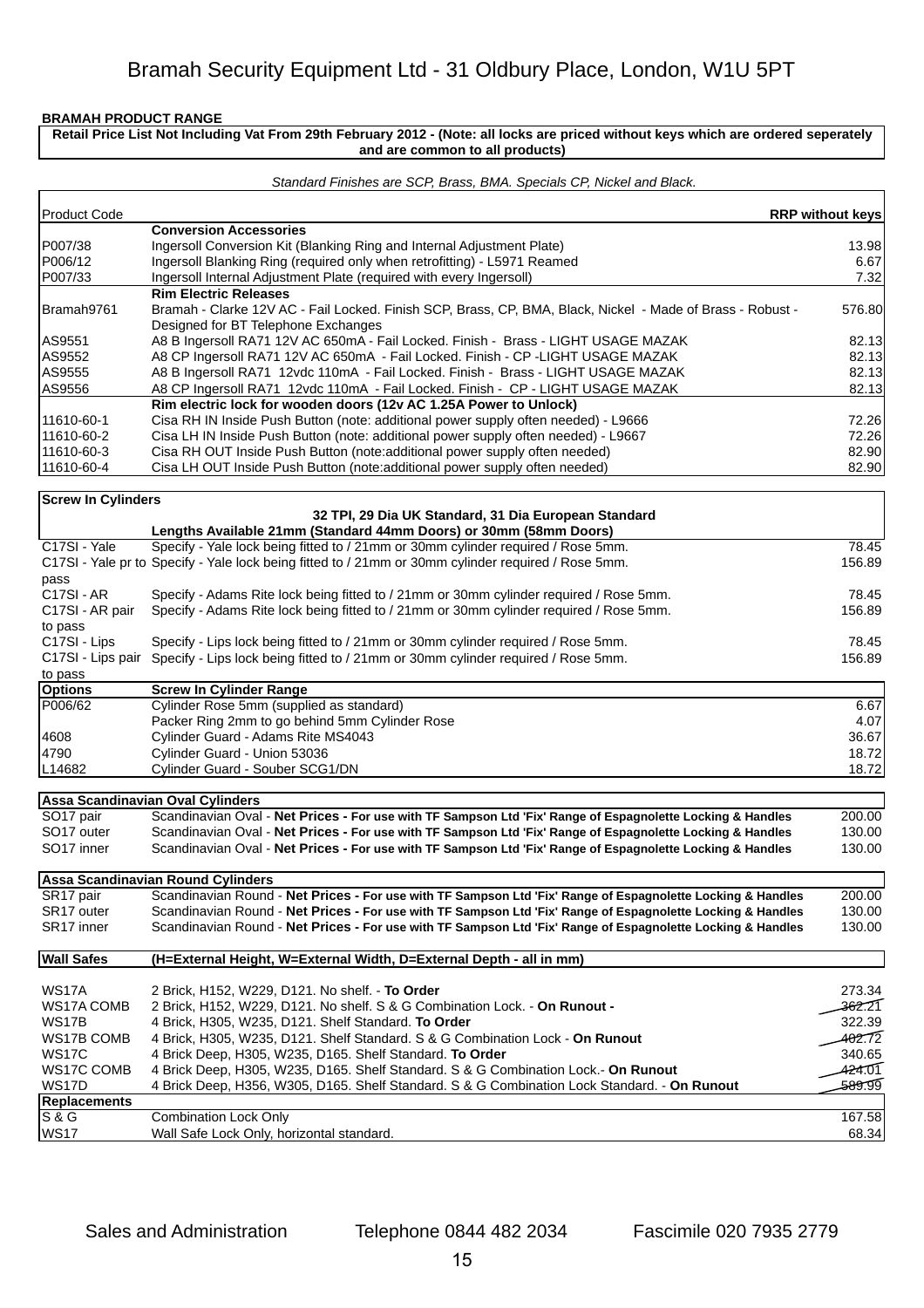f

**Retail Price List Not Including Vat From 29th February 2012 - (Note: all locks are priced without keys which are ordered seperately and are common to all products)**

#### *Standard Finishes are SCP, Brass, BMA. Specials CP, Nickel and Black.*

| Product Code      |                                                                                                                                              | <b>RRP without keys</b> |
|-------------------|----------------------------------------------------------------------------------------------------------------------------------------------|-------------------------|
| <b>Key Prices</b> | When Supplied with Locks at Time of Manufacture                                                                                              |                         |
|                   | Bramah Keys come without numbering, in the event you require keys to be numbered as some customers do for operational purposes, eg a         |                         |
|                   | retail chain or multi-tenanted building please specify the numbering required and the key number will be marked on the bow at no extra cost. |                         |
|                   |                                                                                                                                              |                         |
| C37               | Coinbow 37mm (1 1/2") Shank Length                                                                                                           | 11.57                   |
| C50               | Coinbow 50mm (2") Shank Length                                                                                                               | 13.43                   |
| LC50              | Coinbow 50mm (2") Shank Length, with a 34mm Diameter Bow                                                                                     | 29.38                   |
| C63               | Coinbow 63mm (2 1/2") Shank Length                                                                                                           | 16.45                   |
| LC63              | Coinbow 63mm (2 1/2") Shank Length, with a 34mm Diameter Bow                                                                                 | 29.38                   |
| IC82              | Coinbow 82mm (3 1/4") Shank Length                                                                                                           | 35.60                   |
| C110              | Coinbow 110mm (4 1/4") Shank Length                                                                                                          | 35.60                   |
| C133              | Coinbow 133mm (5 1/4") Shank Length                                                                                                          | 35.60                   |
| C152              | Coinbow 152mm (6") Shank Length                                                                                                              | 35.60                   |
| C200              | Coinbow 200mm (8") Shank Length                                                                                                              | 35.60                   |
| C230              | Coinbow 230mm (9") Shank Length                                                                                                              | 35.60                   |
| MDX110            | Coinbow MDX Keys, 110mm (41/4") Shank Length                                                                                                 | 64.68                   |
| MDX152            | Coinbow MDX Keys, 152mm (6") Shank Length                                                                                                    | 64.68                   |
| <b>Key Prices</b> | <b>When Supplied Subsequently</b>                                                                                                            |                         |
|                   | Bramah Keys come without numbering, in the event you require keys to be numbered as some customers do for operational purposes, eg a         |                         |
|                   | retail chain or multi-tenanted building please specify the numbering required and the key number will be marked on the bow at no extra cost. |                         |
|                   |                                                                                                                                              |                         |
|                   |                                                                                                                                              |                         |
| C37               | Coinbow 37mm (1 1/2") Shank Length                                                                                                           | 16.45                   |
| C50               | Coinbow 50mm (2") Shank Length                                                                                                               | 17.87                   |
| LC50              | Coinbow 50mm (2") Shank Length, with a 34mm Diameter Bow                                                                                     | 35.87                   |
| C63               | Coinbow 63mm (2 1/2") Shank Length                                                                                                           | 21.23                   |
| LC63              | Coinbow 63mm (2 1/2") Shank Length, with a 34mm Diameter Bow                                                                                 | 35.87                   |
| C82               | Coinbow 82mm (3 1/4") Shank Length                                                                                                           | 35.60                   |
| C110              | Coinbow 110mm (4 1/4") Shank Length                                                                                                          | 35.60                   |
| C133              | Coinbow 133mm (5 1/4") Shank Length                                                                                                          | 35.60                   |
| C152              | Coinbow 152mm (6") Shank Length                                                                                                              | 35.60                   |
| C200              | Coinbow 200mm (8") Shank Length                                                                                                              | 35.60                   |
| C230              | Coinbow 230mm (9") Shank Length                                                                                                              | 35.60                   |
| <b>MDX110</b>     | Coinbow MDX Keys, 110mm (41/4") Shank Length                                                                                                 | 64.68                   |
| MDX152            | Coinbow MDX Keys, 152mm (6") Shank Length                                                                                                    | 64.68                   |
| Stamp             | Special Key Stamping Per Key                                                                                                                 | 1.48                    |

| <b>Mastering Charges</b> |                                                                                              |       |
|--------------------------|----------------------------------------------------------------------------------------------|-------|
| IMKEY                    | Grand Master, Master, Sub Master and Differ Keys extra charge per key                        | 4.32  |
| <b>IMBAR</b>             | Master Keying Charge Per Barrel                                                              | 7.88  |
| Passing                  | Passing Charge per Barrel when Lock returned for Passing - Optional Charge at our discretion | 44.08 |

| <b>Bramah Merchandise</b> |                                                                                          | Nett £ |
|---------------------------|------------------------------------------------------------------------------------------|--------|
| Keyfob                    | Joseph Bramah Keyfob - Currently Out of Stock                                            |        |
| <b>Book</b>               | Ian McNeil's - Joseph Bramah - A Century Of Invention 1749-1851 - Currently out of Print |        |
| <b>Polo</b>               | Bramah Polo Shirt XXL, XL, L, M                                                          | 20.21  |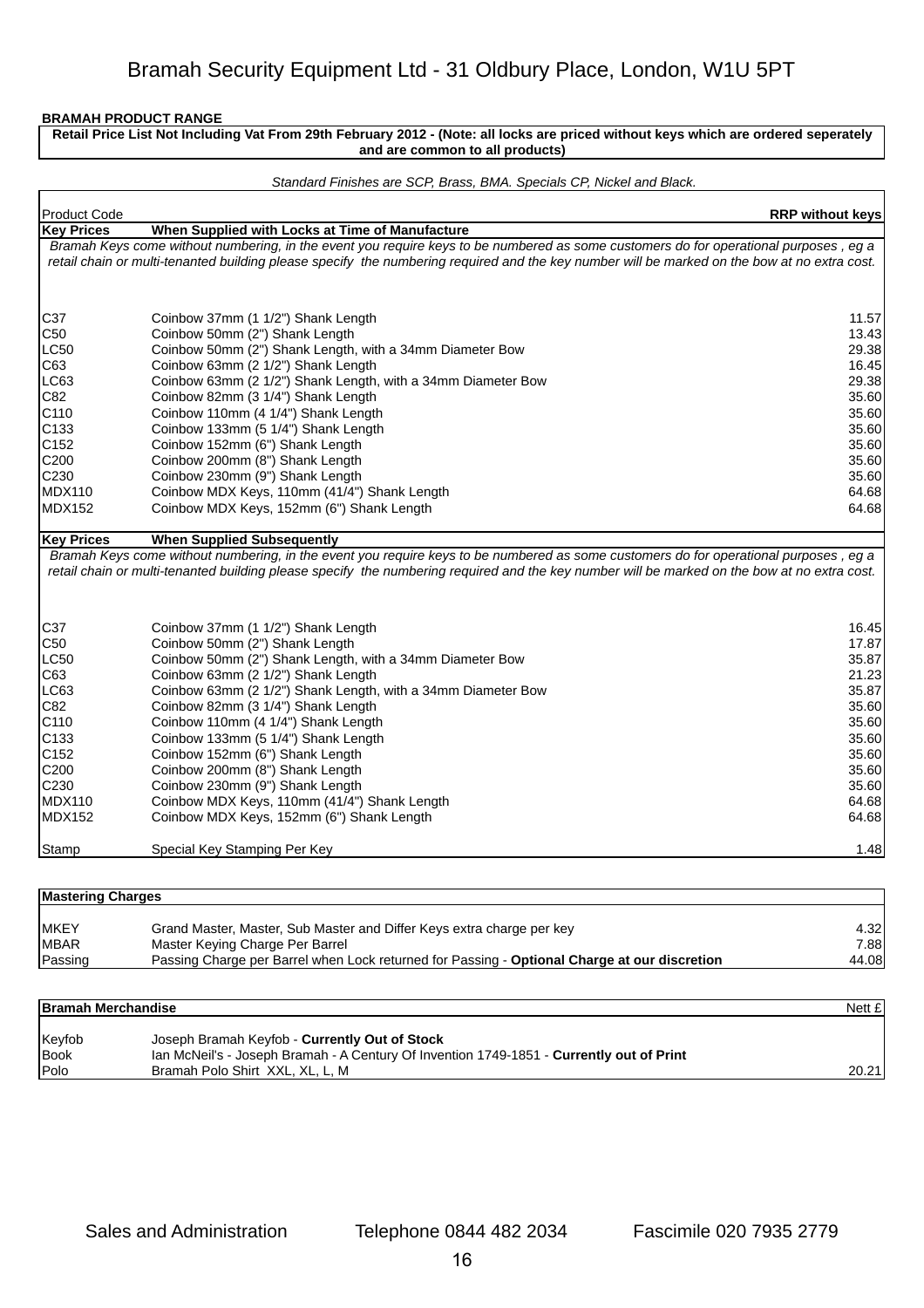**Retail Price List Not Including Vat From 29th February 2012 - (Note: all locks are priced without keys which are ordered seperately and are common to all products)**

|                           | Standard Finishes are SCP, Brass, BMA. Specials CP, Nickel and Black.                                                                                  |                         |
|---------------------------|--------------------------------------------------------------------------------------------------------------------------------------------------------|-------------------------|
| Product Code              |                                                                                                                                                        | <b>RRP without keys</b> |
|                           | <b>Barrel Type - Specify When Ordering</b>                                                                                                             |                         |
| <b>Combination</b>        |                                                                                                                                                        |                         |
| <b>Changes</b>            | MD(includes MDD,NS), VNS,C17, WS,CAB,CAB17SL,CAB17PSH, CAB17HK,BP,CP,CPK,CAB17NS<br>(A Bramah Standard Key is a C37 i.e a Coinbow key with 37mm Shank) |                         |
|                           |                                                                                                                                                        |                         |
| CC 1B 1C37                | One barrel, one standard key                                                                                                                           | 47.97                   |
| CC 1B 2C37                | One barrel, two standard keys                                                                                                                          | 64.42                   |
| CC 1B 3C37                | One barrel, three standard keys                                                                                                                        | 80.87                   |
| ICC 1B 4C37               | One barrel, four standard keys                                                                                                                         | 97.32                   |
| CC 1B 5C37                | One barrel, five standard keys                                                                                                                         | 113.77                  |
| CC 1B 6C37                | One barrel, six standard keys                                                                                                                          | 130.22                  |
| CC 1B 7C37                | One barrel, seven standard keys                                                                                                                        | 146.67                  |
| CC 1B 8C37                | One barrel, eight standard keys                                                                                                                        | 163.12                  |
| CC 1B 9C37                | One barrel, nine standard keys                                                                                                                         | 179.57                  |
| CC 1B 10C37               | One barrel, ten standard keys                                                                                                                          | 196.02                  |
| CC 2B 1C37                | Two barrel, one standard key                                                                                                                           | 79.49                   |
| CC 2B 2C37                | Two barrel, two standard keys                                                                                                                          | 95.94                   |
| CC 2B 3C37                | Two barrel, three standard keys                                                                                                                        | 112.39                  |
| CC 2B 4C37                | Two barrel, four standard keys                                                                                                                         | 128.84                  |
| CC 2B 5C37                | Two barrel, five standard keys                                                                                                                         | 145.29                  |
| CC 2B 6C37                | Two barrel, six standard keys                                                                                                                          | 161.74                  |
| CC 2B 7C37                | Two barrel, seven standard keys                                                                                                                        | 178.19                  |
| CC 2B 8C37                | Two barrel, eight standard keys                                                                                                                        | 194.64                  |
| CC 2B 9C37<br>CC 2B 10C37 | Two barrel, nine standard keys                                                                                                                         | 211.09<br>227.54        |
|                           | Two barrel, ten standard keys                                                                                                                          |                         |
| CC 3B 1C37                | Three barrel, one standard key                                                                                                                         | 111.01                  |
| CC 3B 2C37                | Three barrel, two standard keys                                                                                                                        | 127.46                  |
| CC 3B 3C37                | Three barrel, three standard keys                                                                                                                      | 143.91                  |
| CC 3B 4C37                | Three barrel, four standard keys                                                                                                                       | 160.36                  |
| CC 3B 5C37                | Three barrel, five standard keys                                                                                                                       | 176.81                  |
| CC 3B 6C37                | Three barrel, six standard keys                                                                                                                        | 193.26                  |
| <b>CC3B 7C37</b>          | Three barrel, seven standard keys                                                                                                                      | 209.71                  |
| <b>CC3B 8C37</b>          | Three barrel, eight standard keys                                                                                                                      | 226.16                  |
| CC 3B 9C37                | Three barrel, nine standard keys                                                                                                                       | 242.61                  |
| CC 3B 10C37               | Three barrel, ten standard keys                                                                                                                        | 259.06                  |
| CC 4B 1C37                | Four barrel, one standard key                                                                                                                          | 142.53                  |
| CC 4B 2C37                | Four barrel, two standard keys                                                                                                                         | 158.98                  |
| CC 4B 3C37                | Four barrel, three standard keys                                                                                                                       | 175.43                  |
| CC 4B 4C37                | Four barrel, four standard keys                                                                                                                        | 191.88                  |
| ICC 4B 5C37               | Four barrel, five standard keys                                                                                                                        | 208.33                  |
| CC 4B 6C37                | Four barrel, six standard keys                                                                                                                         | 224.78                  |
| CC 4B 7C37                | Four barrel, seven standard keys                                                                                                                       | 241.23                  |
| CC 4B 8C37                | Four barrel, eight standard keys                                                                                                                       | 257.68                  |
| CC 4B 9C37                | Four barrel, nine standard keys                                                                                                                        | 274.13                  |
| CC 4B 10C37               | Four barrel, ten standard keys                                                                                                                         | 290.58                  |
| CC <sub>B</sub>           | Additional Assembled / Slidered Barrels - supply only                                                                                                  | 31.52                   |
| CCL <sub>1</sub>          | Fixed Labour Cost Per Lock For Bramah Installation of Combination Change - 1 Barrel 1 Lock                                                             | 40.68                   |
| CCL <sub>2</sub>          | Fixed Labour Cost Per Lock For Bramah Installation of Combination Change - 2 Barrel 1 Lock                                                             | 61.02                   |
|                           |                                                                                                                                                        |                         |
|                           | Carriage (Mainland UK Only. International Packages also available) - Current £ Prices are subject change at any time.                                  |                         |
| <b>TNT24</b>              | Signed for Carriage and Packing, Next Day before 5.00pm *** Standard unless other requested ***                                                        | 11.75                   |
| <b>TNT12</b>              | Signed for Carriage and Packing, Next Day before 12.00pm                                                                                               | 17.75                   |
| nsnttnrtl                 | Signed for Carriage and Packing Next Day before 10.30am                                                                                                | <b>26.98</b>            |

|         | odi nago (mannana on omy: micrinational i aonagoo aloo avanabio) — odi rom a mico ale sabject change at any time. |       |
|---------|-------------------------------------------------------------------------------------------------------------------|-------|
| TNT24   | Signed for Carriage and Packing, Next Day before 5.00pm *** Standard unless other requested ***                   | 11.75 |
| TNT12   | Signed for Carriage and Packing, Next Day before 12.00pm                                                          | 17.75 |
| TNT1030 | Signed for Carriage and Packing, Next Day before 10.30am                                                          | 26.98 |
| TNT0900 | Signed for Carriage and Packing, Next Day before 09.00am                                                          | 35.99 |
| REGP    | Signed for Special Delivery by 1:00 PM - Subject to change from Royal Mail                                        | 7.74  |
|         | Goods Returned 20% Handling Charge.                                                                               |       |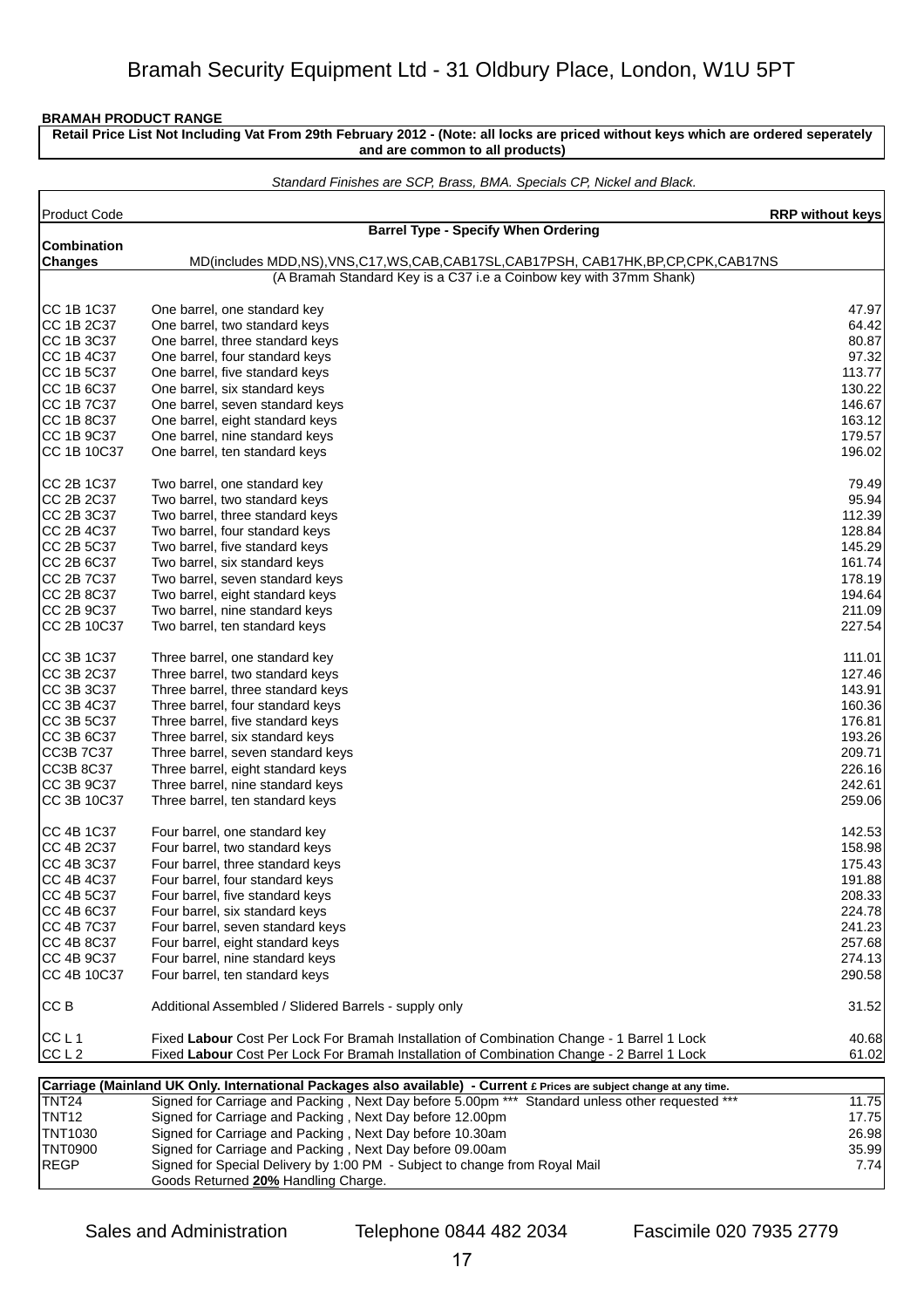**Retail Price List Not Including Vat From 29th February 2012 - (Note: all locks are without keys)**

#### **PROFILE CYLINDER RANGE - 22mm SWISS STYLE**

#### *Standard Finishes are Nickel, Brass, BMA. Specials Polished Chrome and Black.*

| <b>IProduct Code</b> |                                                                                                              | <b>RRP £ Without Keys</b> |
|----------------------|--------------------------------------------------------------------------------------------------------------|---------------------------|
|                      | <b>Profile Cylinders (Swiss 22mm Type)</b>                                                                   |                           |
| CP27                 | Double sided profile cylinder - 14 slidered                                                                  | 102.77                    |
| CP17                 | Single sided profile cylinder - 7 slidered                                                                   | 78.00                     |
| CP17K                | Single sided profile cylinder - with turnknob - 7 slidered                                                   | 111.00                    |
|                      |                                                                                                              |                           |
|                      | <b>Options</b> Profile Cylinder Range                                                                        |                           |
|                      | Knobturn Options (included in base product price) - Common shaft, Interchangeable top.                       |                           |
| IP014/13 T Knob      |                                                                                                              | 27.95                     |
| Avon                 | Round Knob (49mm Dia.) with green arrow to open, marked on.                                                  | 53.22                     |
|                      | Escutcheons (add to base product price)                                                                      |                           |
| IP011/40             | 50mm Diameter.3mm Thick.22mm Profile Escutcheon (SINGLE)                                                     | 18.75                     |
|                      |                                                                                                              |                           |
| 17541                | PK L8130 - 758 Double Escutcheons (Suitable with Adams Rite, Taylor and Imperial Locks) - Bolt Thru - SS/AI. | 42.09                     |
|                      |                                                                                                              |                           |
|                      | 15380C/R Escutcheon - 22mm Round Concealed Bolt Fixed Cylinder Roses Price per pair. SS.                     | 13.07                     |
|                      |                                                                                                              |                           |
|                      | 5380C.2 Escutcheon - 22mm Round Concealed Bolt Fixed Cylinder Roses Price per pair. Brass.                   | 28.22                     |
| <b>IMS/RZ</b>        |                                                                                                              |                           |

#### **MEASUREMENTS USED WHEN SPECIFYING A BRAMAH 22mm PROFILE CYLINDER**



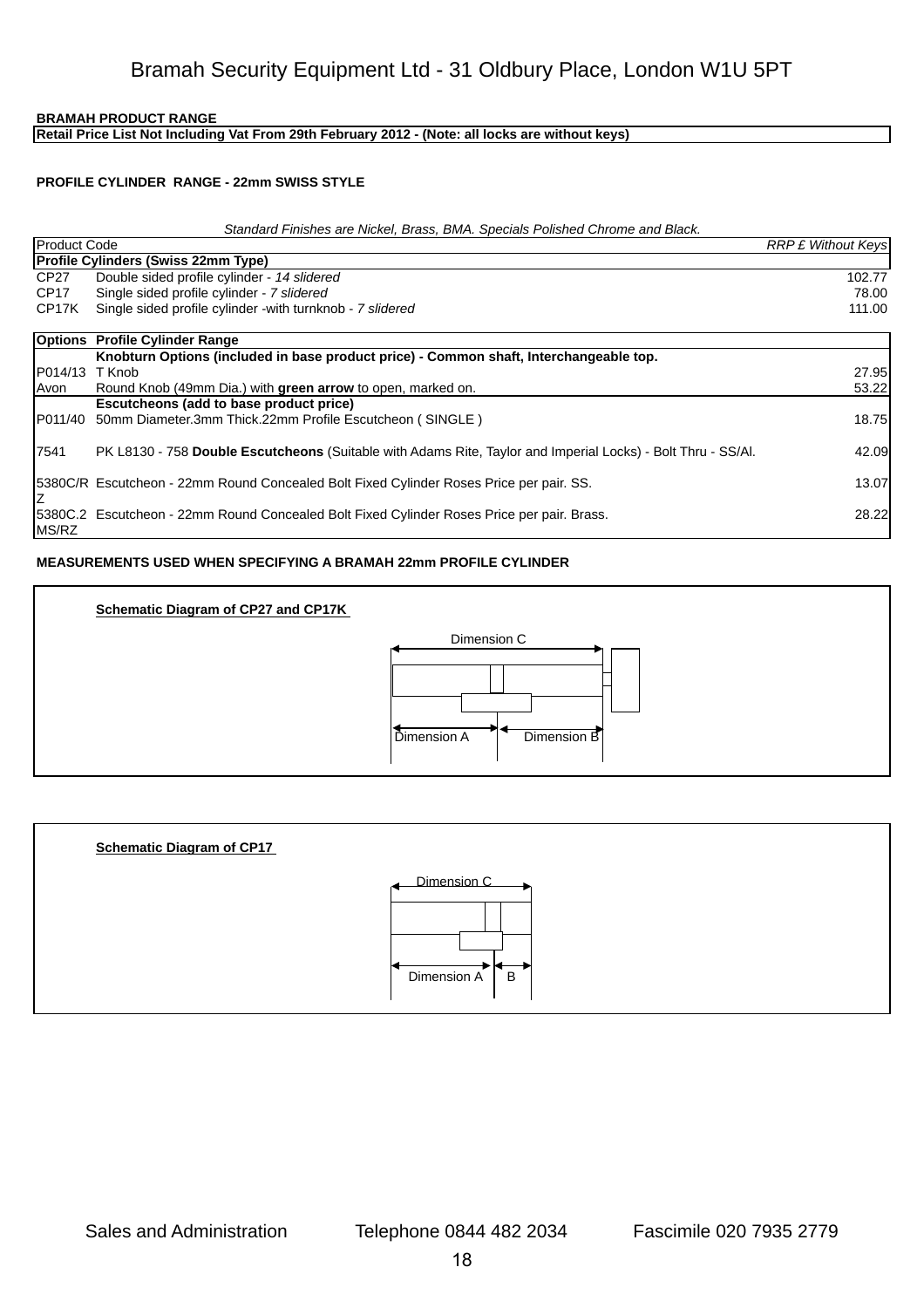# **CYLINDER SIZE OPTIONS AVAILABLE AS STANDARD WHEN SPECIFYING A BRAMAH 22mm "SWISS STYLE" PROFILE CYLINDER**

*When ordering cylinders you will be required to select the Product Type and its Model No. Please photocopy and fax back to assist with ordering.*

|                       | <b>Application Sizes</b> |       |                 | <b>Product Types</b> |       | <b>Engineering Sizes</b> |       |              |  |
|-----------------------|--------------------------|-------|-----------------|----------------------|-------|--------------------------|-------|--------------|--|
| <b>Total Length -</b> | Dim.A                    | Dim.B | <b>Key Size</b> | <b>CP27,CP17K,C</b>  | Cap A | <b>Chassis</b>           | Cap B | <b>Total</b> |  |
| Dim. C                |                          |       |                 | <b>PKK</b>           |       |                          |       |              |  |
| mm                    | mm                       | mm    |                 | Model No.            | mm    | mm                       | mm    | mm           |  |
| 62                    | 31                       | 31    | C <sub>37</sub> | $\overline{19}$      | 20    | 22                       | 20    | 62           |  |
| 67                    | 31                       | 36    | C50             | $\lambda$ 20         | 20    | 22                       | 25    | 67           |  |
| 72                    | 31                       | 41    | C50             | 121                  | 20    | 22                       | 30    | $72\,$       |  |
| $77$                  | 31                       | 46    | C50             | 122                  | 20    | 22                       | 35    | $77\,$       |  |
| 82                    | 31                       | 51    | C63             | $\sqrt{23}$          | 20    | 22                       | 40    | 82           |  |
| 87                    | 31                       | 56    | C63             | $\sqrt{24}$          | 20    | 22                       | 45    | 87           |  |
| 67                    | 36                       | 31    | C50             | 127                  | 25    | 22                       | 20    | 67           |  |
| $72\,$                | 36                       | 36    | C50             | $\sqrt{28}$          | 25    | 22                       | 25    | 72           |  |
| 77                    | 36                       | 41    | C50             | 129                  | 25    | 22                       | 30    | 77           |  |
| 82                    | 36                       | 46    | C50             | $\lambda$ 30         | 25    | 22                       | 35    | 82           |  |
| 87                    | 36                       | 51    | C63             | $\sqrt{31}$          | 25    | 22                       | 40    | 87           |  |
| 92                    | 36                       | 56    | C63             | $\lambda$ 32         | 25    | 22                       | 45    | 92           |  |
| 72                    | 41                       | 31    | C50             | $\sqrt{35}$          | 30    | 22                       | 20    | 72           |  |
| $77\,$                | 41                       | 36    | C50             | $\lambda$ 36         | 30    | 22                       | 25    | $77\,$       |  |
| 82                    | 41                       | 41    | C50             | $\sqrt{37}$          | 30    | 22                       | 30    | 82           |  |
| 87                    | 41                       | 46    | C50             | $\sqrt{38}$          | 30    | 22                       | 35    | 87           |  |
| 92                    | 41                       | 51    | C63             | $\sqrt{39}$          | 30    | 22                       | 40    | 92           |  |
| 97                    | 41                       | 56    | C63             | $\lambda$ 40         | 30    | 22                       | 45    | 97           |  |
| 77                    | 46                       | 31    | C50             | $\sqrt{43}$          | 35    | 22                       | 20    | $77\,$       |  |
| 82                    | 46                       | 36    | C50             | $\sqrt{44}$          | 35    | 22                       | 25    | 82           |  |
| 87                    | 46                       | 41    | <b>C50</b>      | $\sqrt{45}$          | 35    | 22                       | 30    | 87           |  |
| 92                    | 46                       | 46    | C <sub>50</sub> | 146                  | 35    | 22                       | 35    | 92           |  |
| 97                    | 46                       | 51    | C <sub>50</sub> | $\sqrt{47}$          | 35    | 22                       | 40    | 97           |  |
| 102                   | 46                       | 56    | C63             | 148                  | 35    | 22                       | 45    | 102          |  |
| 82                    | 51                       | 31    | C63             | \51                  | 40    | 22                       | 20    | 82           |  |
| 87                    | 51                       | 36    | C63             | \52                  | 40    | 22                       | 25    | 87           |  |
| 92                    | 51                       | 41    | C63             | \53                  | 40    | 22                       | 30    | 92           |  |
| 97                    | 51                       | 46    | C63             | $\sqrt{54}$          | 40    | 22                       | 35    | 97           |  |
| 102                   | 51                       | 51    | C63             | \55                  | 40    | 22                       | 40    | 102          |  |
| 107                   | 51                       | 56    | C63             | \56                  | 40    | 22                       | 45    | 107          |  |
| 87                    | 56                       | 31    | C63             | \59                  | 45    | 22                       | 20    | 87           |  |
| 92                    | 56                       | 36    | C63             | 160                  | 45    | 22                       | 25    | 92           |  |
| 97                    | 56                       | 41    | C63             | \61                  | 45    | 22                       | 30    | 97           |  |
| 102                   | 56                       | 46    | C63             | \62                  | 45    | 22                       | 35    | 102          |  |
| 107                   | 56                       | 51    | C63             | \63                  | 45    | 22                       | 40    | 107          |  |
| 112                   | 56                       | 56    | C63             | \64                  | 45    | 22                       | 45    | 112          |  |

| <b>Total Length -</b><br>Dim. C | Dim.A | Dim.B | <b>Key Size</b> | CP17,CPK | Cap A | <b>Chassis</b> | Cap B | <b>Total</b> |
|---------------------------------|-------|-------|-----------------|----------|-------|----------------|-------|--------------|
| 49                              | 31    | 18    | C37             | \67      | 20    | 29             |       | 49           |
| 54                              | 36    | 18    | C50             | \68      | 25    | 29             |       | 54           |
| 59                              | 41    | 18    | C50             | \69      | 30    | 29             |       | 59           |
| 64                              | 46    | 18    | C50             | \70      | 35    | 29             |       | 64           |
| 69                              | 51    | 18    | C63             | \71      | 40    | 29             |       | 69           |
| 74                              | 56    | 18    | C63             | \72      | 45    | 29             |       | 74           |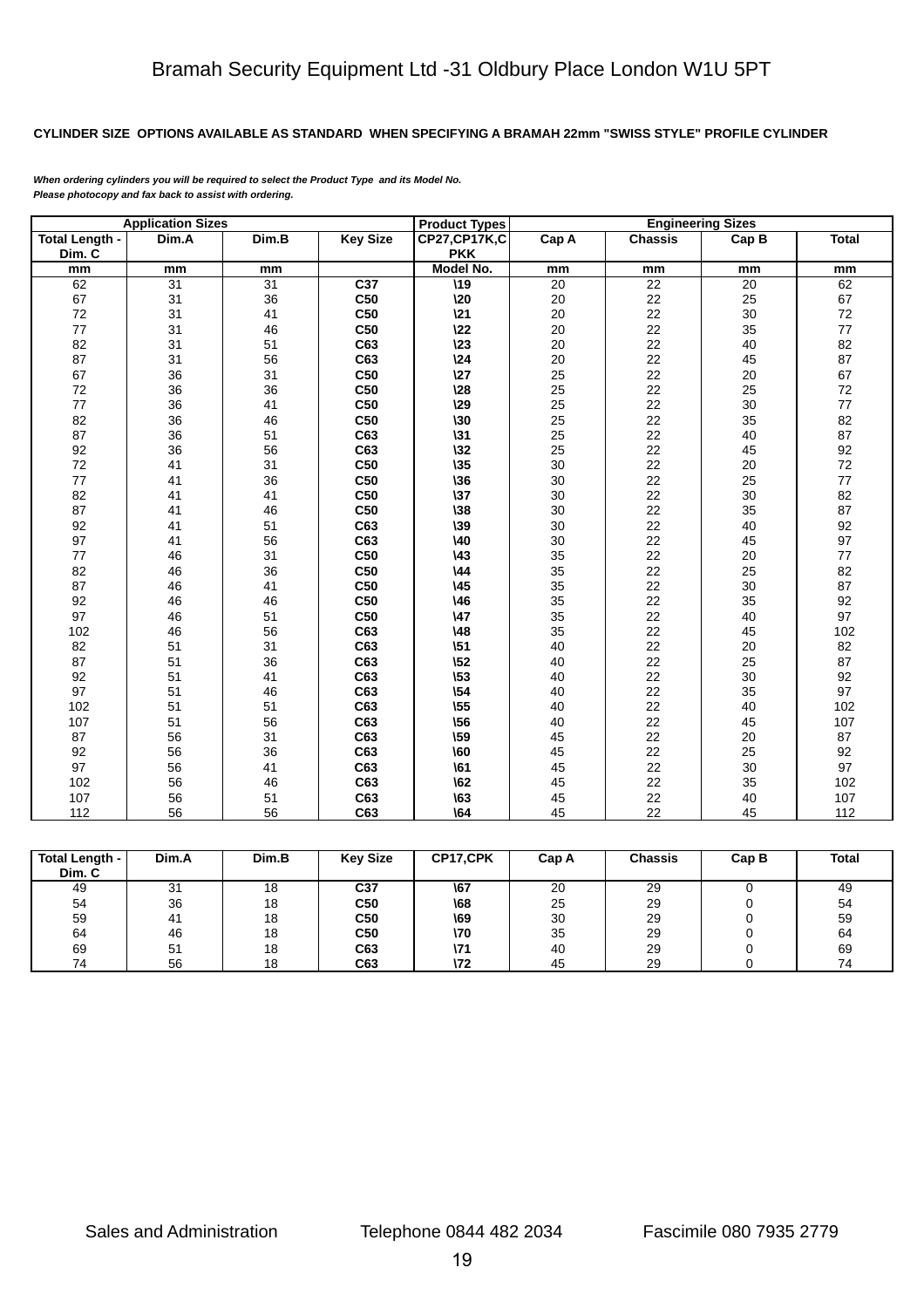# **EQUIPMENT TO WORK WITH BRAMAH 22mm SWISS STYLE PROFILE CYLINDER**

**Available to mix and match with our own**

**Retail Price List Not Including VAT From 29th February 2012**

| Product Code  |                                                                                                                                                                                               |    | mm mm | mm | Bolt Case Back Finish | <b>RRP£</b> |
|---------------|-----------------------------------------------------------------------------------------------------------------------------------------------------------------------------------------------|----|-------|----|-----------------------|-------------|
|               | <b>MORTICE LOCK PRODUCTS</b>                                                                                                                                                                  |    |       |    |                       |             |
|               | UK STYLE - IMPERIAL - 51mm CENTRES -                                                                                                                                                          |    |       |    |                       |             |
| KP7000        | Mortice Sashlock - Latchbolt operated by lever handle on both sides. Deadbolt<br>operated by cylinder.                                                                                        | 14 | 63    | 45 | SS/Brass              | 23.40       |
| KP7000        |                                                                                                                                                                                               | 14 | 76    | 57 | SS/Brass              | 23.40       |
| KP7000        |                                                                                                                                                                                               | 14 | 101   | 82 | SS/Brass              | 29.93       |
| KP7002        | Mortice Rollerbolt Sashlock - Rollerbolt operated by lever handle on both sides.<br>Deadbolt operated by cylinder.                                                                            | 14 | 63    | 45 | SS/Brass              | 27.42       |
| KP7002        |                                                                                                                                                                                               | 14 | 76    | 57 | SS/Brass              | 27.42       |
| KP7002        |                                                                                                                                                                                               | 14 | 101   | 82 | SS/Brass              | 33.95       |
| KP7004        | Mortice Deadbolt - Deadlock operated by cylinder.                                                                                                                                             | 14 | 63    | 45 | SS/Brass              | 21.54       |
| KP7004        |                                                                                                                                                                                               | 14 | 76    | 57 | SS/Brass              | 21.54       |
| KP7004        |                                                                                                                                                                                               | 14 | 101   | 82 | SS/Brass              | 28.04       |
| KP7006        | Mortice Sliding door Lock - Deadbolt operated by cylinder.                                                                                                                                    | 14 | 76    | 57 | SS/Brass              | 25.63       |
| KP7006        |                                                                                                                                                                                               | 14 | 101   | 82 | SS/Brass              | 32.14       |
| <b>KP7007</b> | Mortice Escape Deadlock - Deadbolt operated by cylinder from either<br>side, Emergency or Rapid Exit obtained by depressing lever from inside.                                                | 13 | 76    | 57 | SS/Brass              | 73.42       |
| <b>KP7007</b> |                                                                                                                                                                                               | 13 | 101   | 82 | SS/Brass              | 79.89       |
| <b>KP7008</b> | Mortice Night Latch - Latchbolt to Spring Only, operated by cylinder outside and lever<br>or knob inside.                                                                                     |    | 76    | 57 | SS/Brass              | 39.36       |
| <b>KP7008</b> |                                                                                                                                                                                               |    | 101   | 82 | SS/Brass              | 44.71       |
| KP7009        | Mortice Night Latch - Latchbolt to spring by cylinder outside, lever or knob inside. Bolt<br>can be deadlocked by further turn of key from either side.                                       |    | 76    | 57 | SS/Brass              | 40.65       |
| KP7009        |                                                                                                                                                                                               |    | 101   | 82 | SS/Brass              | 47.13       |
| KP7010        | Mortice Night Latch - Latchbolt to spring by cylinder from either side. Bolt withdrawn<br>by lever or knob from inside. For additional security Deadbolt operated by key from<br>either side. |    | 76    | 57 | SS/Brass              | 41.97       |
| KP7011        | Horizontal Mortice Lock - Latchbolt operated by Lever Handle or Knob both sides.<br>Deadbolt operated by cylinder from either side.                                                           | 14 | 127   | 45 | SS/Brass              | 30.48       |
| KP7012        | Horizontal Mortice Lock - Latchbolt operated by Lever Handle or Knob both sides.<br>Deadbolt operated by cylinder from either side.                                                           | 14 | 151   | 57 | SS/Brass              | 31.52       |
| KP7018        | Horizontal Mortice Night Latch - Latchbolt to spring only, operated by Lever or Knob 14<br>inside. Deadbolt operated by cylinder from either side.                                            |    | 151   | 57 | SS/Brass              | 65.58       |
| KP7024        | High Security Heavy Duty Deadlock - Deadbolt operated by cylinder from either side 25<br>**HANDED**.                                                                                          |    | 76    | 48 | SS/Brass              | 56.05       |
| KP7034        | Heavy Duty Mortice Deadock - Rollerbolt push and pull action. Deadbolt operated by 14<br>cylinders both sides.***UNION REPLACEMENT**                                                          |    | 76    | 57 | SS/Brass              | 27.16       |
| KP9762        | Roller Bolt Fire Escape Deadlatch - Rollerbolt spring only operated by cylinder both<br>sides or lever either side.                                                                           |    | 101   | 57 | SS/Brass              | 86.30       |
| KP9764        | <b>Mortice Fire Escape Deadlock - Deadbolt operated by cylinder both sides or lever</b><br>from either side.                                                                                  |    | 101   | 57 | SS/Brass              | 82.78       |
| G9066         | <b>Standard Frame</b>                                                                                                                                                                         |    |       |    |                       | 14.23       |
| KP9068        | <b>Full Frame Kaba Profile</b>                                                                                                                                                                |    |       |    |                       | 18.12       |
| G9071         | Mallet                                                                                                                                                                                        |    |       |    |                       | 14.22       |
| G9070         | Replacement Glass (or Ceramic)                                                                                                                                                                |    |       |    |                       | 13.63       |
| G3051         | 13mm Rebate Set -KP7000,KP7002,KP7007,KP7008,KP7009,KP7010,KP7072                                                                                                                             |    |       |    |                       | 12.72       |
| G3052         | 19mm Rebate Set                                                                                                                                                                               |    |       |    |                       | 19.43       |
| G3053         | 25mm Rebate Set                                                                                                                                                                               |    |       |    |                       | 19.43       |
| G3054         | 13mm Rebate Set - KP7004, KP7006,                                                                                                                                                             |    |       |    |                       | 12.72       |
| G3055         | 19mm Rebate Set                                                                                                                                                                               |    |       |    |                       | 19.43       |
| G3056         | 25mm Rebate Set                                                                                                                                                                               |    |       |    |                       | 19.43       |
| G3057         | 13mm Rebate Set - KP7011, KP7012, KP7018                                                                                                                                                      |    |       |    |                       | 12.72       |
| G3058         | 19mm Rebate Set                                                                                                                                                                               |    |       |    |                       | 19.43       |
| G3059         | 25mm Rebate Set                                                                                                                                                                               |    |       |    |                       | 19.43       |
| G3064         | LH or RH 13mm Rebate Set -KP7024                                                                                                                                                              |    |       |    |                       | 16.84       |
| G3065         | LH or RH 19mm Rebate Set                                                                                                                                                                      |    |       |    |                       | 22.24       |
| G3066         | LH or RH 25mm Rebate Set                                                                                                                                                                      |    |       |    |                       | 22.24       |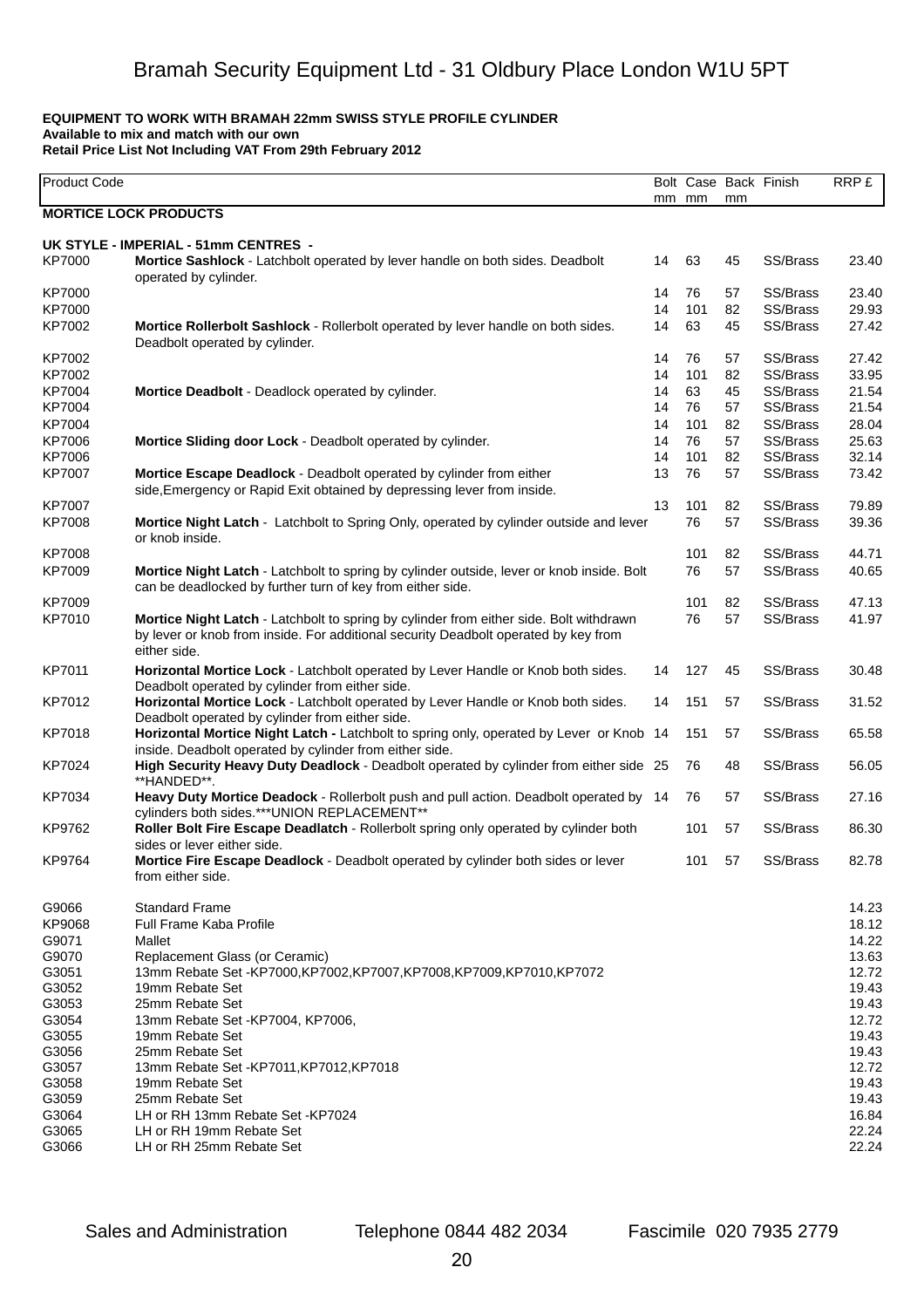#### **EQUIPMENT TO WORK WITH BRAMAH 22mm SWISS STYLE PROFILE CYLINDER Available to mix and match with our own Retail Price List Not Including VAT From 29th February 2012**

| Product Code                                         |                                                                                                                                                                                                                                                                                                                                                                                                                                 | mm mm | mm | Bolt Case Back Finish           | RRP £                                            |
|------------------------------------------------------|---------------------------------------------------------------------------------------------------------------------------------------------------------------------------------------------------------------------------------------------------------------------------------------------------------------------------------------------------------------------------------------------------------------------------------|-------|----|---------------------------------|--------------------------------------------------|
| <b>FRANK ALLART</b>                                  |                                                                                                                                                                                                                                                                                                                                                                                                                                 |       |    |                                 |                                                  |
| 5355PB49.3<br>3168                                   | Long Body<br>230*40mm Lever Lock Furniture Euro- Profile 49.3mm Centres - Pair - Sprung<br>5355PB50.3/Z 230*40mm Lever Lock Furniture 22mm - Profile 50.3mm Centres - Pair - Sprung<br><b>Short Body</b>                                                                                                                                                                                                                        |       |    | <b>Brass</b><br><b>Brass</b>    | 88.96<br>106.86                                  |
| 3168                                                 | 5145PB50.3/Z 152*41mm Lever Lock Furniture 22mm - Profile 50.3mm Centres - Pair - Sprung                                                                                                                                                                                                                                                                                                                                        |       |    | <b>Brass</b>                    | 91.16                                            |
|                                                      | EUROPEAN STYLE - GLUTZ WITH 72mm CENTRES                                                                                                                                                                                                                                                                                                                                                                                        |       |    |                                 |                                                  |
| 4838.000.13                                          | Mortice Night Latch - Latching Lock complete with anti thrust bolt for passages. From<br>outside opened by key. From inside lever handle retracts bolt.** HANDED LH/RH                                                                                                                                                                                                                                                          | 93    | 60 | SSS                             | 35.37                                            |
| 4011.000.13<br>4839.000.13                           | Flat Striking Plate (included with 4838.000.13 as standard)<br>Mortice Night Latch with Deadlock - Latching Lock complete with deadbolt and anti - 24<br>thrust bolt for security doors. From Outside - opened by key, from inside lever handle<br>retracts latch bolt and cylinder turn operates deadbolt** HANDED LH/RH**                                                                                                     | 93    | 60 | SSS<br>SSS                      | 39.25                                            |
| 4011.012.13<br>13mm<br>25mm<br>SSS 250 *<br>55mm     | Flat Striking Plate (included with 4839.000.13 as standard)<br>Rebate Kit - Sash Rebate Kit - 13mm for 4000 series<br><b>Rebate Kit - Sash Rebate Kit - 25mm for 4000 series</b><br>5825-5620CK Fixed Dead Knob - Stainless External Ball Knob 50mm on Rose<br>5465S/5467.2 Fixed Dead Knob on armoured external backplate & internal bolt fixed plate RZ,<br>74mm centres.                                                     |       |    | SSS<br>SSS<br>SSS<br>SSS<br>SSS | 24.62<br>29.77<br>62.22<br>341.64                |
| 5064/5620C<br>5057/5620C<br>5064<br>5916<br>5911     | Handle - Stainless Steel Safety pattern Lever handle on Rose - 8mm - Single<br>Handle - Stainless Steel Safety pattern Lever handle on Rose - 8mm - Single<br>Handle for Fixed Knob & Plate<br>Spindle for use alone -60mm<br>Spindle to use with Fixed knob & Plate - 95mm, 110mm, 135mm                                                                                                                                       |       |    | SSS<br>SSS<br>SSS               | 28.27<br>28.27<br>29.45<br>11.34<br>7.47         |
| 5380C/RZ                                             | Escutcheon - 22mm Round Concealed Bolt Fixed Cylinder Roses Price per unit -<br>Price per pair                                                                                                                                                                                                                                                                                                                                  |       |    | SS                              | 13.07                                            |
| z                                                    | 5380C.2MS/R Escutcheon - 22mm Round Concealed Bolt Fixed Cylinder Roses Price per unit -<br>Price per pair                                                                                                                                                                                                                                                                                                                      |       |    | <b>PDV Coat</b>                 | 28.22                                            |
|                                                      | ADAMS RITE MAXIMUM SECURITY LOCKS FOR USE WITH BRAMAH CP27,CP17,CP17K                                                                                                                                                                                                                                                                                                                                                           |       |    |                                 |                                                  |
| 2210-150<br>2210-250<br>2210-110<br>2210-210<br>4104 | Adams Rite Hookbolt Deadlock 25mm backset -inclusive MS2200 Faceplate SAA Finish<br>Adams Rite Hookbolt Deadlock 30mm backset - inclusive MS2200 Faceplate SAA Finish<br>Adams Rite Barbolt Deadlock 25mm backset - inclusive MS2200 Faceplate SAA Finish<br>Adams Rite Barbolt Deadlock 30mm backset -inclsuive MS2200 Faceplate SAA Finish<br>MS2200 Faceplate Flat Hook / Bar Lock SAA Finish<br>Mounting Bridge (2 Per Set) |       |    |                                 | 35.33<br>35.33<br>35.33<br>35.33<br>5.59<br>7.01 |
|                                                      | ADAMS RITE MAXIMUM SECURITY LOCKS FOR USE WITH BRAMAH C17SI                                                                                                                                                                                                                                                                                                                                                                     |       |    |                                 |                                                  |
| 1850-250<br>1850-350<br>1850-210<br>1850-310         | Adams Rite Hookbolt Deadlock 24.6mm backset -inclusive MS1850 Faceplate SAA Finish<br>Adams Rite Hookbolt Deadlock 28.6mm backset - inclusive MS1850 Faceplate SAA Finish<br>Adams Rite Barbolt Deadlock 24.6mm backset - inclusive MS1850 Faceplate SAA Finish<br>Adams Rite Barbolt Deadlock 28.6mm backset -inclsuive MS1850 Faceplate SAA Finish<br>MS1850 Faceplate Flat Hook / Bar Lock SAA FINISH                        |       |    |                                 | 29.21<br>29.21<br>29.21<br>29.21<br>5.59         |
| 4710-200<br>4710-300                                 | Adams Rite Deadlatch 24.6mm backset - inclsuive 4700 Faceplate SAA Finish<br>Adams Rite Deadlatch 28.6mm backset - inclsuive 4700 Faceplate SAA Finish                                                                                                                                                                                                                                                                          |       |    |                                 | 101.29<br>101.29                                 |
|                                                      | <b>MCGILL 3R35 ADAPTATION</b>                                                                                                                                                                                                                                                                                                                                                                                                   |       |    |                                 |                                                  |
| 3R35 Kaba<br>3R35 Euro                               | Mcgill 3R35X for 22mm Profile - Escape Night Latch<br>Mcgill 3R35X for Euro Profile - Escape Night Latch<br>Chubb 3R35 Short Handle- Allart 1218<br>Chubb 3R35 Long Handle - Allart 1220                                                                                                                                                                                                                                        |       |    |                                 | 210.70<br>210.70<br>83.28<br>83.28               |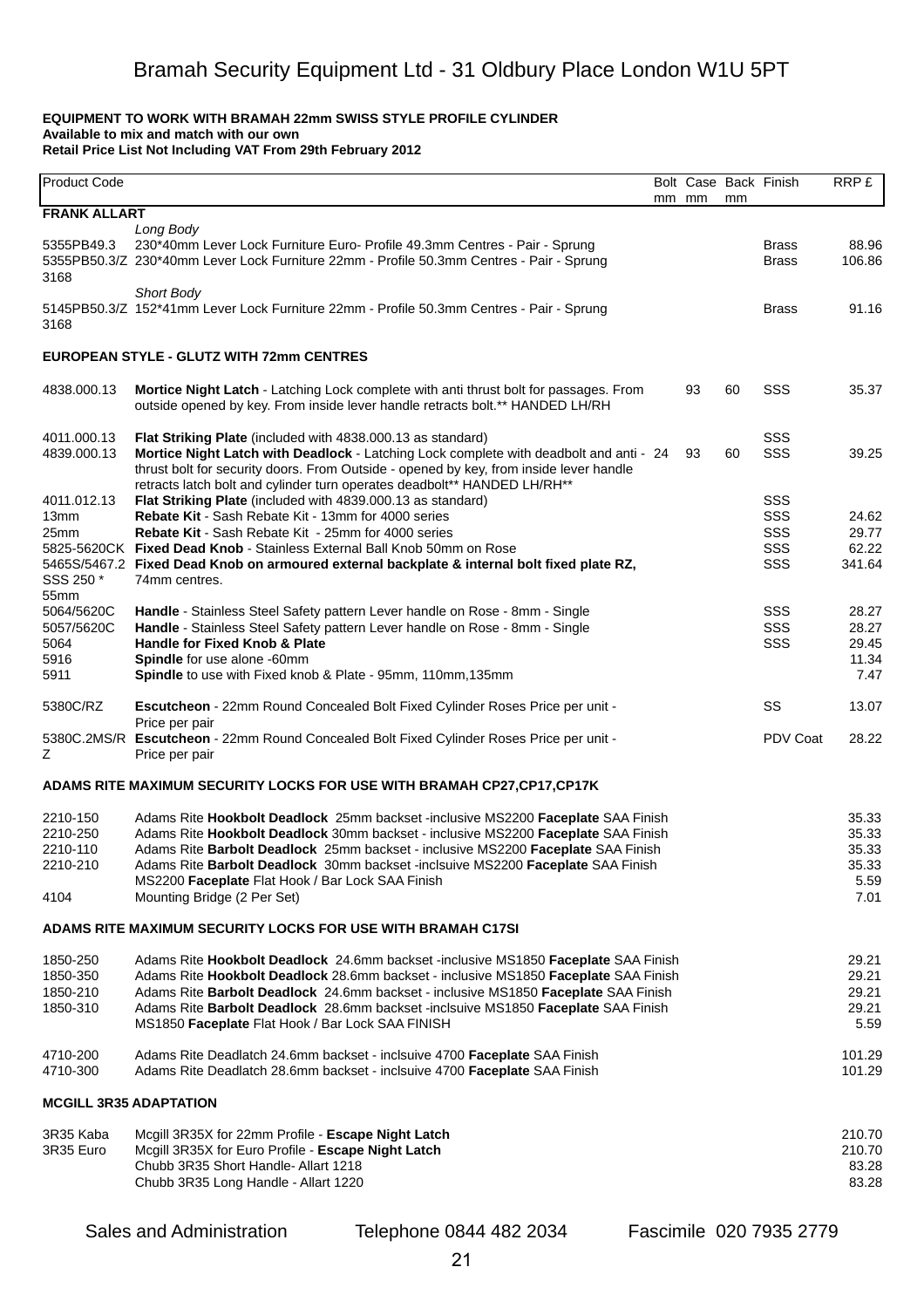#### **EQUIPMENT TO WORK WITH BRAMAH 22mm SWISS STYLE PROFILE CYLINDER Available to mix and match with our own Retail Price List Not Including VAT From 29th February 2012**

| lProduct Code             |                                                                                               |       |    | Bolt Case Back Finish | RRP £  |
|---------------------------|-----------------------------------------------------------------------------------------------|-------|----|-----------------------|--------|
|                           |                                                                                               | mm mm | mm |                       |        |
|                           | MORTICE ELECTRIC RELEASES FOR USE WITH BRAMAH CP27, CP17, CP17K AND MORTICE LOCKCASES         |       |    |                       |        |
| <b>Timber Door Frames</b> |                                                                                               |       |    |                       |        |
| A <sub>1</sub>            | Latch Mortice Release 12V AC 650mA Grey - Fail Locked - For Timber Doors - For                |       |    |                       | 15.62  |
|                           | Use with Imperial Locks                                                                       |       |    |                       |        |
|                           | 7113-340-652 Adams Rite Electric Strike Satin Stainless Steel, Fail Secure. 12vAC1.48A - For  |       |    |                       | 178.30 |
|                           | Timber Doors - For use with Glutz Mortice Night Latch                                         |       |    |                       |        |
|                           | 7113-310-652 Adams Rite Electric Strike Satin Stainless Steel, Fail Secure, 12vdc 370mA - For |       |    |                       | 178.30 |
|                           | timber Doors - For use with Glutz Mortice Night Latch                                         |       |    |                       |        |
|                           |                                                                                               |       |    |                       |        |
|                           | <b>EXIDOR EMERGENCY EXIT HARDWARE</b>                                                         |       |    |                       |        |
| 285                       | Double Door Set to BS EN1125 for Rebated Double Doors                                         |       |    | Silver                | 246.88 |
| 294                       | Single Panic Bolt to BS EN 1125                                                               |       |    | Silver                | 132.53 |
| 296                       | Reversible Panic Latch to BS EN 1125                                                          |       |    | Silver                | 101.94 |
| 302KA                     | Outside Access Device with Kaba Profile aperture. Can be used with all Exidor pushbar         |       |    | Silver                | 140.77 |
|                           | and pad operated devices to provide access from outside while maintaining the                 |       |    |                       |        |
|                           | emergency exit function from inside. Standard door thickness 45mm. Extra on request           |       |    |                       |        |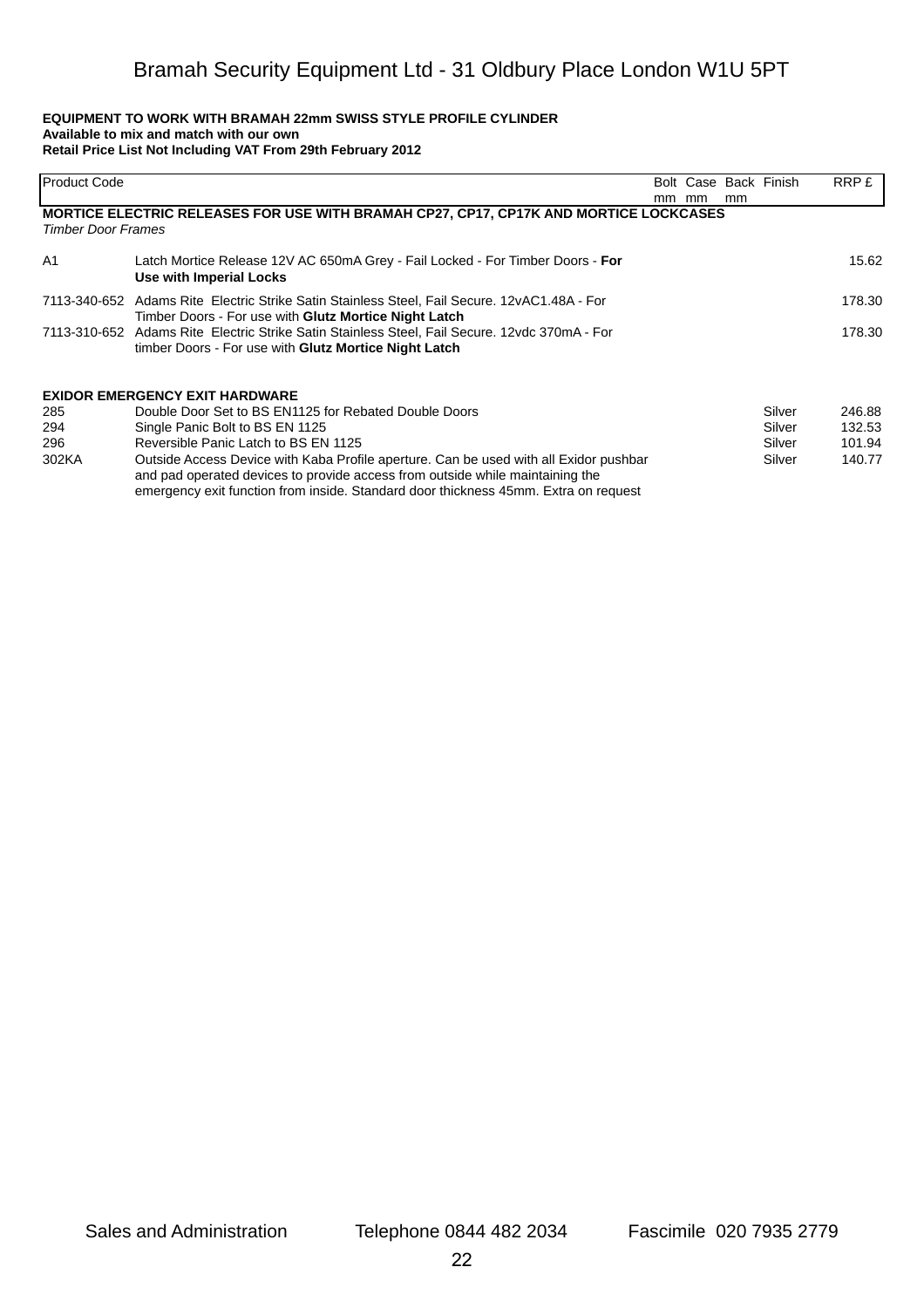# **BRAMAH KAYE RANGE PRICE LIST not including VAT - From 29th February 2012**

| Part no | Description - with ASSA functionaility codes for comparitive purposes |  |  | Bolt Case Backset | <b>RRP</b> |
|---------|-----------------------------------------------------------------------|--|--|-------------------|------------|
|---------|-----------------------------------------------------------------------|--|--|-------------------|------------|

mm mm mm

**Lockcases for Euro (Handle Centres 49.3m), UK Oval (Handle Centres 48.5mm) or 22mm Swiss Style (Handle Centres 50.3mm) Profile** 

|                     | Square Faceplate - Use Round Faceplate with Rebated Doors                |      |    |    |        |
|---------------------|--------------------------------------------------------------------------|------|----|----|--------|
| <b>Steel Finish</b> |                                                                          |      |    |    |        |
| B8596-400-U         | 45mm Mortice Latch - ASSA 2098 - Runout                                  | 11.5 | 65 | 45 | 21.51  |
| B8573-400-U         | 57mm Mortice Latch - ASSA 2098 - Runout                                  | 11.5 | 77 | 57 | 22.53  |
| B8534-400-U         | 57mm Mortice Nightlatch with Snib - ASSA 3084 - KK or KT                 | 13   | 77 | 57 | 63.78  |
| B8003-400-U         | 57mm Mortice Nightlatch with Snib - ASSA 3084 - KK or KT - 22mm Swiss    | 13   | 77 | 57 | 57.04  |
| B8536-400-U         | 57mm Mortice Nightlatch without Snib - ASSA 3085 - KK or KT              | 13   | 77 | 57 | 57.81  |
| B8004-400-U         | 57mm Mortice Nightlatch without Snib - ASSA 3085 - KK or KT -22mm Swiss  | 13   | 77 | 57 | 61.58  |
| B8522-400-U         | 57mm Escape Mortice Nightlatch with Snib - ASSA 3062 - K                 | 13   | 77 | 57 | 103.26 |
| B8000-400-U         | 57mm Escape Mortice Nightlatch with Snib - ASSA 3062 - K 22mm Swiss      | 13   | 77 | 57 | 91.92  |
| B8530-400-U         | 57mm Escape Mortice Nightlatch without Snib - ASSA 3061 - K              | 13   | 77 | 57 | 98.64  |
| B8005-400-U         | 57mm Escape Mortice Nightlatch without Snib - ASSA 3061 - K - 22mm Swiss | 13   | 77 | 57 | 88.82  |
| B8598-400-U         | 45mm Deadlock - ASSA 2088 - KK or KT - Runout                            | 14   | 65 | 45 | 26.16  |
| B8585-400-U         | 57mm Deadlock - ASSA 2088 - KK or KT - Runout                            | 14   | 77 | 57 | 26.16  |
| B8588-400-U         | 57mm Deadlock - ASSA 3088 - KK or KT                                     | 20   | 77 | 57 | 42.81  |
| B8002-400-U         | 57mm Deadlock - ASSA 3088 - KK or KT - 22mm Swiss                        | 20   | 77 | 57 | 51.56  |
| B8597-400-U         | 45mm Sash Lock - ASSA 2065 - KK or KT - Runout                           | 14   | 65 | 45 | 27.39  |
| B8584-400-U         | 57mm Sash Lock - ASSA 2065 - KK or KT - Runout                           | 14   | 77 | 57 | 28.35  |
| B8001-400-U         | 57mm Sash Lock - ASSA 3065 - KK or KT - 22mm Swiss                       | 20   | 77 | 57 | 53.04  |
| B8586-400-U         | 57mm Sash Lock - ASSA 3065 - KK or KT                                    | 20   | 77 | 57 | 44.91  |
| B8526-400-I         | 57mm Escape Sash Lock - ASSA 3020R - K                                   | 16   | 77 | 57 | 107.04 |
| B8526-400-O         | 57mm Escape Sash Lock - ASSA 3020L -K                                    | 16   | 77 | 57 | 107.04 |
| B8599-400-U         | 45mm Bathroom Lock - ASSA 2055T - Runout                                 | 14   | 65 | 45 | 32.40  |
| B8572-400-U         | 57mm Bathroom Lock - ASSA 1055T - Runout                                 | 14   | 77 | 57 | 28.14  |
| <b>Brass Finish</b> |                                                                          |      |    |    |        |
| B8596-410-U         | 45mm Mortice Latch - ASSA 2098 - Runout                                  | 11.5 | 65 | 45 | 22.53  |
| B8573-410-U         | 57mm Mortice Latch - ASSA 2098 - Runout                                  | 11.5 | 77 | 57 | 23.22  |
| B8534-410-U         | 57mm Mortice Nightlatch with Snib - ASSA 3084 - KK or KT                 | 13   | 77 | 57 | 66.18  |
| B8003-410-U         | 57mm Mortice Nightlatch with Snib - ASSA 3084 - KK or KT - 22mm Swiss    | 13   | 77 | 57 | 67.20  |
| B8536-410-U         | 57mm Mortice Nightlatch without Snib - ASSA 3085 - KK or KT              | 13   | 77 | 57 | 60.24  |
| B8004-410-U         | 57mm Mortice Nightlatch without Snib - ASSA 3085 - KK or KT -22mm Swiss  | 13   | 77 | 57 | 63.24  |
| B8522-410-U         | 57mm Escape Mortice Nightlatch with Snib - ASSA 3062 - K                 | 13   | 77 | 57 | 105.63 |
| B8000-410-U         | 57mm Escape Mortice Nightlatch with Snib - ASSA 3062 - K 22mm Swiss      | 13   | 77 | 57 | 93.50  |
| B8530-410-U         | 57mm Escape Mortice Nightlatch without Snib - ASSA 3061 - K              | 13   | 77 | 57 | 101.10 |
| B8005-410-U         | 57mm Escape Mortice Nightlatch without Snib - ASSA 3061 - K - 22mm Swiss | 13   | 77 | 57 | 90.46  |
| B8598-410-U         | 45mm Deadlock - ASSA 2088 - KK or KT - Runout                            | 14   | 65 | 45 | 26.91  |
| B8585-410-U         | 57mm Deadlock - ASSA 2088 - KK or KT - Runout                            | 14   | 77 | 57 | 26.91  |
| B8588-410-U         | 57mm Deadlock - ASSA 3088 - KK or KT                                     | 20   | 77 | 57 | 45.21  |
| B8002-410-U         |                                                                          |      | 77 | 57 | 53.20  |
| B8597-410-U         | 57mm Deadlock - ASSA 3088 - KK or KT - 22mm Swiss                        | 20   |    |    |        |
|                     | 45mm Sash Lock - ASSA 2065 - KK or KT - Runout                           | 14   | 65 | 45 | 28.11  |
| B8584-410-U         | 57mm Sash Lock - ASSA 2065 - KK or KT - Runout                           | 14   | 77 | 57 | 29.07  |
| B8001-410-U         | 57mm Sash Lock - ASSA 3065 - KK or KT - 22mm Swiss                       | 20   | 77 | 57 | 54.68  |
| B8586-410-U         | 57mm Sash Lock - ASSA 3065 - KK or KT                                    | 20   | 77 | 57 | 47.46  |
| B8526-410-I         | 57mm Escape Sash Lock - ASSA 3020R - K                                   | 16   | 77 | 57 | 109.47 |
| B8526-410-O         | 57mm Escape Sash Lock - ASSA 3020L -K                                    | 16   | 77 | 57 | 109.47 |
| B8599-410-U         | 45mm Bathroom Lock - ASSA 2055T - Runout                                 | 14   | 65 | 45 | 33.09  |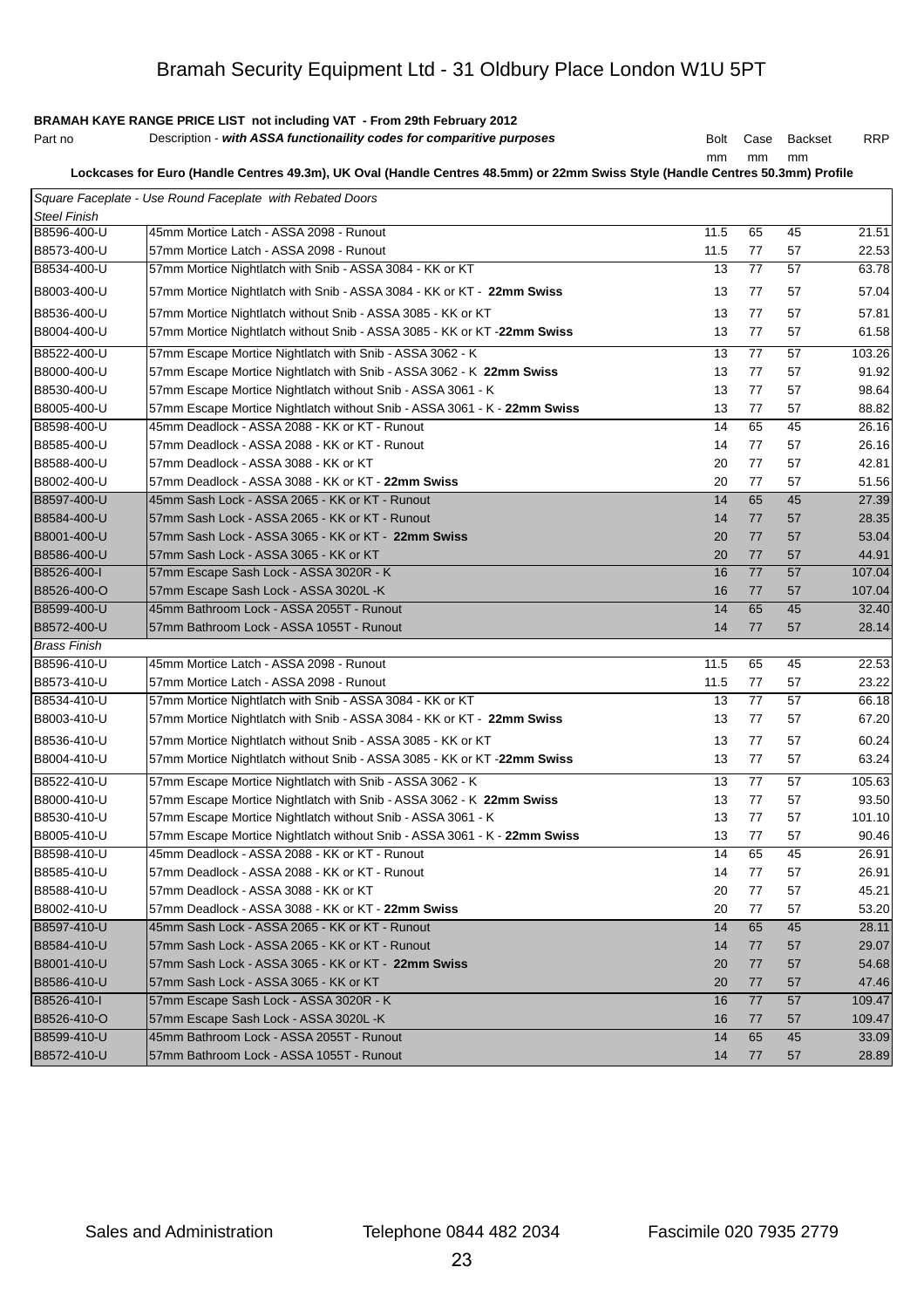# **BRAMAH KAYE RANGE PRICE LIST not including VAT - From 29th February 2012**

| Part no | Description - with ASSA functionaility codes for comparitive purposes |  |  | Bolt Case Backset | RRP |
|---------|-----------------------------------------------------------------------|--|--|-------------------|-----|
|---------|-----------------------------------------------------------------------|--|--|-------------------|-----|

mm mm mm

**Lockcases for Euro (Handle Centres 49.3m), UK Oval (Handle Centres 48.5mm) or 22mm Swiss Style (Handle Centres 50.3mm) Profile** 

|                     | Round Faceplate - always with rebate sets                                |      |    |    |        |
|---------------------|--------------------------------------------------------------------------|------|----|----|--------|
| <b>Steel Finish</b> |                                                                          |      |    |    |        |
| B8596-500-U         | 45mm Mortice Latch - ASSA 2098 - Runout                                  | 11.5 | 65 | 45 | 21.54  |
| B8573-500-U         | 57mm Mortice Latch - ASSA 2098 - Runout                                  | 11.5 | 77 | 57 | 22.53  |
| B8534-500-U         | 57mm Mortice Nightlatch with Snib - ASSA 3084 - KK or KT                 | 13   | 77 | 57 | 63.78  |
| B8003-500-U         | 57mm Mortice Nightlatch with Snib - ASSA 3084 - KK or KT - 22mm Swiss    | 13   | 77 | 57 | 65.58  |
| B8536-500-U         | 57mm Mortice Nightlatch without Snib - ASSA 3085 - KK or KT              | 13   | 77 | 57 | 57.81  |
| B8004-500-U         | 57mm Mortice Nightlatch without Snib - ASSA 3085 - KK or KT -22mm Swiss  | 13   | 77 | 57 | 61.58  |
| B8522-500-U         | 57mm Escape Mortice Nightlatch with Snib - ASSA 3062 - K                 | 13   | 77 | 57 | 103.26 |
| B8000-500-U         | 57mm Escape Mortice Nightlatch with Snib - ASSA 3062 - K 22mm Swiss      | 13   | 77 | 57 | 91.92  |
| B8530-500-U         | 57mm Escape Mortice Nightlatch without Snib - ASSA 3061 - K              | 13   | 77 | 57 | 98.64  |
| B8005-500-U         | 57mm Escape Mortice Nightlatch without Snib - ASSA 3061 - K - 22mm Swiss | 13   | 77 | 57 | 88.82  |
| B8598-500-U         | 45mm Deadlock - ASSA 2088 - KK or KT - Runout                            | 14   | 65 | 45 | 25.92  |
| B8585-500-U         | 57mm Deadlock - ASSA 2088 - KK or KT - Runout                            | 14   | 77 | 57 | 26.16  |
| B8588-500-U         | 57mm Deadlock - ASSA 3088 - KK or KT                                     | 20   | 77 | 57 | 42.81  |
| B8002-500-U         | 57mm Deadlock - ASSA 3088 - KK or KT - 22mm Swiss                        | 20   | 77 | 57 | 51.56  |
| B8597-500-U         | 45mm Sash Lock - ASSA 2065 - KK or KT - Runout                           | 14   | 65 | 45 | 27.39  |
|                     |                                                                          |      |    |    |        |
| B8584-500-U         | 57mm Sash Lock - ASSA 2065 - KK or KT - Runout                           | 14   | 77 | 57 | 28.35  |
| B8001-500-U         | 57mm Sash Lock - ASSA 3065 - KK or KT - 22mm Swiss                       | 20   | 77 | 57 | 53.04  |
| B8586-500-U         | 57mm Sash Lock - ASSA 3065 - KK or KT                                    | 20   | 77 | 57 | 44.91  |
| B8526-500-I         | 57mm Escape Sash Lock - ASSA 3020R - K                                   | 16   | 77 | 57 | 107.04 |
| B8526-500-O         | 57mm Escape Sash Lock - ASSA 3020L -K                                    | 16   | 77 | 57 | 107.04 |
| B8599-500-U         | 45mm Bathroom Lock - ASSA 2055T - Runout                                 | 14   | 65 | 45 | 32.40  |
| B8572-500-U         | 57mm Bathroom Lock - ASSA 1055T - Runout                                 | 14   | 77 | 57 | 28.14  |
| <b>Brass Finish</b> |                                                                          |      |    |    |        |
| B8596-510-U         | 45mm Mortice Latch - ASSA 2098 - Runout                                  | 11.5 | 65 | 45 | 22.29  |
| B8573-510-U         | 57mm Mortice Latch - ASSA 2098 - Runout                                  | 11.5 | 77 | 57 | 23.22  |
| B8534-510-U         | 57mm Mortice Nightlatch with Snib - ASSA 3084 - KK or KT                 | 13   | 77 | 57 | 66.18  |
| B8003-510-U         | 57mm Mortice Nightlatch with Snib - ASSA 3084 - KK or KT - 22mm Swiss    | 13   | 77 | 57 | 67.20  |
| B8536-510-U         | 57mm Mortice Nightlatch without Snib - ASSA 3085 - KK or KT              | 13   | 77 | 57 | 60.24  |
| B8004-510-U         | 57mm Mortice Nightlatch without Snib - ASSA 3085 - KK or KT -22mm Swiss  | 13   | 77 | 57 | 63.24  |
| B8522-510-U         | 57mm Escape Mortice Nightlatch with Snib - ASSA 3062 - K                 | 13   | 77 | 57 | 105.63 |
| B8000-510-U         | 57mm Escape Mortice Nightlatch with Snib - ASSA 3062 - K 22mm Swiss      | 13   | 77 | 57 | 93.50  |
| B8530-510-U         | 57mm Escape Mortice Nightlatch without Snib - ASSA 3061 - K              | 13   | 77 | 57 | 101.10 |
| B8005-510-U         | 57mm Escape Mortice Nightlatch without Snib - ASSA 3061 - K - 22mm Swiss | 13   | 77 | 57 | 90.46  |
| B8598-510-U         | 45mm Deadlock - ASSA 2088 - KK or KT - Runout                            | 14   | 65 | 45 | 26.91  |
| B8585-510-U         | 57mm Deadlock - ASSA 2088 - KK or KT - Runout                            | 14   | 77 | 57 | 26.91  |
| B8588-510-U         | 57mm Deadlock - ASSA 3088 - KK or KT                                     | 20   | 77 | 57 | 45.21  |
| B8002-510-U         | 57mm Deadlock - ASSA 3088 - KK or KT - 22mm Swiss                        | 20   | 77 | 57 | 53.20  |
| B8597-510-U         | 45mm Sash Lock - ASSA 2065 - KK or KT - Runout                           | 14   | 65 | 45 | 28.11  |
| B8584-510-U         | 57mm Sash Lock - ASSA 2065 - KK or KT - Runout                           | 14   | 77 | 57 | 29.07  |
| B8001-510-U         | 57mm Sash Lock - ASSA 3065 - KK or KT - 22mm Swiss                       | 20   | 77 | 57 | 54.68  |
| B8586-510-U         | 57mm Sash Lock - ASSA 3065 - KK or KT                                    | 20   | 77 | 57 | 47.46  |
| B8526-510-I         | 57mm Escape Sash Lock - ASSA 3020R - K                                   | 16   | 77 | 57 | 109.47 |
| B8526-510-O         | 57mm Escape Sash Lock - ASSA 3020L -K                                    | 16   | 77 | 57 | 109.47 |
| B8599-510-U         | 45mm Bathroom Lock - ASSA 2055T - Runout                                 | 14   | 65 | 45 | 33.09  |
| B8572-510-U         | 57mm Bathroom Lock - ASSA 1055T - Runout                                 | 14   | 77 | 57 | 28.89  |
|                     | Steel Finish - Only Works with Round Faceplates                          |      |    |    |        |
| B8494-750-A         | 12mm Rebate Set 2000 or 3000 Series Nightlatch and Striker Plate         |      |    |    | 30.78  |
| B8494-751-A         | 19mm Rebate Set 2000 or 3000 Series Nightlatch and Striker Plate         |      |    |    | 41.07  |
| B8494-752-A         | 25mm Rebate Set 2000 or 3000 Series Nightlatch and Striker Plate         |      |    |    | 43.41  |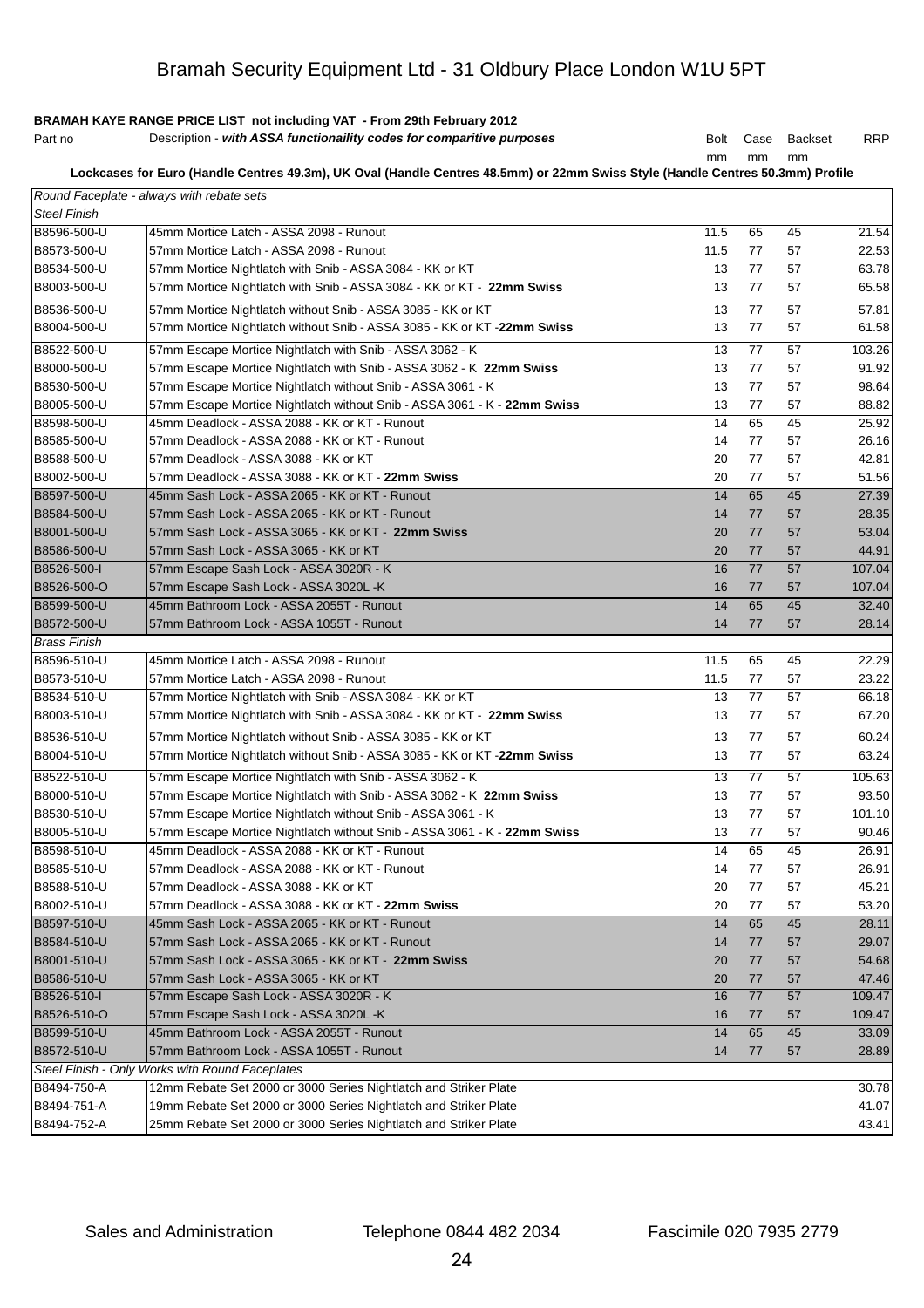|                     | BRAMAH KAYE RANGE PRICE LIST not including VAT - From 29th February 2012                                                       |             |      |                |       |
|---------------------|--------------------------------------------------------------------------------------------------------------------------------|-------------|------|----------------|-------|
| Part no             | Description - with ASSA functionaility codes for comparitive purposes                                                          | <b>Bolt</b> | Case | <b>Backset</b> | RRP   |
|                     |                                                                                                                                | mm          | mm   | mm             |       |
|                     | Lockcases for Euro (Handle Centres 49.3m), UK Oval (Handle Centres 48.5mm) or 22mm Swiss Style (Handle Centres 50.3mm) Profile |             |      |                |       |
| B8494-753-A         | 12mm Rebate Set 2000 or 3000 Series Sash Latch and Striker Plate                                                               |             |      |                | 30.78 |
| B8494-754-A         | 19mm Rebate Set 2000 or 3000 Series Sash Latch and Striker Plate                                                               |             |      |                | 41.07 |
| B8494-755-A         | 25mm Rebate Set 2000 or 3000 Series Sash Latch and Striker Plate                                                               |             |      |                | 43.41 |
| B8508-753-A         | 12mm Rebate Set 2000 or 3000 Series Deadlock and Striker Plate                                                                 |             |      |                | 30.78 |
| B8508-754-A         | 19mm Rebate Set 2000 or 3000 Series Deadlock and Striker Plate                                                                 |             |      |                | 41.07 |
| B8508-755-A         | 25mm Rebate Set 2000 or 3000 Series Deadlock and Striker Plate                                                                 |             |      |                | 43.41 |
|                     | Brass Finish - Only Works with Round Faceplates                                                                                |             |      |                |       |
| B8494-760-A         | 12mm Rebate Set 2000 or 3000 Series Nightlatch and Striker Plate                                                               |             |      |                | 38.58 |
| B8494-761-A         | 19mm Rebate Set 2000 or 3000 Series Nightlatch and Striker Plate                                                               |             |      |                | 48.84 |
| B8494-762-A         | 25mm Rebate Set 2000 or 3000 Series Nightlatch and Striker Plate                                                               |             |      |                | 51.12 |
| B8494-763-A         | 12mm Rebate Set 2000 or 3000 Series Sash Latch and Striker Plate                                                               |             |      |                | 38.70 |
| B8494-764-A         | 19mm Rebate Set 2000 or 3000 Series Sash Latch and Striker Plate                                                               |             |      |                | 48.99 |
| B8494-765-A         | 25mm Rebate Set 2000 or 3000 Series Sash Latch and Striker Plate                                                               |             |      |                | 51.30 |
| B8508-763-A         | 12mm Rebate Set 2000 or 3000 Series Deadlock and Striker Plate                                                                 |             |      |                | 38.70 |
| B8508-764-A         | 19mm Rebate Set 2000 or 3000 Series Deadlock and Striker Plate                                                                 |             |      |                | 48.99 |
| B8508-765-A         | 25mm Rebate Set 2000 or 3000 Series Deadlock and Striker Plate                                                                 |             |      |                | 51.30 |
| <b>Steel Finish</b> |                                                                                                                                |             |      |                |       |
| B8508-700-A         | Deadlock 3000 Series Banham Square Faceplate - Replace S363                                                                    |             |      |                | 13.14 |
| B8495-700-A         | Escape Mortice Nightlatch Striker Plate                                                                                        |             |      |                | 9.60  |
| Brass Finish -      |                                                                                                                                |             |      |                |       |
| B8507-708-A         | Latch 2000 Series Square Faceplate - Runout                                                                                    |             |      |                | 12.12 |
| B8514-708-A         | Escape Mortice Nightlatch without Snib 3000 Series Square Faceplate                                                            |             |      |                | 12.12 |
| B8495-708-A         | Escape Mortice Nightlatch with Snib Square Faceplate                                                                           |             |      |                | 12.12 |
| B8585-713-A         | Deadlock 2000 Series Square Faceplate - Runout                                                                                 |             |      |                | 12.12 |
| B8508-708-A         | Deadlock 3000 Series Square Faceplate                                                                                          |             |      |                | 12.12 |
| B8508-701-A         | Deadlock 3000 Series Banham Square Faceplate - Replace S363                                                                    |             |      |                | 13.14 |
| B8494-708-A         | Sash Lock 3000 Series Square Faceplate                                                                                         |             |      |                | 12.12 |
| L8584-721-A         | Latch & Sash 2000 Series Striker Plate - Runout                                                                                |             |      |                | 10.23 |
| L8495-710-A         | Escape Mortice Nightlatch Striker Plate                                                                                        |             |      |                | 10.23 |
| L8585-721-A         | Deadlock 2000 Series Striker Plate - Runout                                                                                    |             |      |                | 10.23 |
| L8508-710-A         | Deadlock 3000 Series Striker Plate                                                                                             |             |      |                | 10.23 |
| L8494-710-A         | Sash Lock 3000 Series Striker Plate                                                                                            |             |      |                | 10.23 |
|                     | Steel Finish Round Faceplate - For Rebate Sets                                                                                 |             |      |                |       |
| B8514-031-F         | Escape Mortice Nightlatch without Snib Round Faceplate                                                                         |             |      |                | 12.12 |
| B8495 - 031-F       | Escape Mortice Nightlatch with Snib Round Faceplate                                                                            |             |      |                | 12.12 |
| B8508-031-F         | Deadlock 3000 Series Round Faceplate                                                                                           |             |      |                | 12.12 |
| B8494-031-F         | Sash Lock 3000 Series Round Faceplate                                                                                          |             |      |                | 12.12 |
|                     | Brass Finish Round Faceplate - For Rebate Sets                                                                                 |             |      |                |       |
| B8514-709-A         | Escape Mortice Nightlatch without Snib Round Faceplate                                                                         |             |      |                | 12.12 |
| B8495-709-A         | Escape Mortice Nightlatch with Snib Round Faceplate                                                                            |             |      |                | 12.12 |
| B8508-709-A         | Deadlock 3000 Series Round Faceplate                                                                                           |             |      |                | 12.12 |
| B8494-709-A         | Sash Lock 3000 Series Round Faceplate                                                                                          |             |      |                | 12.12 |
|                     | Anti Drill Plates - Spring Fit - Required For BS3621:2004 and BS8621:2004 Equivalence                                          |             |      |                |       |
| L8508-045-F         | Anti Drill Plate - Deadlock - Euro Cylinder - 57mm                                                                             |             |      |                | 15.06 |
| L8494-046-F         | Anti Drill Plate - Sash Lock - Oval Cylinder - 57mm                                                                            |             |      |                | 15.06 |
| L8494-045-F         | Anti Drill Plate - Sash Lock - Euro Cylinder - 57mm                                                                            |             |      |                | 15.06 |
|                     | Security Escutcheon- Required for BS3621:2004 and BS3861:2004 Equivalance                                                      |             |      |                |       |
| L8557-700-A         | Security Escutcheon 6mm - Steel - Euro                                                                                         |             |      |                | 32.22 |
| L8557-701-A         | Security Escutcheon 6mm - Brass - Euro                                                                                         |             |      |                | 56.94 |
| L8557-704-A         | Security Escutcheon 8mm - Steel - Euro                                                                                         |             |      |                | 32.22 |
| L8557-705-A         | Security Escutcheon 8mm - Brass - Euro                                                                                         |             |      |                | 56.94 |
| L8130-758           | Security Escutcheon 6mm - Steel - 22mm Swiss                                                                                   |             |      |                | 40.08 |
| L8130-059           | Security Escutcheon 6mm - Brass - 22mm Swiss                                                                                   |             |      |                | 40.08 |
| G88519-025-B        | <b>Striker Plate Box</b>                                                                                                       |             |      |                | 2.40  |
|                     |                                                                                                                                |             |      |                |       |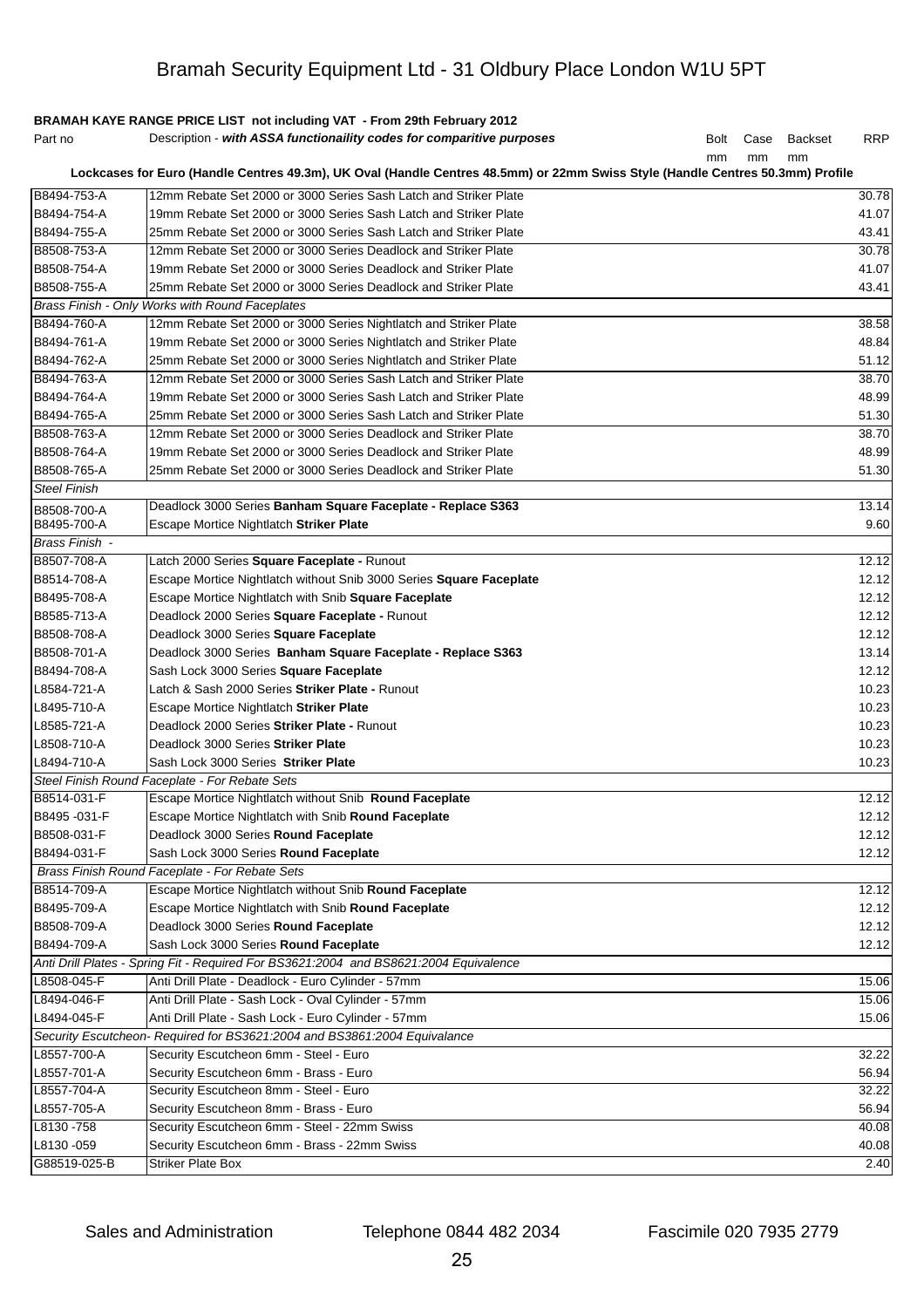| Bramah Registered Keys Price from 29th February 2012 |                 |                  |              |                  |              |                  |        |                  |              |                  |                  |                 |
|------------------------------------------------------|-----------------|------------------|--------------|------------------|--------------|------------------|--------|------------------|--------------|------------------|------------------|-----------------|
|                                                      | C37 Post C37    |                  | C50 Post C50 |                  | C63 Post C63 |                  | LC63   | LC63             | C82 Post C82 |                  | C110             | C110            |
|                                                      |                 | Collect          |              | Collect          |              | Collect          | Post   | Collect          |              | Collect          | Post             | Collect         |
| 1 Key                                                | 16.45           | 16.45            | 17.87        | 17.87            | 21.23        | 21.23            | 35.87  | 35.87            | 35.60        | 35.60            | 35.60            | 35.60           |
| Sp. Del.                                             | 8.51            | 0.00             | 8.51         | 0.00             | 8.51         | 0.00             | 8.51   | 0.00             | 8.51         | 0.00             | 8.51             | 0.00            |
|                                                      | 24.96           | 16.45            | 26.38        | 17.87            | 29.74        | 21.23            | 44.38  | 35.87            | 44.11        | 35.60            | 44.11            | 35.60           |
| Vat                                                  | 4.99            | 3.29             | 5.28         | 3.57             | 5.95         | 4.25             | 8.88   | 7.17             | 8.82         | 7.12             | 8.82             | 7.12            |
| Total                                                | 29.95           | 19.74            | 31.66        | 21.44            | 35.69        | 25.48            | 53.26  | 43.04            | 52.93        | 42.72            | 52.93            | 42.72           |
| 2 key                                                | 32.90           | 32.90            | 35.74        | 35.74            | 42.46        | 42.46            | 71.74  | 71.74            | 71.20        | 71.20            | 71.20            | 71.20           |
| Sp. Del.                                             | 8.51            | 0.00             | 8.51         | 0.00             | 8.51         | 0.00             | 8.51   | 0.00             | 8.51         | 0.00             | 8.51             | 0.00            |
|                                                      | 41.41           | 32.90            | 44.25        | 35.74            | 50.97        | 42.46            | 80.25  | 71.74            | 79.71        | 71.20            | 79.71            | 71.20           |
| Vat                                                  | 8.28            | 6.58             | 8.85         | 7.15             | 10.19        | 8.49             | 16.05  | 14.35            | 15.94        | 14.24            | 15.94            | 14.24           |
| Total                                                | 49.69           | 39.48            | 53.10        | 42.89            | 61.16        | 50.95            | 96.30  | 86.09            | 95.65        | 85.44            | 95.65            | 85.44           |
| 3 key                                                | 49.35           | 49.35            | 53.61        | 53.61            | 63.69        | 63.69            | 107.61 | 107.61           | 106.80       | 106.80           | 106.80           | 106.80          |
| Sp. Del.                                             | 8.51            | 0.00             | 8.51         | 0.00             | 8.51         | 0.00             | 8.51   | 0.00             | 8.51         | 0.00             | 8.51             | 0.00            |
|                                                      | 57.86           | 49.35            | 62.12        | 53.61            | 72.20        | 63.69            | 116.12 | 107.61           | 115.31       | 106.80           | 115.31           | 106.80          |
| Vat                                                  | 11.57           | 9.87             | 12.42        | 10.72            | 14.44        | 12.74            | 23.22  | 21.52            | 23.06        | 21.36            | 23.06            | 21.36           |
| Total                                                | 69.43           | 59.22            | 74.54        | 64.33            | 86.64        | 76.43            | 139.34 | 129.13           | 138.37       | 128.16           | 138.37           | 128.16          |
| 4 Key                                                | 65.80           | 65.80            | 71.48        | 71.48            | 84.92        | 84.92            | 143.48 | 143.48           | 142.40       | 142.40           | 142.40           | 142.40          |
| Sp. Del.                                             | 8.51            | 0.00             | 8.51         | 0.00             | 8.51         | 0.00             | 8.51   | 0.00             | 8.51         | 0.00             | 8.51             | 0.00            |
|                                                      | 74.31           | 65.80            | 79.99        | 71.48            | 93.43        | 84.92            | 151.99 | 143.48           | 150.91       | 142.40           | 150.91           | 142.40          |
| Vat                                                  | 14.86           | 13.16            | 16.00        | 14.30            | 18.69        | 16.98            | 30.40  | 28.70            | 30.18        | 28.48            | 30.18            | 28.48           |
| Total                                                | 89.17           | 78.96            | 95.99        | 85.78            | 112.12       | 101.90           | 182.39 | 172.18           | 181.09       | 170.88           | 181.09           | 170.88          |
| 5 Key                                                | 82.25           | 82.25            | 89.35        | 89.35            | 106.15       | 106.15           | 179.35 | 179.35           | 178.00       | 178.00           | 178.00           | 178.00          |
| Sp. Del.                                             | 8.51            | 0.00             | 8.51         | 0.00             | 8.51         | 0.00             | 8.51   | 0.00             | 8.51         | 0.00             | 8.51             | 0.00            |
|                                                      | 90.76           | 82.25            | 97.86        | 89.35            | 114.66       | 106.15           | 187.86 | 179.35           | 186.51       | 178.00           | 186.51           | 178.00          |
| Vat                                                  | 18.15           | 16.45            | 19.57        | 17.87            | 22.93        | 21.23            | 37.57  | 35.87            | 37.30        | 35.60            | 37.30            | 35.60           |
| Total                                                | 108.91          | 98.70            | 117.43       | 107.22           | 137.59       | 127.38           | 225.43 | 215.22           | 223.81       | 213.60           | 223.81           | 213.60          |
| 6 Key                                                | 98.70           | 98.70            | 107.22       | 107.22           | 127.38       | 127.38           | 215.22 | 215.22           | 213.60       | 213.60           | 213.60           | 213.60          |
| Sp. Del.                                             | 8.51            | 0.00             | 8.51         | 0.00             | 8.51         | 0.00             | 8.51   | 0.00             | 8.51         | 0.00             | 8.51             | 0.00            |
|                                                      | 107.21          | 98.70            | 115.73       | 107.22           | 135.89       | 127.38           | 223.73 | 215.22           | 222.11       | 213.60           | 222.11           | 213.60          |
| Vat                                                  | 21.44           | 19.74            | 23.15        | 21.44            | 27.18        | 25.48            | 44.75  | 43.04            | 44.42        | 42.72            | 44.42            | 42.72           |
| Total                                                | 128.65          | 118.44           | 138.88       | 128.66           | 163.07       | 152.86           | 268.48 | 258.26           | 266.53       | 256.32           | 266.53           | 256.32          |
| 7 Key                                                | 115.15          | 115.15           | 125.09       | 125.09           | 148.61       | 148.61           | 251.09 | 251.09           | 249.20       | 249.20           | 249.20           | 249.20          |
| Sp. Del.                                             | 8.51            | 0.00             | 8.51         | 0.00             | 8.51         | 0.00             | 8.51   | 0.00             | 8.51         | 0.00             | 8.51             | 0.00            |
|                                                      | 123.66          | 115.15           | 133.60       | 125.09           | 157.12       | 148.61           | 259.60 | 251.09           | 257.71       | 249.20           | 257.71           | 249.20          |
| Vat                                                  | 24.73           | 23.03            | 26.72        | 25.02            | 31.42        | 29.72            | 51.92  | 50.22            | 51.54        | 49.84            | 51.54            | 49.84           |
| Total                                                | 148.39          | 138.18           | 160.32       | 150.11           | 188.54       | 178.33           | 311.52 | 301.31           | 309.25       | 299.04           | 309.25           | 299.04          |
| 8 Key                                                | 131.60          | 131.60           | 142.96       | 142.96           | 169.84       | 169.84           | 286.96 | 286.96           | 284.80       | 284.80           | 284.80           | 284.80          |
| Sp. Del.                                             | 8.51            | 0.00             | 8.51         | 0.00             | 8.51         | 0.00             | 8.51   | 0.00             | 8.51         | 0.00             | 8.51             | 0.00            |
|                                                      | 140.11          | 131.60           | 151.47       | 142.96           | 178.35       | 169.84           | 295.47 | 286.96           | 293.31       | 284.80           | 293.31           | 284.80          |
| Vat                                                  | 28.02           | 26.32            | 30.29        | 28.59            | 35.67        | 33.97            | 59.09  | 57.39            | 58.66        | 56.96            | 58.66            | 56.96           |
| Total                                                | 168.13          | 157.92<br>148.05 | 181.76       | 171.55<br>160.83 | 214.02       | 203.81<br>191.07 | 354.56 | 344.35<br>322.83 | 351.97       | 341.76<br>320.40 | 351.97<br>320.40 | 341.76          |
| 9 Key                                                | 148.05          |                  | 160.83       |                  | 191.07       |                  | 322.83 |                  | 320.40       |                  |                  | 320.40          |
| Sp. Del.                                             | 8.51            | 0.00             | 8.51         | 0.00             | 8.51         | 0.00             | 8.51   | 0.00             | 8.51         | 0.00             | 8.51             | 0.00            |
| Vat                                                  | 156.56          | 148.05           | 169.34       | 160.83<br>32.17  | 199.58       | 191.07           | 331.34 | 322.83           | 328.91       | 320.40           | 328.91           | 320.40          |
|                                                      | 31.31<br>187.87 | 29.61            | 33.87        |                  | 39.92        | 38.21            | 66.27  | 64.57            | 65.78        | 64.08<br>384.48  | 65.78            | 64.08<br>384.48 |
| Total<br>10 key                                      |                 | 177.66           | 203.21       | 193.00           | 239.50       | 229.28           | 397.61 | 387.40           | 394.69       |                  | 394.69           | 356.00          |
|                                                      | 164.50          | 164.50           | 178.70       | 178.70           | 212.30       | 212.30           | 358.70 | 358.70           | 356.00       | 356.00           | 356.00           |                 |
| Sp. Del.                                             | 8.51            | 0.00             | 8.51         | 0.00             | 8.51         | 0.00             | 8.51   | 0.00             | 8.51         | 0.00             | 8.51             | 0.00<br>356.00  |
| Vat                                                  | 173.01          | 164.50           | 187.21       | 178.70           | 220.81       | 212.30           | 367.21 | 358.70           | 364.51       | 356.00           | 364.51           |                 |
|                                                      | 34.60           | 32.90            | 37.44        | 35.74            | 44.16        | 42.46            | 73.44  | 71.74            | 72.90        | 71.20            | 72.90            | 71.20           |
| Total                                                | 207.61          | 197.40           | 224.65       | 214.44           | 264.97       | 254.76           | 440.65 | 430.44           | 437.41       | 427.20           | 437.41           | 427.20          |
| 11 key                                               | 180.95          | 180.95           | 196.57       | 196.57           | 233.53       | 233.53           | 394.57 | 394.57           | 391.60       | 391.60           | 391.60           | 391.60          |
| Sp. Del.                                             | 8.51            | 0.00             | 8.51         | 0.00             | 8.51         | 0.00             | 8.51   | 0.00             | 8.51         | 0.00             | 8.51             | 0.00            |
|                                                      | 189.46          | 180.95           | 205.08       | 196.57           | 242.04       | 233.53           | 403.08 | 394.57           | 400.11       | 391.60           | 400.11           | 391.60          |
| Vat                                                  | 37.89           | 36.19            | 41.02        | 39.31            | 48.41        | 46.71            | 80.62  | 78.91            | 80.02        | 78.32            | 80.02            | 78.32           |
| Total                                                | 227.35          | 217.14           | 246.10       | 235.88           | 290.45       | 280.24           | 483.70 | 473.48           | 480.13       | 469.92           | 480.13           | 469.92          |
| 12 key                                               | 197.40          | 197.40           | 214.44       | 214.44           | 254.76       | 254.76           | 430.44 | 430.44           | 427.20       | 427.20           | 427.20           | 427.20          |
| Sp. Del.                                             | 8.51            | 0.00             | 8.51         | 0.00             | 8.51         | 0.00             | 8.51   | 0.00             | 8.51         | 0.00             | 8.51             | 0.00            |
|                                                      | 205.91          | 197.40           | 222.95       | 214.44           | 263.27       | 254.76           | 438.95 | 430.44           | 435.71       | 427.20           | 435.71           | 427.20          |
| Vat                                                  | 41.18           | 39.48            | 44.59        | 42.89            | 52.65        | 50.95            | 87.79  | 86.09            | 87.14        | 85.44            | 87.14            | 85.44           |
| Total                                                | 247.09          | 236.88           | 267.54       | 257.33           | 315.92       | 305.71           | 526.74 | 516.53           | 522.85       | 512.64           | 522.85           | 512.64          |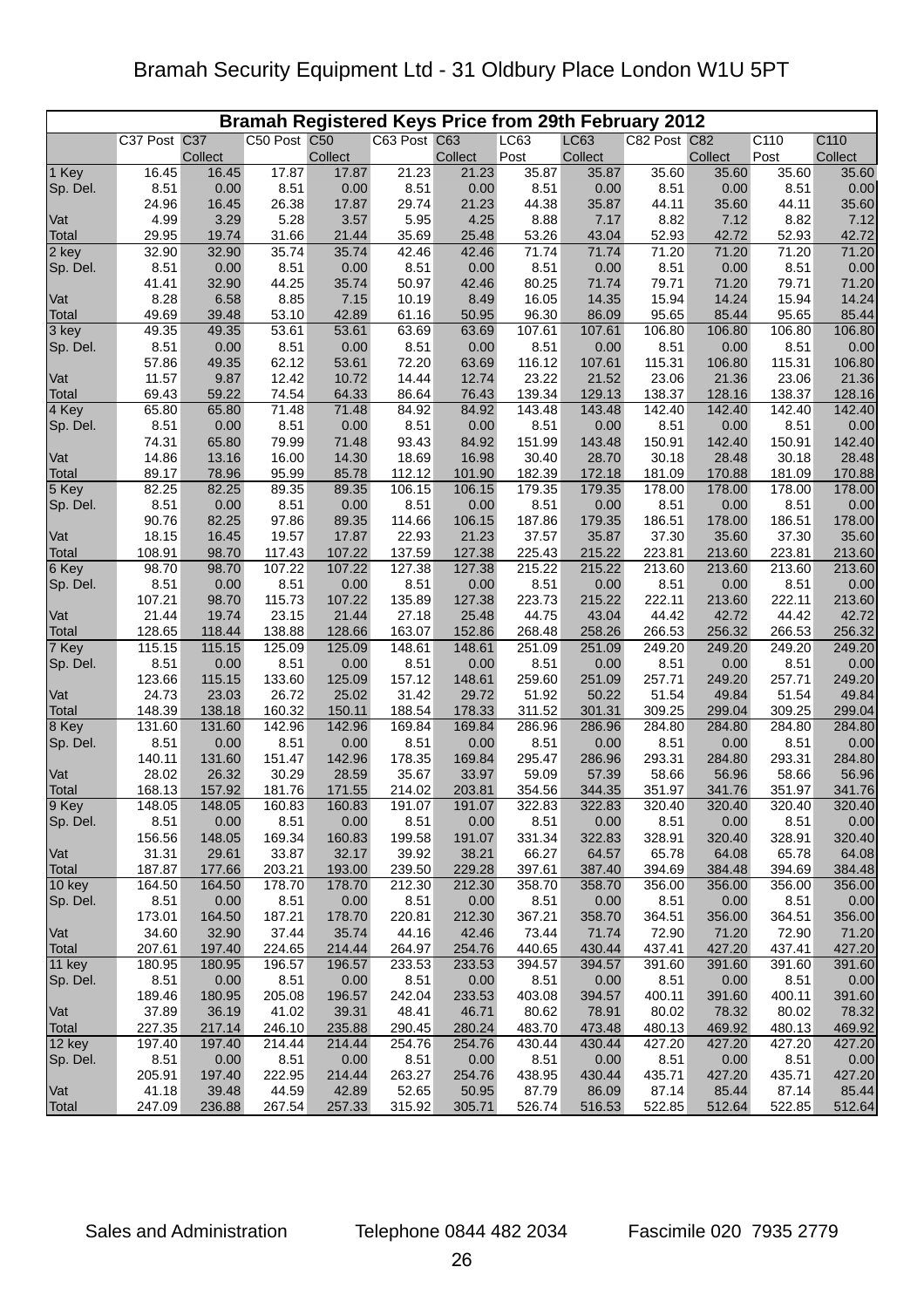| <b>Bramah Registered Key Prices from 29th February 2012</b> |                 |                 |                 |                 |                 |                  |                 |                  |                  |                  |                  |                  |
|-------------------------------------------------------------|-----------------|-----------------|-----------------|-----------------|-----------------|------------------|-----------------|------------------|------------------|------------------|------------------|------------------|
|                                                             | C133            | C133            | C152            | C152            | C200            | C <sub>200</sub> | C230            | C <sub>230</sub> | <b>MDX110</b>    | <b>MDX110</b>    | <b>MDX152</b>    | <b>MDX152</b>    |
|                                                             | Post            | Collect         | Post            | Collect         | Post            | Collect          | Post            | Collect          | Post             | Collect          | Post             | Collect          |
| 1 Key                                                       | 35.60           | 35.60           | 35.60           | 35.60           | 35.60           | 35.60            | 35.60           | 35.60            | 64.68            | 64.68            | 64.68            | 64.68            |
| Sp. Del.                                                    | 8.51            | 0.00            | 8.51            | 0.00            | 8.51            | 0.00             | 8.51            | 0.00             | 8.51             | 0.00             | 8.51             | 0.00             |
| Vat                                                         | 44.11<br>8.82   | 35.60<br>7.12   | 44.11<br>8.82   | 35.60<br>7.12   | 44.11<br>8.82   | 35.60<br>7.12    | 44.11<br>8.82   | 35.60<br>7.12    | 73.19<br>14.64   | 64.68<br>12.94   | 73.19<br>14.64   | 64.68<br>12.94   |
| Total                                                       | 52.93           | 42.72           | 52.93           | 42.72           | 52.93           | 42.72            | 52.93           | 42.72            | 87.83            | 77.62            | 87.83            | 77.62            |
| 2 key                                                       | 71.20           | 71.20           | 71.20           | 71.20           | 71.20           | 71.20            | 71.20           | 71.20            | 129.36           | 129.36           | 129.36           | 129.36           |
| Sp. Del.                                                    | 8.51            | 0.00            | 8.51            | 0.00            | 8.51            | 0.00             | 8.51            | 0.00             | 8.51             | 0.00             | 8.51             | 0.00             |
|                                                             | 79.71           | 71.20           | 79.71           | 71.20           | 79.71           | 71.20            | 79.71           | 71.20            | 137.87           | 129.36           | 137.87           | 129.36           |
| Vat                                                         | 15.94           | 14.24           | 15.94           | 14.24           | 15.94           | 14.24            | 15.94           | 14.24            | 27.57            | 25.87            | 27.57            | 25.87            |
| Total                                                       | 95.65           | 85.44           | 95.65           | 85.44           | 95.65           | 85.44            | 95.65           | 85.44            | 165.44           | 155.23           | 165.44           | 155.23           |
| 3 key                                                       | 106.80          | 106.80          | 106.80          | 106.80          | 106.80          | 106.80           | 106.80          | 106.80           | 194.04           | 194.04           | 194.04           | 194.04           |
| Sp. Del.                                                    | 8.51            | 0.00            | 8.51            | 0.00            | 8.51            | 0.00             | 8.51            | 0.00             | 8.51             | 0.00             | 8.51             | 0.00             |
|                                                             | 115.31          | 106.80          | 115.31          | 106.80          | 115.31          | 106.80           | 115.31          | 106.80           | 202.55           | 194.04           | 202.55           | 194.04           |
| Vat                                                         | 23.06           | 21.36           | 23.06           | 21.36           | 23.06           | 21.36            | 23.06           | 21.36            | 40.51            | 38.81            | 40.51            | 38.81            |
| Total                                                       | 138.37          | 128.16          | 138.37          | 128.16          | 138.37          | 128.16           | 138.37          | 128.16           | 243.06           | 232.85           | 243.06           | 232.85           |
| 4 Key                                                       | 142.40          | 142.40          | 142.40          | 142.40          | 142.40          | 142.40           | 142.40          | 142.40           | 258.72           | 258.72           | 258.72           | 258.72           |
| Sp. Del.                                                    | 8.51            | 0.00            | 8.51            | 0.00            | 8.51            | 0.00             | 8.51            | 0.00             | 8.51             | 0.00             | 8.51             | 0.00             |
|                                                             | 150.91          | 142.40          | 150.91          | 142.40          | 150.91          | 142.40           | 150.91          | 142.40           | 267.23           | 258.72           | 267.23           | 258.72           |
| Vat                                                         | 30.18           | 28.48           | 30.18           | 28.48           | 30.18           | 28.48            | 30.18           | 28.48            | 53.45            | 51.74            | 53.45            | 51.74            |
| Total                                                       | 181.09          | 170.88          | 181.09          | 170.88          | 181.09          | 170.88           | 181.09          | 170.88           | 320.68           | 310.46           | 320.68           | 310.46           |
| 5 Key                                                       | 178.00          | 178.00          | 178.00          | 178.00          | 178.00          | 178.00           | 178.00          | 178.00           | 323.40           | 323.40           | 323.40           | 323.40           |
| Sp. Del.                                                    | 8.51            | 0.00            | 8.51            | 0.00            | 8.51            | 0.00             | 8.51            | 0.00             | 8.51             | 0.00             | 8.51             | 0.00             |
|                                                             | 186.51          | 178.00          | 186.51          | 178.00          | 186.51          | 178.00           | 186.51          | 178.00           | 331.91           | 323.40           | 331.91           | 323.40           |
| Vat                                                         | 37.30<br>223.81 | 35.60<br>213.60 | 37.30<br>223.81 | 35.60<br>213.60 | 37.30<br>223.81 | 35.60<br>213.60  | 37.30<br>223.81 | 35.60<br>213.60  | 66.38<br>398.29  | 64.68<br>388.08  | 66.38<br>398.29  | 64.68<br>388.08  |
| Total<br>6 Key                                              | 213.60          | 213.60          | 213.60          | 213.60          | 213.60          | 213.60           | 213.60          | 213.60           | 388.08           | 388.08           | 388.08           | 388.08           |
| Sp. Del.                                                    | 8.51            | 0.00            | 8.51            | 0.00            | 8.51            | 0.00             | 8.51            | 0.00             | 8.51             | 0.00             | 8.51             | 0.00             |
|                                                             | 222.11          | 213.60          | 222.11          | 213.60          | 222.11          | 213.60           | 222.11          | 213.60           | 396.59           | 388.08           | 396.59           | 388.08           |
| Vat                                                         | 44.42           | 42.72           | 44.42           | 42.72           | 44.42           | 42.72            | 44.42           | 42.72            | 79.32            | 77.62            | 79.32            | 77.62            |
| Total                                                       | 266.53          | 256.32          | 266.53          | 256.32          | 266.53          | 256.32           | 266.53          | 256.32           | 475.91           | 465.70           | 475.91           | 465.70           |
| 7 Key                                                       | 249.20          | 249.20          | 249.20          | 249.20          | 249.20          | 249.20           | 249.20          | 249.20           | 452.76           | 452.76           | 452.76           | 452.76           |
| Sp. Del.                                                    | 8.51            | 0.00            | 8.51            | 0.00            | 8.51            | 0.00             | 8.51            | 0.00             | 8.51             | 0.00             | 8.51             | 0.00             |
|                                                             | 257.71          | 249.20          | 257.71          | 249.20          | 257.71          | 249.20           | 257.71          | 249.20           | 461.27           | 452.76           | 461.27           | 452.76           |
| Vat                                                         | 51.54           | 49.84           | 51.54           | 49.84           | 51.54           | 49.84            | 51.54           | 49.84            | 92.25            | 90.55            | 92.25            | 90.55            |
| Total                                                       | 309.25          | 299.04          | 309.25          | 299.04          | 309.25          | 299.04           | 309.25          | 299.04           | 553.52           | 543.31           | 553.52           | 543.31           |
| 8 Key                                                       | 284.80          | 284.80          | 284.80          | 284.80          | 284.80          | 284.80           | 284.80          | 284.80           | 517.44           | 517.44           | 517.44           | 517.44           |
| Sp. Del.                                                    | 8.51            | 0.00            | 8.51            | 0.00            | 8.51            | 0.00             | 8.51            | 0.00             | 8.51             | 0.00             | 8.51             | 0.00             |
|                                                             | 293.31          | 284.80          | 293.31          | 284.80          | 293.31          | 284.80           | 293.31          | 284.80           | 525.95           | 517.44           | 525.95           | 517.44           |
| Vat                                                         | 58.66           | 56.96           | 58.66           | 56.96           | 58.66           | 56.96            | 58.66           | 56.96            | 105.19           | 103.49           | 105.19           | 103.49           |
| Total                                                       | 351.97          | 341.76          | 351.97          | 341.76          | 351.97          | 341.76           | 351.97          | 341.76           | 631.14           | 620.93           | 631.14           | 620.93           |
| 9 Key                                                       | 320.40          | 320.40          | 320.40          | 320.40          | 320.40          | 320.40           | 320.40          | 320.40           | 582.12           | 582.12           | 582.12           | 582.12           |
| Sp. Del.                                                    | 8.51            | 0.00            | 8.51            | 0.00            | 8.51            | 0.00             | 8.51            | 0.00             | 8.51             | 0.00             | 8.51             | 0.00             |
|                                                             | 328.91<br>65.78 | 320.40          | 328.91          | 320.40          | 328.91          | 320.40           | 328.91          | 320.40           | 590.63           | 582.12           | 590.63           | 582.12           |
| Vat<br>Total                                                | 394.69          | 64.08<br>384.48 | 65.78<br>394.69 | 64.08<br>384.48 | 65.78<br>394.69 | 64.08<br>384.48  | 65.78<br>394.69 | 64.08<br>384.48  | 118.13<br>708.76 | 116.42<br>698.54 | 118.13<br>708.76 | 116.42<br>698.54 |
| 10 key                                                      | 356.00          | 356.00          | 356.00          | 356.00          | 356.00          | 356.00           | 356.00          | 356.00           | 646.80           | 646.80           | 646.80           | 646.80           |
| Sp. Del.                                                    | 8.51            | 0.00            | 8.51            | 0.00            | 8.51            | 0.00             | 8.51            | 0.00             | 8.51             | 0.00             | 8.51             | 0.00             |
|                                                             | 364.51          | 356.00          | 364.51          | 356.00          | 364.51          | 356.00           | 364.51          | 356.00           | 655.31           | 646.80           | 655.31           | 646.80           |
| Vat                                                         | 72.90           | 71.20           | 72.90           | 71.20           | 72.90           | 71.20            | 72.90           | 71.20            | 131.06           | 129.36           | 131.06           | 129.36           |
| Total                                                       | 437.41          | 427.20          | 437.41          | 427.20          | 437.41          | 427.20           | 437.41          | 427.20           | 786.37           | 776.16           | 786.37           | 776.16           |
| 11 key                                                      | 391.60          | 391.60          | 391.60          | 391.60          | 391.60          | 391.60           | 391.60          | 391.60           | 711.48           | 711.48           | 711.48           | 711.48           |
| Sp. Del.                                                    | 8.51            | 0.00            | 8.51            | 0.00            | 8.51            | 0.00             | 8.51            | 0.00             | 8.51             | 0.00             | 8.51             | 0.00             |
|                                                             | 400.11          | 391.60          | 400.11          | 391.60          | 400.11          | 391.60           | 400.11          | 391.60           | 719.99           | 711.48           | 719.99           | 711.48           |
| Vat                                                         | 80.02           | 78.32           | 80.02           | 78.32           | 80.02           | 78.32            | 80.02           | 78.32            | 144.00           | 142.30           | 144.00           | 142.30           |
| Total                                                       | 480.13          | 469.92          | 480.13          | 469.92          | 480.13          | 469.92           | 480.13          | 469.92           | 863.99           | 853.78           | 863.99           | 853.78           |
| 12 key                                                      | 427.20          | 427.20          | 427.20          | 427.20          | 427.20          | 427.20           | 427.20          | 427.20           | 776.16           | 776.16           | 776.16           | 776.16           |
| Sp. Del.                                                    | 8.51            | 0.00            | 8.51            | 0.00            | 8.51            | 0.00             | 8.51            | 0.00             | 8.51             | 0.00             | 8.51             | 0.00             |
|                                                             | 435.71          | 427.20          | 435.71          | 427.20          | 435.71          | 427.20           | 435.71          | 427.20           | 784.67           | 776.16           | 784.67           | 776.16           |
| Vat                                                         | 87.14           | 85.44           | 87.14           | 85.44           | 87.14           | 85.44            | 87.14           | 85.44            | 156.93           | 155.23           | 156.93           | 155.23           |
| Total                                                       | 522.85          | 512.64          | 522.85          | 512.64          | 522.85          | 512.64           | 522.85          | 512.64           | 941.60           | 931.39           | 941.60           | 931.39           |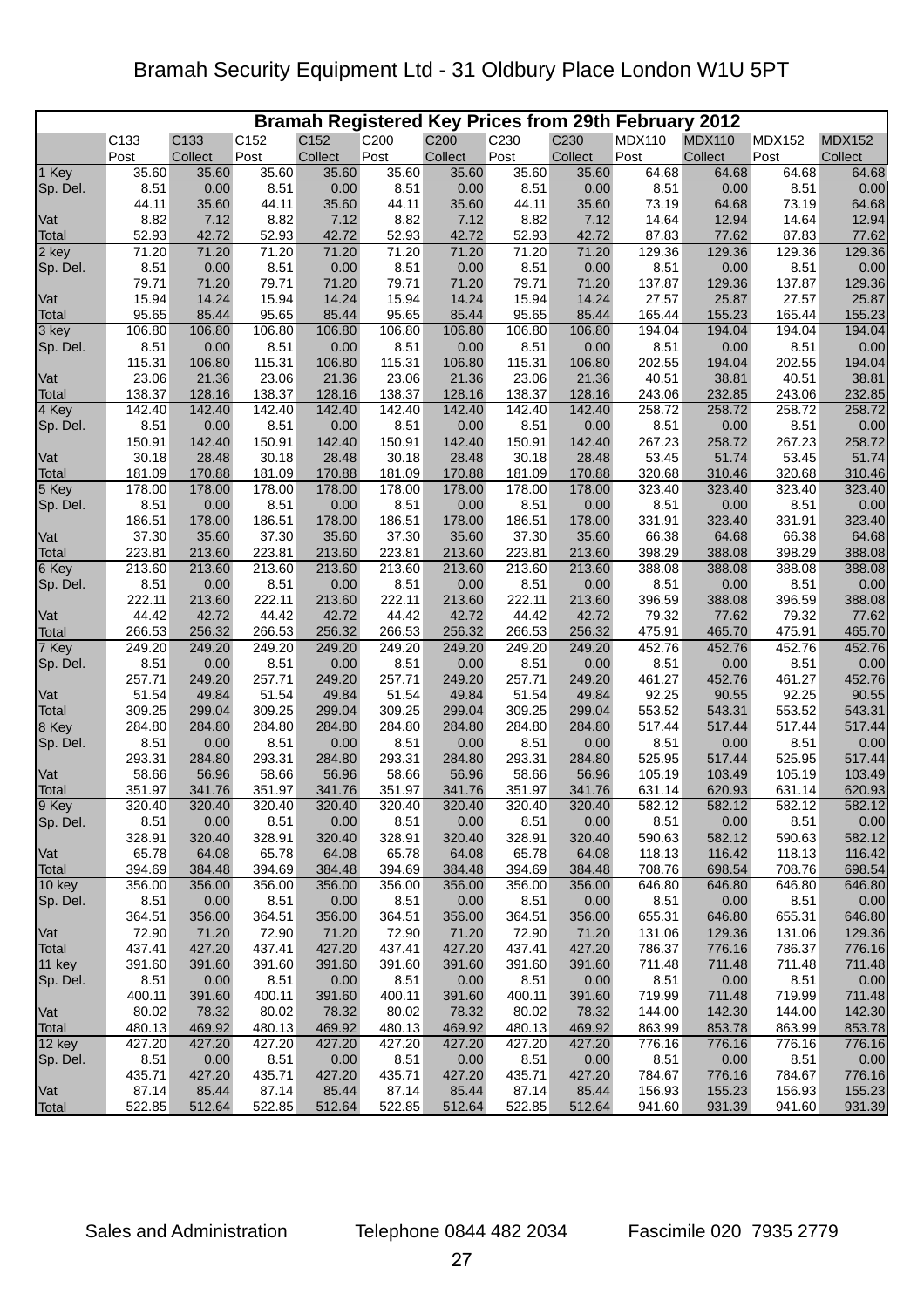| <b>Components Available on Restricted Release</b>                                                                             |                   | Min.QTY £ RRP Plus<br>vat |
|-------------------------------------------------------------------------------------------------------------------------------|-------------------|---------------------------|
| Avon Knobs - 2" Dia (Knob and Body)                                                                                           | 1                 | 106.21                    |
| Avon Lock - Escutcheons (Part A)                                                                                              | 1                 | 9.58                      |
| Avon Lock - Full Escutcheon (Part A + Part B)                                                                                 | 1                 | 73.36                     |
| Avon Lock - Key Guides With Seals (Part B)                                                                                    | $\mathbf{1}$      | 63.80                     |
| Avon Lock - MD27X Only (Add Keys and Escutcheons)                                                                             | 1                 | 113.96                    |
| Avon Lock - MD27X With 3 MDX110 Keys                                                                                          | $\mathbf{1}$      | 309.14                    |
| Avon Lock - MDX110 Keys                                                                                                       | $\mathbf{1}$      | 63.19                     |
| McGill MDC - 360                                                                                                              | 1                 | 126.00                    |
| McGill MDCC - 360 / 360                                                                                                       | 1                 | 136.50                    |
| McGill MDC - 180                                                                                                              | 1                 | 126.00                    |
| McGill MDCC - 180 / 180                                                                                                       | $\mathbf{1}$      | 136.50                    |
| Barrel (MD/VNS/C17/WS/CAB/CAB17SL/CAB17PSH/CAB17HK/CAB17NS/BP/CP/CPK)                                                         | 1                 | 20.42                     |
| <b>Barrel Sockets</b>                                                                                                         | 50                | 55.62                     |
| <b>Barrel Springs</b>                                                                                                         | 50                | 5.58                      |
| Half washers - pairs                                                                                                          | 100               | 122.37                    |
| Half washers - singles                                                                                                        | 100               | 61.17                     |
| Sliders-Single Notch + False - 0,1,2,3,4,5,6,7                                                                                | 1                 | 0.78                      |
| Sliders - Double Notch - 0/4, 0/6, 1/5, 1/7, 2/6,3/7                                                                          | 1                 | 1.10                      |
| Sliders - Single Notch - 0/1/2, 1/2/3, 2/3/4, 3/4/5, 4/5/6, 5/6/7                                                             | 1                 | 1.10                      |
| Sliders - Double Notch - 0/1/2/6, 0/4/5/6, 1/2/3/7, 1/5/6/7                                                                   | 1                 | 1.10                      |
| Sliders - Single Notch - 0/1/2/3/4,1/2/3/4/5,2/3/4/5/6,3/4/5/6/7                                                              | 1                 | 1.10                      |
| Sliders - Single Notch - 0/1/2/3/4/5/6, 1/2/3/4/5/6/7                                                                         | $\mathbf{1}$      | 1.10                      |
| <b>BP17 Shackle Short</b><br><b>BP17 Shackle Long</b>                                                                         | 1<br>$\mathbf{1}$ | 18.04<br>18.04            |
|                                                                                                                               |                   |                           |
| C17/ C17SI Fronts (SCP, Brass, BMA)                                                                                           | 1                 | 36.52                     |
| C17/ C17SI Fronts (SCP, Brass, BMA) - Reverse Keyhole                                                                         | $\mathbf{1}$      | 36.52                     |
| C17 Back - Standard                                                                                                           | $\mathbf{1}$      | 16.68                     |
| C17SI Back - Standard 26mm                                                                                                    | 1                 | 27.62                     |
| C17SI Back - Long 36mm                                                                                                        | 1                 | 27.62                     |
| CP Barrel End Cap for 62mm - (Nickel, Brass, BMA) - 20mm cap                                                                  | 1<br>1            | 20.58                     |
| CP Barrel End Cap for 72mm - (Nickel, Brass, BMA) - 25mm cap                                                                  |                   | 20.58                     |
| CP Barrel End Cap for 82mm - (Nickel, Brass, BMA) -30mm cap                                                                   | 1<br>1            | 20.58                     |
| CP Barrel End Cap for 92mm - (Nickel, Brass, BMA) - 35mm cap<br>CP Barrel End Cap for 102mm - (Nickel, Brass, BMA) - 40mm cap | 1                 | 20.58<br>20.58            |
| CP Barrel End Cap for 112mm - (Nickel, Brass, BMA) - 45mm cap                                                                 | 1                 | 20.58                     |
| CP Knob End Cap for 62mm - (Nickel, Brass, BMA) - 20mm cap                                                                    | 1                 | 15.28                     |
| CP Knob End Cap for 72mm - (Nickel, Brass, BMA) - 25mm cap                                                                    | 1                 | 15.28                     |
| CP Knob End Cap for 82mm - (Nickel, Brass, BMA) -30mm cap                                                                     | 1                 | 15.28                     |
| CP Knob End Cap for 92mm - (Nickel, Brass, BMA) - 35mm cap                                                                    | 1                 | 15.28                     |
| CP Knob End Cap for 102mm - (Nickel, Brass, BMA) - 40mm cap                                                                   | 1                 | 15.28                     |
| CP Knob End Cap for 112mm - (Nickel, Brass, BMA) - 45mm cap                                                                   | 1                 | 15.28                     |
| CAB17 Cap                                                                                                                     | 1                 | 30.95                     |
| CAB17Bolt                                                                                                                     | 1                 | 11.14                     |
| CAB17HK Cap                                                                                                                   | 1                 | 36.86                     |
| CAB17HK Bolt                                                                                                                  | 1                 | 9.54                      |
| <b>CAB17PSH Bolt</b>                                                                                                          | 1                 | 5.68                      |
| CAB17BOX Cap                                                                                                                  | 1                 | 23.27                     |
| Cam-All                                                                                                                       | 1                 | 14.92                     |
| Case Plate - All                                                                                                              | 1                 | 7.91                      |
| Outside Plate - All                                                                                                           | 1                 | 7.91                      |
| Outside Plate Screws (4BA * 5/16" C/S Zinc)                                                                                   | 100               | 11.12                     |
| Rim-All                                                                                                                       | 1                 | 6.44                      |
| Forend Lock Screws (OBA * 3/8" Slotted C/S Zinc)- SCP, Brass, BMA                                                             | 100               | 83.43                     |
| Knobsets (Nickel, Brass, BMA, CP, SCP, Black) - Complete Sets                                                                 | 1                 | 66.74                     |
| MDD, MD, NS Bolts                                                                                                             | 1                 | 21.12                     |
| <b>NS Fixing Blocks</b>                                                                                                       | 1                 | 4.42                      |
| McGill Variations (ASSA)                                                                                                      | 1                 | 162.66                    |
| <b>VNS Bolt</b>                                                                                                               | 1                 | 30.60                     |
| VNS Locking Pin                                                                                                               | $\mathbf{1}$      | 1.68                      |
| Key caps                                                                                                                      | 500               | 43.39                     |
| <b>New Cutters</b><br><b>Reground Cutters</b>                                                                                 | 1<br>1            | 76.09<br>82.67            |
| <b>Registration Cards</b>                                                                                                     | 100               | 20.86                     |
|                                                                                                                               |                   |                           |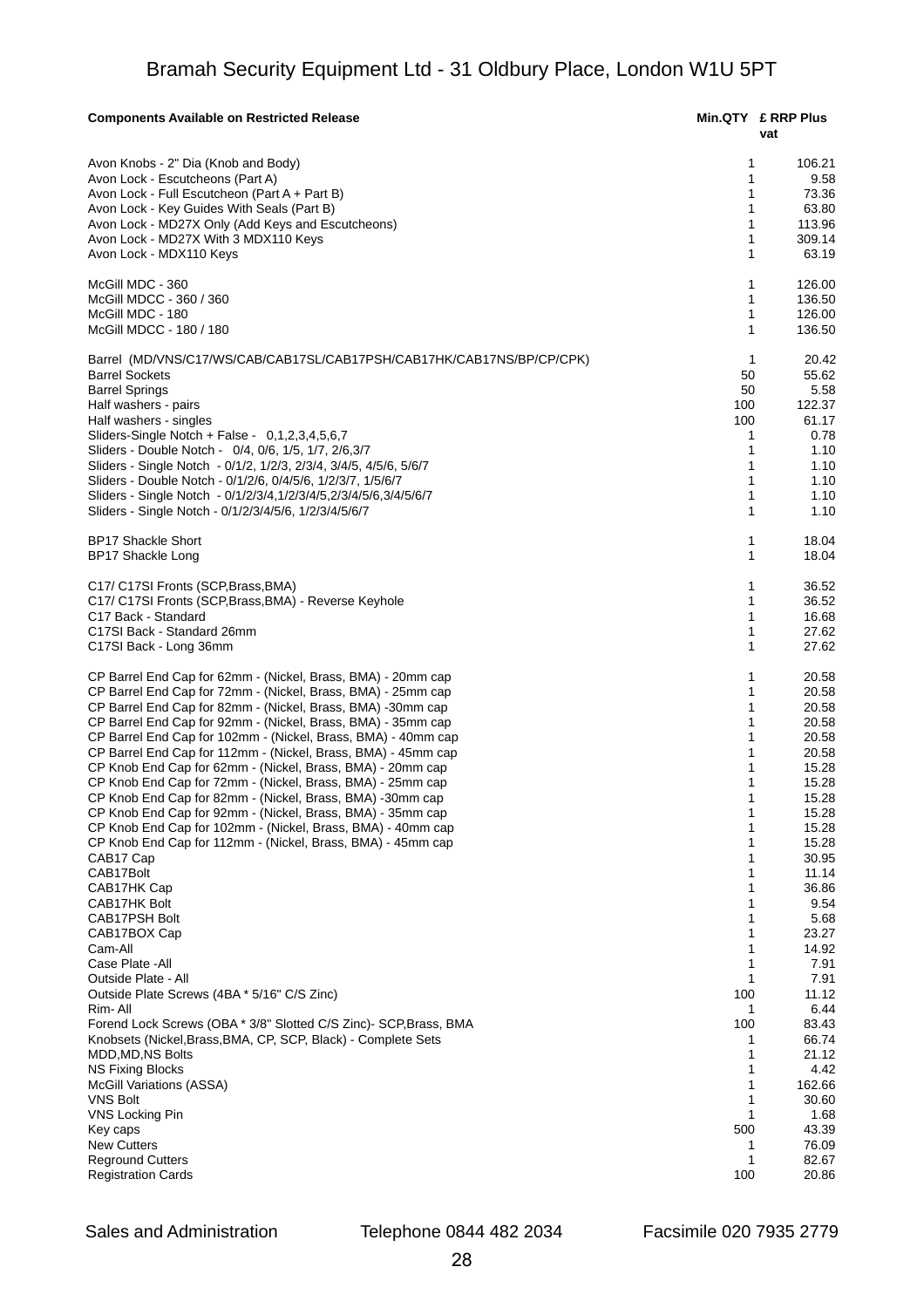| Bramah Old Type Price List from 29th February 2012                                                                                                                         |            |            |              |  |  |
|----------------------------------------------------------------------------------------------------------------------------------------------------------------------------|------------|------------|--------------|--|--|
| From 1784 until 1963 Bramah made locks to suit a specific application                                                                                                      |            |            |              |  |  |
| <b>Description</b>                                                                                                                                                         | <b>NET</b> | <b>VAT</b> | <b>Total</b> |  |  |
| <b>Key Prices</b>                                                                                                                                                          |            |            |              |  |  |
| Old Type Key cut to pattern                                                                                                                                                | 32.31      | 6.46       | 38.77        |  |  |
| Old Type key cut to lock                                                                                                                                                   | 57.60      | 11.52      | 69.12        |  |  |
| Large Safe Key cut to pattern                                                                                                                                              | 163.69     | 32.74      | 196.43       |  |  |
| Large Safe key cut to lock                                                                                                                                                 | 190.96     | 38.19      | 229.15       |  |  |
| <b>Standard Parts Prices</b>                                                                                                                                               |            |            |              |  |  |
| New Link Plate                                                                                                                                                             | 91.39      | 18.28      | 109.67       |  |  |
| New Bolt                                                                                                                                                                   | 111.85     | 22.37      | 134.22       |  |  |
| New Bolt with scroll                                                                                                                                                       | 111.85     | 22.37      | 134.22       |  |  |
| <b>New Standard Sliders</b>                                                                                                                                                | 14.06      | 2.81       | 16.87        |  |  |
| New Long Sliders                                                                                                                                                           | 35.12      | 7.02       | 42.14        |  |  |
| <b>New Double Sided Sliders</b>                                                                                                                                            | 35.12      | 7.02       | 42.14        |  |  |
| New Barrel Pin                                                                                                                                                             | 35.12      | 7.02       | 42.14        |  |  |
| New Spring/Socket                                                                                                                                                          | 21.09      | 4.22       | 25.31        |  |  |
| Pair of Half Washers                                                                                                                                                       | 105.38     | 21.08      | 126.46       |  |  |
| Basic Strip & Clean                                                                                                                                                        | 8.98       | 1.80       | 10.78        |  |  |
| <b>Opening Prices</b>                                                                                                                                                      |            |            |              |  |  |
| Opening Charge per 1/2 hour                                                                                                                                                | 34.48      | 6.90       | 41.38        |  |  |
|                                                                                                                                                                            |            |            |              |  |  |
| <b>Notes</b>                                                                                                                                                               |            |            |              |  |  |
| 1. The above prices are a guide to what it would cost for work to be done on old type locks or keys.                                                                       |            |            |              |  |  |
| 2. For an exact price, a quotation would need to be done by our locksmith. For a quotation we need the<br>lock<br>removed from the box and the number of keys you require. |            |            |              |  |  |
| 3. Always send old locks to us in special delivery envelopes and insure for not less than £500. These items are no<br>longer made and are irreplaceable.                   |            |            |              |  |  |
| 4. Dating old locks precisely is not possible in most cases, but often we can give a guide.                                                                                |            |            |              |  |  |
| 5. Please allow the minimum of seven working days for completion of work.                                                                                                  |            |            |              |  |  |
| 6. For further information please refer to www.bramah.co.uk                                                                                                                |            |            |              |  |  |
|                                                                                                                                                                            |            |            |              |  |  |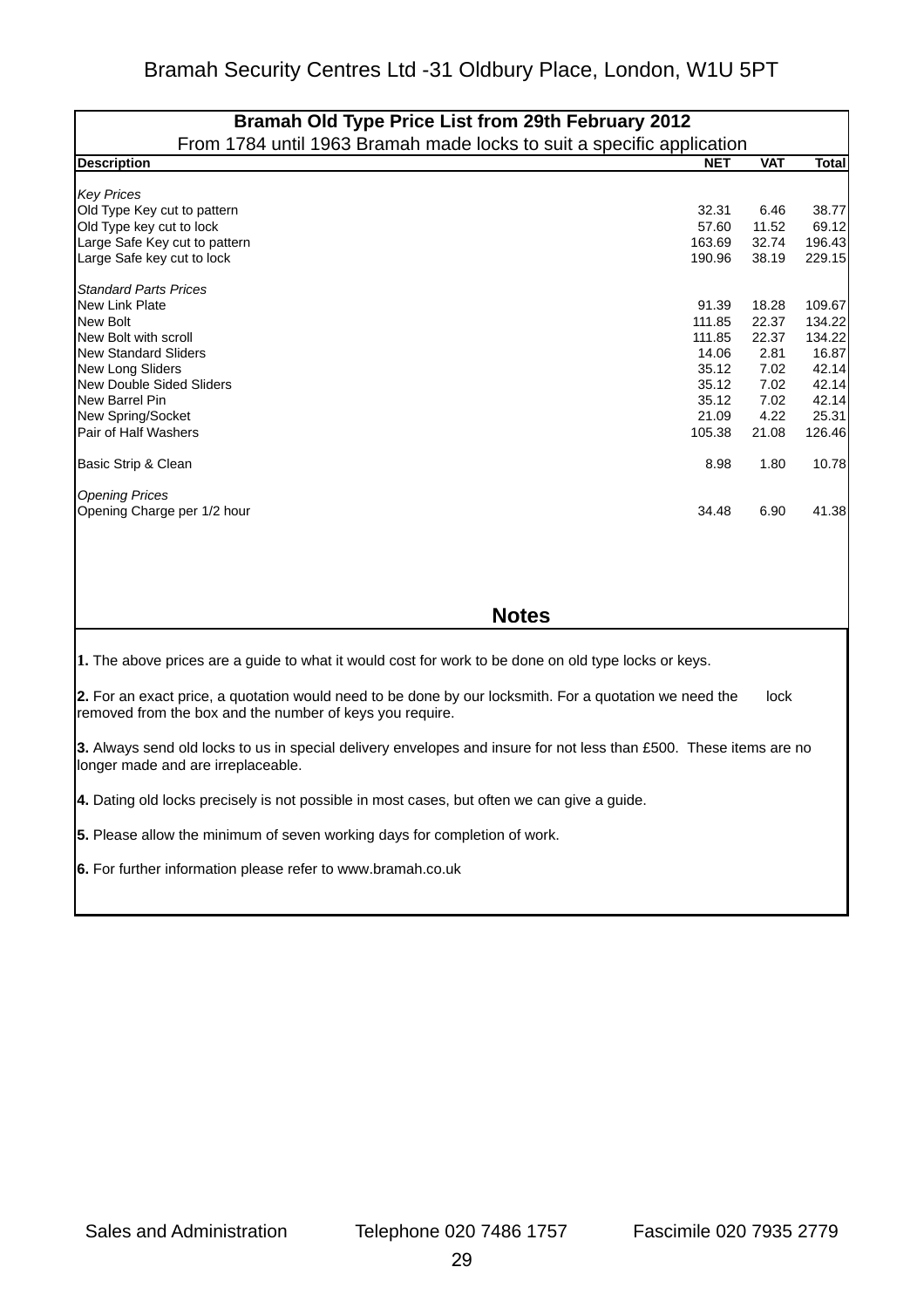#### **ROLA PRODUCT RANGE**

|                     | Retail Price List Not Including VAT From 29th February 2012<br>All Products are Sold Without Keys. The Rola Key is identical for all products and is sold packed or loose. |                             |                    |                     |
|---------------------|----------------------------------------------------------------------------------------------------------------------------------------------------------------------------|-----------------------------|--------------------|---------------------|
|                     |                                                                                                                                                                            |                             | <b>RRP</b>         |                     |
| <b>Product Code</b> | <b>WOODEN SASH WINDOW STOPS</b>                                                                                                                                            | Finish                      | £/Pack             | No./Pack            |
|                     |                                                                                                                                                                            |                             |                    |                     |
| R <sub>1</sub> /01  | Rola S - 2B/2S - 19mm Body, 17mm Screw, M6 Thread                                                                                                                          | Nickel/Brass<br>SCP/CP/BMA  | 14.32<br>17.21     | 2 H                 |
| R <sub>1</sub> /02  | Rola S - 1B/1S - 19mm Body, 17mm Screw, M6 Thread - Assembled                                                                                                              | <b>Brass</b>                | 4.72               | 1 <sub>L</sub>      |
|                     |                                                                                                                                                                            | Nickel                      | 5.41               |                     |
|                     |                                                                                                                                                                            | SCP/CP/BMA                  | 6.71               |                     |
| R <sub>1</sub> /03  | Rola S - 1B/2S - 19mm Body, 17mm Screw, M6 Thread                                                                                                                          | Nickel/Brass                | 7.71               | 1 H                 |
|                     |                                                                                                                                                                            | SCP/CP/BMA                  | 9.17               |                     |
| R <sub>1</sub> /04  | Rola S - 2B/2S - 31mm Body, 17mm Screw, M6 Thread                                                                                                                          | Nickel/Brass                | 16.08              | 2 H                 |
|                     |                                                                                                                                                                            | SCP/CP/BMA                  | 18.63              |                     |
| R <sub>1</sub> /05  | Rola S - 1B/1S - 31mm Body, 17mm Screw, M6 Thread - Assembled                                                                                                              | <b>Brass</b>                | 6.18               | 1 <sub>L</sub>      |
|                     |                                                                                                                                                                            | Nickel<br>SCP/CP/BMA        | 6.92<br>8.18       |                     |
| R <sub>1</sub> /06  | Rola SW - Projection 14mm, Body Length 22mm                                                                                                                                | White                       | 13.59              | 1 H                 |
|                     |                                                                                                                                                                            | Brass/BMA                   | 17.38              |                     |
| R <sub>1</sub> /07  | Rola S - 1B/1S - 15mm Body, 12mm Screw, M5 Thread                                                                                                                          | Nickel/Brass                | 6.70               | 1 <sub>L</sub>      |
|                     |                                                                                                                                                                            |                             |                    |                     |
| R <sub>1</sub> /08  | Rola S - 2B/2S - 15mm Body, 12mm Screw, M5 Thread                                                                                                                          | Nickel/Brass                | 14.32              | 2 H                 |
| R <sub>1</sub> /09  | Rola S-Rectangular Sash Stop Plate with two screws                                                                                                                         | Nickel/Brass                | 1.01               | 1 <sub>L</sub>      |
|                     |                                                                                                                                                                            | SCP/CP/BMA                  | 1.27               |                     |
| R <sub>1</sub> /10  | Rola S - 1B/2S/1P - 19mm Body, 17mm Screw, M6 Thread, Plate with screws                                                                                                    | Nickel/Brass                | 9.14               | 1 H                 |
|                     |                                                                                                                                                                            | SCP/CP/BMA                  | 11.03              |                     |
| R <sub>1</sub> /11  | Rola S - 1B/2S/1P - 31mm Body, 17mm Screw, M6 Thread, Plate with screws                                                                                                    | Nickel/Brass                | 10.39              | 1 H                 |
|                     |                                                                                                                                                                            | SCP/CP/BMA                  | 12.11              |                     |
| R <sub>1</sub> /12  | Rola S - 1B, 19mm Body, 17mm Screw, M6 Thread - No Fastener                                                                                                                | <b>Brass</b>                | 3.98               | 1 <sub>L</sub>      |
|                     |                                                                                                                                                                            | Nickel                      | 4.68               |                     |
| R <sub>1</sub> /13  |                                                                                                                                                                            | SCP/CP/BMA<br><b>Brass</b>  | 5.97<br>5.45       | 1 <sub>L</sub>      |
|                     | Rola S - 1B, 31mm Body, 17mm Screw, M6 Thread - No Fastener                                                                                                                | Nickel                      | 5.97               |                     |
|                     |                                                                                                                                                                            | SCP/CP/BMA                  | 7.44               |                     |
| R <sub>1</sub> /14  | Rola S - M6 Wood Fastener for 17mm screw                                                                                                                                   | <b>SCP</b>                  | 0.51               | 1 <sub>L</sub>      |
| R <sub>1</sub> /15  | Sash Stop - for Chubb/ Banham 'Old Style 5/32 Hex'/ Safer Home/Barrs Keys - 1B 24mm<br>Body, 11mm Screw, M6 Thread - No Fastener                                           | <b>Brass</b>                | 2.55               | 1 <sub>L</sub>      |
|                     |                                                                                                                                                                            | SCP/CP/Black                | 3.69               |                     |
| R <sub>1</sub> /16  | R1/01 Rola S - 2B/2S - 19mm Body, 17mm Screw, M6 Thread                                                                                                                    | Nickel/Brass                |                    | 2094.17 150 pairs H |
|                     |                                                                                                                                                                            | <b>CP</b>                   | 2516.47            |                     |
| R <sub>1</sub> /17  | R1/04 Rola S - 2B/2S - 31mm Body, 17mm Screw, M6 Thread                                                                                                                    | Nickel/Brass<br>СP          | 2351.97<br>2725.25 | 150 pairs H         |
| R <sub>1</sub> /18  | R4/04 Rola S - M6 Wood Fastener for 17mm screw -10S                                                                                                                        | <b>SCP</b>                  | 1428.26            | 150 H               |
|                     |                                                                                                                                                                            |                             |                    |                     |
| R <sub>1</sub> /19  | R1/06 Rola SW - Projection 14mm, Body Length 22mm                                                                                                                          | White                       | 1986.29<br>2542.89 | 150 H               |
| R <sub>1</sub> /20  | Rola S - 2B/4S - 19mm Body, 17mm Screw, M6 Thread                                                                                                                          | Brass / BMA<br><b>Brass</b> | 10.58              | 1P                  |
|                     |                                                                                                                                                                            | Nickel                      | 11.93              |                     |
|                     |                                                                                                                                                                            | SCP/CP/BMA                  | 14.45              |                     |
| R <sub>1</sub> /21  | Rola S - 10B/20S - 19mm Body, 17mm Screw, M6 Thread                                                                                                                        | <b>Brass</b>                | 51.24              | 1P                  |
|                     |                                                                                                                                                                            | Nickel                      | 57.96              |                     |
|                     |                                                                                                                                                                            | SCP/CP/BMA                  | 70.35              |                     |
| R <sub>1</sub> /22  | Rola S - 2B/4S - 31mm Body, 17mm Screw, M6 Thread                                                                                                                          | <b>Brass</b>                | 13.44              | 1P                  |
|                     |                                                                                                                                                                            | Nickel                      | 14.76              |                     |
|                     | Rola S - 10B/20S - 31mm Body, 17mm Screw, M6 Thread                                                                                                                        | SCP/CP/BMA                  | 17.30              | 1P                  |
| R <sub>1</sub> /23  |                                                                                                                                                                            | <b>Brass</b><br>Nickel      | 65.52<br>72.66     |                     |
|                     |                                                                                                                                                                            | SCP/CP/BMA                  | 84.84              |                     |
| R <sub>1</sub> /24  | Sash Stop for Banham Fasteners - 1B, 19mm Body, 17mm Screw, Thread in Black for Rola                                                                                       | Nickel/ Brass               | 10.00              | 1H                  |
|                     | Key - No Fastener                                                                                                                                                          |                             |                    |                     |
|                     |                                                                                                                                                                            | SCP/CP/BMA                  | 12.50              |                     |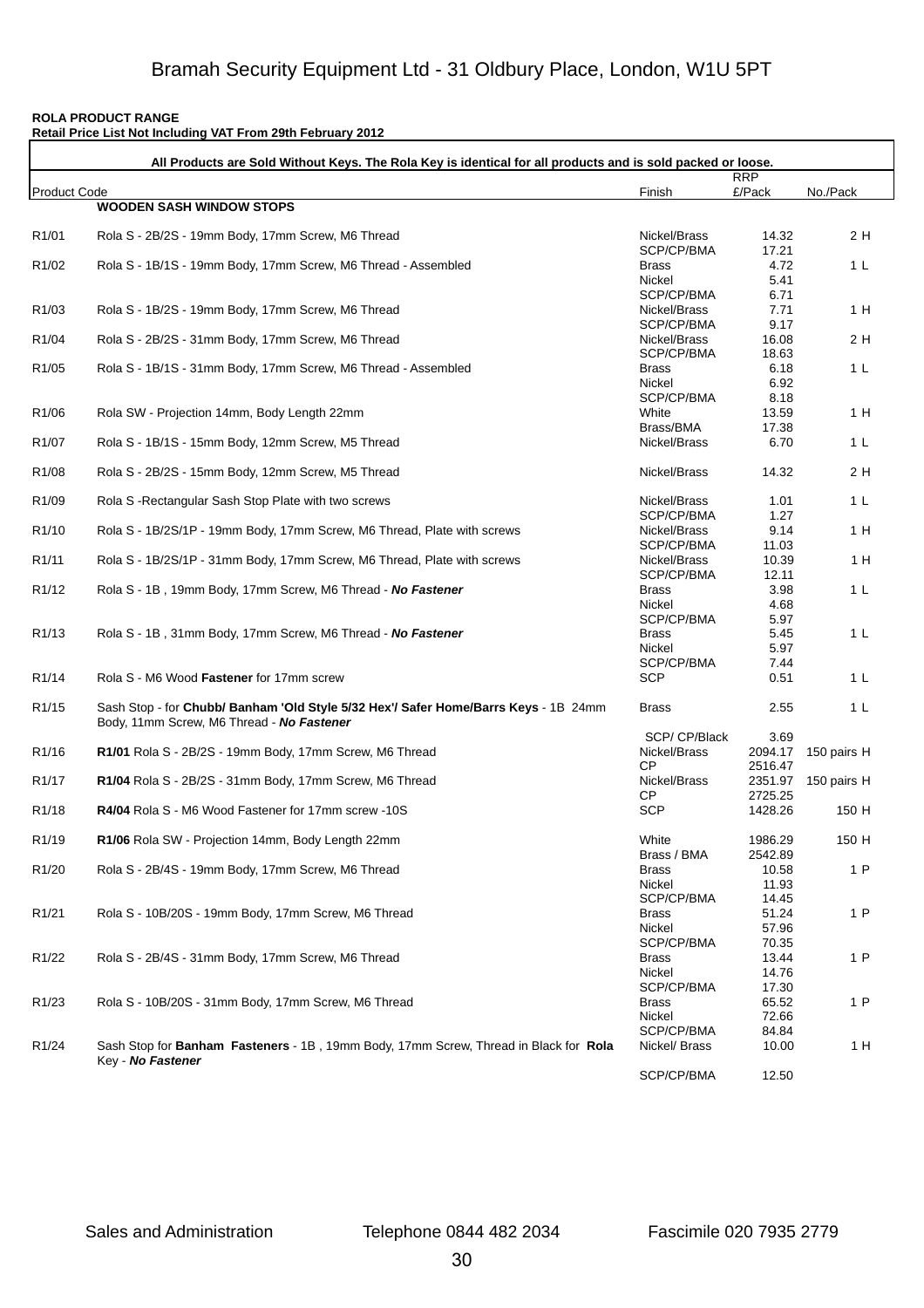#### **ROLA PRODUCT RANGE**

| Retail Price List Not Including VAT From 29th February 2012 |                                                                                                             |                                                         |                |                |
|-------------------------------------------------------------|-------------------------------------------------------------------------------------------------------------|---------------------------------------------------------|----------------|----------------|
|                                                             | All Products are Sold Without Keys. The Rola Key is identical for all products and is sold packed or loose. |                                                         | <b>RRP</b>     |                |
| <b>Product Code</b>                                         | <b>WOODEN CASEMENT WINDOW LOCK</b>                                                                          | Finish                                                  | £/Pack         | No./Pack       |
| R <sub>2</sub> /01                                          | Rola C                                                                                                      | <b>White/Brass</b><br><b>SCP</b>                        | 15.70          | 1 H            |
|                                                             | <b>STEEL/CRITTAL WINDOWS</b>                                                                                |                                                         |                |                |
| R3/01                                                       | Rola MW - 15mm Body, 12mm Screw, M5 Thread                                                                  | Nickel/Brass                                            | 13.79          | 2 H            |
| R3/02                                                       | Rola MW - 15mm Body, 25mm Screw, M5 Thread                                                                  | Nickel                                                  | 13.79          | 2 H            |
| R3/03                                                       | Rola CM - Metal Casement, includes 3mm packer standard, 25mm centres                                        | White                                                   | 13.58          | 1 H            |
| R3/04                                                       | Rola FM - Metal Fanlight, includes 6mm packer standard, 20mm centres                                        | <b>Black</b><br>White                                   | 18.33<br>13.58 | 1 H            |
| R3/05                                                       | Rola CM 6mm packers, 25mm centres                                                                           | <b>Black</b><br>White                                   | 18.33<br>3.22  | 2 H            |
| R3/06                                                       | Rola FM 3mm packers, 20mm centres                                                                           | White                                                   | 3.22           | 2 H            |
| R3/09                                                       | Rola MW - 15mm Body, 12mm Screw, M5 Thread                                                                  | Nickel/Brass                                            | 6.81           | 1 L            |
|                                                             | <b>MULTI PURPOSE PRODUCTS</b>                                                                               |                                                         |                |                |
| R4/01                                                       | Rola MP - 19mm Body, 17mm Screw, M6 Thread                                                                  | Nickel/Brass                                            | 13.20          | 2 H            |
| R4/02                                                       | Rola MP - 19mm Body, 40mm Screw, M6 Thread                                                                  | СP<br>Nickel/Brass                                      | 16.09<br>13.20 | 2 H            |
| R4/03                                                       | Rola MP - 19mm Body, 130mm Screw, M6 Thread                                                                 | <b>CP</b><br>Nickel/Brass                               | 16.09<br>13.20 | 2 H            |
| R4/04                                                       | Rola Wood Fastener - M6 Thread for 17mm screw                                                               | СP<br><b>SCP</b>                                        | 16.09<br>9.76  | 10 H           |
| R4/05                                                       | Rola Wood/Metal Cross Threaded Block - M6 Thread for 17mm screw                                             | <b>SCP</b>                                              | 11.10          | 2 H            |
| R4/06                                                       | Rola UVPC Fastener - M6 Thread for 17mm screw                                                               | <b>UVPC</b>                                             | 9.76           | 10 H           |
| R4/07                                                       | Rola MP Wood Fastener - M5 Thread for 12mm screw                                                            | <b>SCP</b>                                              | 9.76           | 10 H           |
| R4/08                                                       | Rola MP UVPC Fastener - M5 Thread for 12mm screw                                                            | <b>SCP</b>                                              | 9.76           | 10 H           |
| R4/09                                                       | Rola MP - 19mm Body, 13mm Screw, M6 Thread - suitable for Anderson Windows                                  | Nickel/Brass                                            | 5.76           | 1 <sub>L</sub> |
| R4/10                                                       | Rola Wood Fastener - M6 Thread with Tapered Head for 13mm screw                                             | СP<br><b>SCP</b>                                        | 8.14<br>9.76   | 10H            |
|                                                             | LOCKING BOLT FOR WOODEN DOORS AND WINDOWS                                                                   |                                                         |                |                |
| R5/01                                                       | Rola Renown Locking Bolt - For Wood or Metal Fixing Without Staple - 25mm Throw                             | SCP/White                                               | 21.12          | 1H             |
| R5/02                                                       | Rola Renown Locking Bolt-Arthritic Body - For Wood or Metal Fixing Without Staple - 25 mm                   | <b>Brass Colour</b><br>SCP/White                        | 22.23          | 1H             |
|                                                             | Throw                                                                                                       | <b>Brass Colour</b>                                     |                |                |
| R <sub>5</sub> /03                                          | A - Staple for Rola Renown                                                                                  | SCP/White<br><b>Brass Colour</b>                        | 5.02           | 1 H            |
| R5/04                                                       | H- Staple for Rola Renown                                                                                   | SCP/White                                               | 5.02           | 1H             |
| R5/05                                                       | Rola Renown 800 - For Wood or Metal Fixing Without Staple -                                                 | <b>Brass Colour</b><br>SCP/White                        | 63.74          | 1H             |
| R5/06                                                       | Rola Renown 550 - For Wood or Metal Fixing Without Staple                                                   | <b>Brass Colour</b><br>SCP/White                        | 63.74          | 1 H            |
| R5/07                                                       | L-Staple for Rola Renown - 15mm Centre Holes                                                                | <b>Brass Colour</b><br>SCP/White                        | 6.53           | 1 H            |
| R5/08                                                       | Rola Renown Packing Piece 3mm Thick                                                                         | <b>Brass Colour</b><br>SCP/White                        | 4.87           | 1 H            |
| R5/09                                                       | Rola Renown 190 - 75mm Throw                                                                                | <b>Brass Colour</b><br>SCP/White                        | 25.51          | 1H             |
| R5/10                                                       | 2mm Thick Renown packing Pieces, 18mm Square, For Crittall Frames                                           | <b>Brass Colour</b><br>SCP/White                        | 11.87          | 10 H           |
| R5/11                                                       | L - Staple for Rola Renown - 22mm Centre Holes                                                              | <b>Brass Colour</b><br>SCP/White<br><b>Brass Colour</b> | 6.08           | 1H             |

Sales and Administration Telephone 0844 482 2034 Fascimile 020 7935 2779